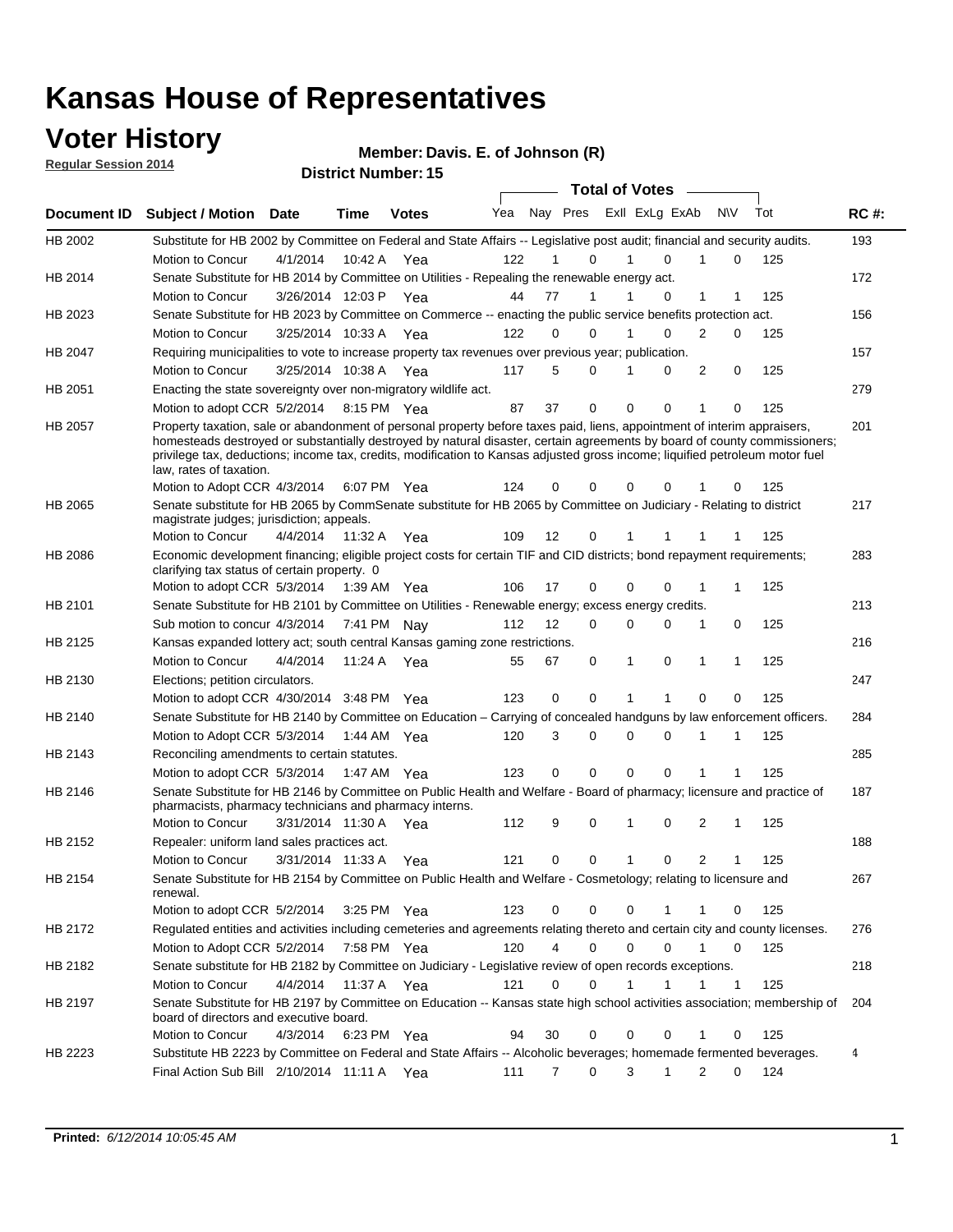# **Voter History**<br> **Regular Session 2014**

|                             | UW HUWY Y                                                                                                                                                                                                                                                                                                                                                                                                                                                                                                                                                                                                                                                                                                                                                                                                                                                                                           |                        |             |                            | Member: Davis. E. of Johnson (R) |    |                     |                             |                |     |     |             |
|-----------------------------|-----------------------------------------------------------------------------------------------------------------------------------------------------------------------------------------------------------------------------------------------------------------------------------------------------------------------------------------------------------------------------------------------------------------------------------------------------------------------------------------------------------------------------------------------------------------------------------------------------------------------------------------------------------------------------------------------------------------------------------------------------------------------------------------------------------------------------------------------------------------------------------------------------|------------------------|-------------|----------------------------|----------------------------------|----|---------------------|-----------------------------|----------------|-----|-----|-------------|
| <b>Regular Session 2014</b> |                                                                                                                                                                                                                                                                                                                                                                                                                                                                                                                                                                                                                                                                                                                                                                                                                                                                                                     |                        |             | <b>District Number: 15</b> |                                  |    |                     |                             |                |     |     |             |
|                             |                                                                                                                                                                                                                                                                                                                                                                                                                                                                                                                                                                                                                                                                                                                                                                                                                                                                                                     |                        |             |                            |                                  |    |                     | <b>Total of Votes</b>       |                |     |     |             |
| Document ID                 | <b>Subject / Motion Date</b>                                                                                                                                                                                                                                                                                                                                                                                                                                                                                                                                                                                                                                                                                                                                                                                                                                                                        |                        | Time        | <b>Votes</b>               | Yea                              |    |                     | Nay Pres Exll ExLg ExAb     |                | N\V | Tot | <b>RC#:</b> |
| HB 2223                     | Substitute for HB 2223 by Committee on Federal and State Affairs—Alcoholic beverages; homemade fermented beverages;<br>microbrewery gallonage expanded; liquor license length of citizenship.                                                                                                                                                                                                                                                                                                                                                                                                                                                                                                                                                                                                                                                                                                       |                        |             |                            |                                  |    |                     |                             |                |     |     | 205         |
|                             | Motion to Concur                                                                                                                                                                                                                                                                                                                                                                                                                                                                                                                                                                                                                                                                                                                                                                                                                                                                                    | 4/3/2014               |             | 6:27 PM Yea                | 115                              |    | 9<br>0              | 0<br>0                      | 1              | 0   | 125 |             |
| HB 2231                     | Senate Substitute for Substitute for HB 2231 by Committee on Ways and Means - Appropriations for FY 2014, FY 2015, FY<br>2016, FY 2017 and FY 2018 for various state agencies; capital improvement projects; claims against the state.                                                                                                                                                                                                                                                                                                                                                                                                                                                                                                                                                                                                                                                              |                        |             |                            |                                  |    |                     |                             |                |     |     | 282         |
|                             | Motion to adopt CCR 5/2/2014                                                                                                                                                                                                                                                                                                                                                                                                                                                                                                                                                                                                                                                                                                                                                                                                                                                                        |                        | 9:48 PM Yea |                            | 70                               | 54 | 0                   | $\Omega$<br>$\Omega$        | 1              | 0   | 125 |             |
| HB 2246                     | Substitute for HB 2246 by Committee on Commerce, Labor and Economic Development - Peer review for certain licensed<br>technical professions.                                                                                                                                                                                                                                                                                                                                                                                                                                                                                                                                                                                                                                                                                                                                                        |                        |             |                            |                                  |    |                     |                             |                |     |     | 38          |
|                             | <b>EFA Sub Bill</b>                                                                                                                                                                                                                                                                                                                                                                                                                                                                                                                                                                                                                                                                                                                                                                                                                                                                                 | 2/21/2014 1:34 PM ExII |             |                            | 120                              |    | 0<br>0              | 0                           | 2              | 1   | 124 |             |
| HB 2246                     | Substitute for HB 2246 by Committee on Commerce, Labor and Economic Development - Peer review for certain licensed<br>technical professions.                                                                                                                                                                                                                                                                                                                                                                                                                                                                                                                                                                                                                                                                                                                                                        |                        |             |                            |                                  |    |                     |                             |                |     |     | 260         |
|                             | Motion to Concur                                                                                                                                                                                                                                                                                                                                                                                                                                                                                                                                                                                                                                                                                                                                                                                                                                                                                    | 5/2/2014               |             | 11:40 A Yea                | 124                              |    | 0<br>0              | 0                           | 0              | 0   | 125 |             |
| HB 2272                     | Kansas expanded lottery act; southeast Kansas gaming zone; privilege fee and investment threshold amount reduced.<br>Motion to Concur                                                                                                                                                                                                                                                                                                                                                                                                                                                                                                                                                                                                                                                                                                                                                               | 4/2/2014               |             | 4:18 PM Yea                | 84                               | 36 | $\mathbf 0$         | $\Omega$<br>0               | 1              | 4   | 125 | 200         |
| HB 2296                     | Campaign finance; permitted uses of campaign funds; increased exemption amount for certain candidates; contributor<br>information; lobbyist filings.                                                                                                                                                                                                                                                                                                                                                                                                                                                                                                                                                                                                                                                                                                                                                |                        |             |                            |                                  |    |                     |                             |                |     |     | 248         |
|                             | Motion to adopt CCR 4/30/2014 3:53 PM Yea                                                                                                                                                                                                                                                                                                                                                                                                                                                                                                                                                                                                                                                                                                                                                                                                                                                           |                        |             |                            | 119                              |    | 0<br>4              |                             | 0              | 0   | 125 |             |
| HB 2296                     | Campaign finance; permitted uses of campaign funds; increased exemption amount for certain candidates; contributor<br>information; lobbyist filings.                                                                                                                                                                                                                                                                                                                                                                                                                                                                                                                                                                                                                                                                                                                                                |                        |             |                            |                                  |    |                     |                             |                |     |     | 287         |
|                             | Motion to Override<br>Veto                                                                                                                                                                                                                                                                                                                                                                                                                                                                                                                                                                                                                                                                                                                                                                                                                                                                          | 5/30/2014 10:24 A      |             | <b>NV</b>                  | 96                               |    | 5<br>0              | $\mathbf 0$<br>$\mathbf 0$  | 0              | 24  | 125 |             |
| HB 2298                     | Senate Sub for HB 2298 by Committee on Judiciary - Uniform controlled substances act. Senate Sub for HB 2298 by<br>Committee on Judiciary - Uniform controlled substances act.                                                                                                                                                                                                                                                                                                                                                                                                                                                                                                                                                                                                                                                                                                                      |                        |             |                            |                                  |    |                     |                             |                |     |     | 209         |
|                             | Motion to Concur                                                                                                                                                                                                                                                                                                                                                                                                                                                                                                                                                                                                                                                                                                                                                                                                                                                                                    | 4/3/2014               |             | 6:40 PM Yea                | 123                              | 1  | $\mathbf 0$         | $\mathbf 0$<br>$\mathbf 0$  | 1              | 0   | 125 |             |
| HB 2303                     | Relating to driver's license fees; driving under the influence equipment fund.                                                                                                                                                                                                                                                                                                                                                                                                                                                                                                                                                                                                                                                                                                                                                                                                                      |                        |             |                            |                                  |    |                     |                             |                |     |     | 1           |
|                             | Motion to adopt CCR 1/22/2014 11:45 A Yea                                                                                                                                                                                                                                                                                                                                                                                                                                                                                                                                                                                                                                                                                                                                                                                                                                                           |                        |             |                            | 109                              | 11 | 0                   | $\mathbf{1}$<br>$\mathbf 0$ | 4              | 0   | 125 |             |
| HB 2312                     | Local governments; investment of idle funds; changes.                                                                                                                                                                                                                                                                                                                                                                                                                                                                                                                                                                                                                                                                                                                                                                                                                                               |                        |             |                            |                                  |    |                     |                             |                |     |     | 253         |
|                             | Motion to Concur                                                                                                                                                                                                                                                                                                                                                                                                                                                                                                                                                                                                                                                                                                                                                                                                                                                                                    | 5/1/2014               |             | 4:31 PM Yea                | 123                              |    | $\overline{2}$<br>0 | $\Omega$<br>$\Omega$        | $\Omega$       | 0   | 125 |             |
| HB 2338                     | Substitute for HB 2338 by Committee on Ways and Means - Judicial branch; supplemental appropriation for fiscal year 2015,<br>judiciary operations; increasing various docket fees and creating new docket fees; annually, allowing the allocation of a budget<br>for each judicial district court operations, chief judge would have the authority to expend funds as necessary to carry out the<br>functions of such district if such chief judge elected to do so, including establishing what court personnel are necessary and<br>their compensation; district court judges in judicial district elect chief judge and court of appeals judges elect chief judge of the<br>court of appeals; district judge and district magistrate judge vacancies; statutory authority for longevity bonus for judicial<br>branch employees repealed; nonseverability clause.<br>Motion to Adopt CCR 4/4/2014 |                        | 7:17 PM Yea |                            | 66                               | 57 | 0                   | 0<br>0                      | 2              | 0   | 125 | 229         |
| HB 2378                     | Senate Substitute for HB 2378 by Committee on Assessment and Taxation - Providing sales tax exemption for sales of certain 189                                                                                                                                                                                                                                                                                                                                                                                                                                                                                                                                                                                                                                                                                                                                                                      |                        |             |                            |                                  |    |                     |                             |                |     |     |             |
|                             | machinery and equipment used for surface mining activities.<br>Motion to Concur                                                                                                                                                                                                                                                                                                                                                                                                                                                                                                                                                                                                                                                                                                                                                                                                                     | 3/31/2014 11:35 A      |             |                            | 117                              |    | 0<br>4              | 0<br>1                      | $\overline{2}$ | 1   | 125 |             |
| HB 2389                     | Senate Substitute for HB 2389 by Committee on Judiciary - Crimes and criminal procedure; mistreatment of a dependent adult 277                                                                                                                                                                                                                                                                                                                                                                                                                                                                                                                                                                                                                                                                                                                                                                      |                        |             | Yea                        |                                  |    |                     |                             |                |     |     |             |
|                             | or an elder person; RICO; warrants; discharge of certain persons; appeals.                                                                                                                                                                                                                                                                                                                                                                                                                                                                                                                                                                                                                                                                                                                                                                                                                          |                        |             |                            | 123                              |    | 0<br>1              | 0<br>0                      | 1              | 0   | 125 |             |
| HB 2398                     | Motion to Adopt CCR 5/2/2014 8:05 PM Yea<br>Relating to the Kansas revised limited liability company act.                                                                                                                                                                                                                                                                                                                                                                                                                                                                                                                                                                                                                                                                                                                                                                                           |                        |             |                            |                                  |    |                     |                             |                |     |     | 28          |
|                             | Final Action<br>Amended                                                                                                                                                                                                                                                                                                                                                                                                                                                                                                                                                                                                                                                                                                                                                                                                                                                                             | 2/21/2014 11:13 A Exil |             |                            | 120                              |    | 0<br>$\mathbf{1}$   | $\mathbf{1}$<br>0           | $\overline{2}$ | 0   | 124 |             |
| HB 2402                     | National day of the cowboy.                                                                                                                                                                                                                                                                                                                                                                                                                                                                                                                                                                                                                                                                                                                                                                                                                                                                         |                        |             |                            |                                  |    |                     |                             |                |     |     | 163         |
|                             | <b>Final Action</b>                                                                                                                                                                                                                                                                                                                                                                                                                                                                                                                                                                                                                                                                                                                                                                                                                                                                                 | 3/26/2014 10:55 A      |             | Yea                        | 116                              |    | 0<br>7              | 1<br>0                      | 1              | 0   | 125 |             |
| HB 2417                     | Expansion of rural opportunity zones.                                                                                                                                                                                                                                                                                                                                                                                                                                                                                                                                                                                                                                                                                                                                                                                                                                                               |                        |             |                            |                                  |    |                     |                             |                |     |     | 61          |
|                             | <b>Final Action</b><br>Amended                                                                                                                                                                                                                                                                                                                                                                                                                                                                                                                                                                                                                                                                                                                                                                                                                                                                      | 2/27/2014 10:16 A      |             | Nay                        | 104                              | 19 | 0                   | 0<br>0                      | 1              | 0   | 124 |             |
| HB 2418                     | Adult care home licensure act; removal of outdated rule and regulation reference.                                                                                                                                                                                                                                                                                                                                                                                                                                                                                                                                                                                                                                                                                                                                                                                                                   |                        |             |                            |                                  |    |                     |                             |                |     |     | 6           |

2/12/2014 Final Action Yea 124

121 0 0 1 0 2 0 124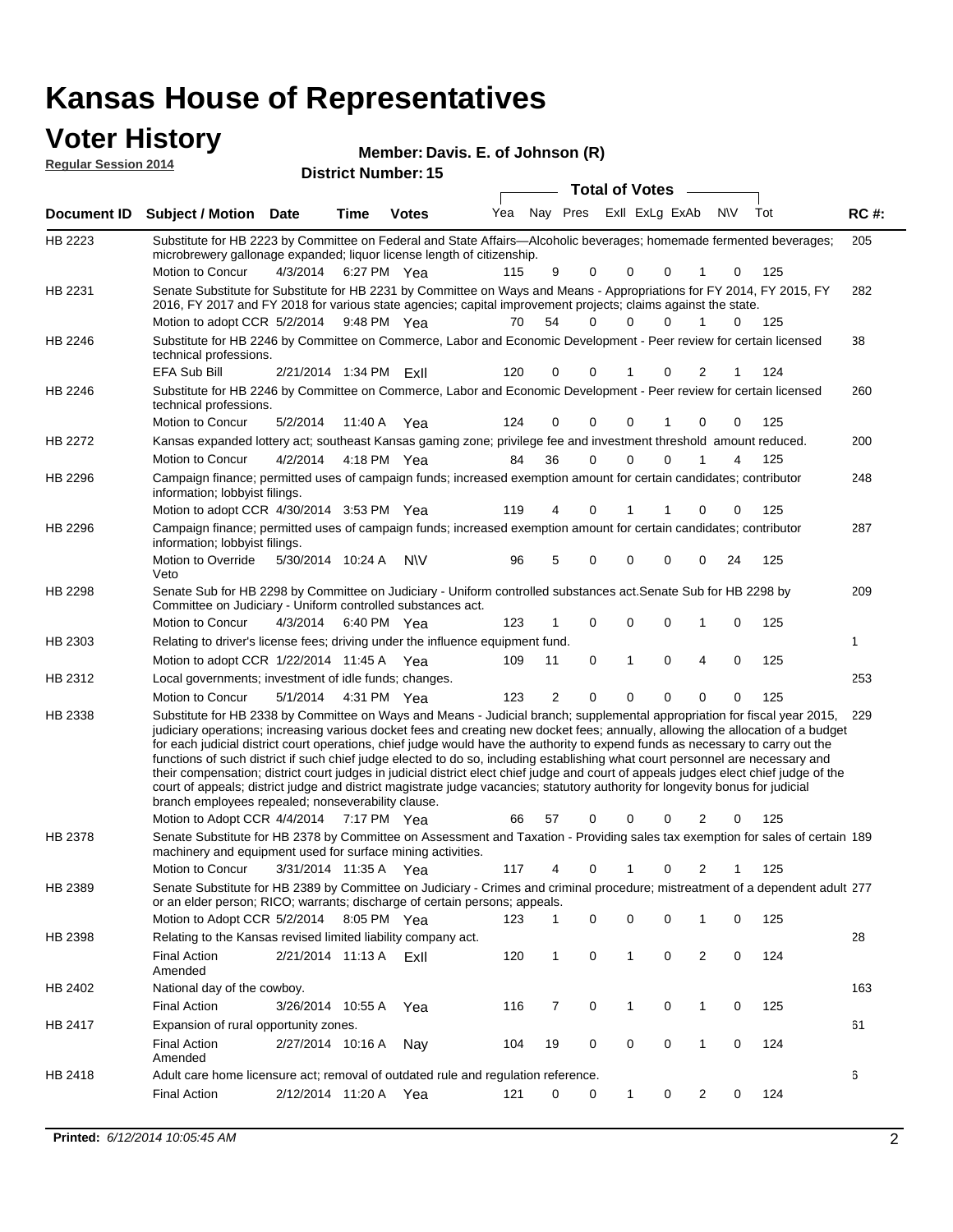### **Voter History**

**Regular Session 2014**

#### **Member: Davis. E. of Johnson (R)**

|                    |                                                                                                                                                                                                                                                                                                                                                      |                        |             | DISTRICT MAILINGLE 19 |     |          |          |              | Total of Votes –        |                |              |     |                |
|--------------------|------------------------------------------------------------------------------------------------------------------------------------------------------------------------------------------------------------------------------------------------------------------------------------------------------------------------------------------------------|------------------------|-------------|-----------------------|-----|----------|----------|--------------|-------------------------|----------------|--------------|-----|----------------|
| <b>Document ID</b> | <b>Subject / Motion</b>                                                                                                                                                                                                                                                                                                                              | Date                   | Time        | <b>Votes</b>          | Yea |          |          |              | Nay Pres ExII ExLg ExAb |                | <b>NV</b>    | Tot | <b>RC#:</b>    |
| HB 2418            | Kansas department for aging and disability services; adult care homes                                                                                                                                                                                                                                                                                |                        |             |                       |     |          |          |              |                         |                |              |     | 221            |
|                    | Motion to Concur                                                                                                                                                                                                                                                                                                                                     | 4/4/2014               | 11:49 A     | Yea                   | 122 | 0        | 0        | 1            | 1                       | 1              | 0            | 125 |                |
| HB 2419            | City annexation; fire district territory; detachment.                                                                                                                                                                                                                                                                                                |                        |             |                       |     |          |          |              |                         |                |              |     | 120            |
|                    | <b>Final Action</b>                                                                                                                                                                                                                                                                                                                                  | 3/17/2014 11:19 A      |             | Yea                   | 122 | 0        | 0        | 0            | 0                       | 2              | 1            | 125 |                |
| HB 2419            | City annexation; fire district territory; detachment.                                                                                                                                                                                                                                                                                                |                        |             |                       |     |          |          |              |                         |                |              |     | 196            |
|                    | Motion to Concur                                                                                                                                                                                                                                                                                                                                     | 4/2/2014               | 10:32 A     | Yea                   | 122 | 0        | 0        | 0            | 0                       | 2              | $\mathbf{1}$ | 125 |                |
| HB 2420            | School crossing guards.                                                                                                                                                                                                                                                                                                                              |                        |             |                       |     |          |          |              |                         |                |              |     | 5              |
|                    | <b>Final Action</b><br>Amended                                                                                                                                                                                                                                                                                                                       | 2/10/2014 11:12 A      |             | Yea                   | 118 | 0        | 0        | 3            | 1                       | $\overline{2}$ | 0            | 124 |                |
| HB 2420            | School crossing guards.                                                                                                                                                                                                                                                                                                                              |                        |             |                       |     |          |          |              |                         |                |              |     | 197            |
|                    | Motion to Concur                                                                                                                                                                                                                                                                                                                                     | 4/2/2014               | 10:34 A     | Yea                   | 123 | 0        | 0        | 0            | 0                       | 2              | 0            | 125 |                |
| HB 2422            | Defining watercraft for purposes of taxation.                                                                                                                                                                                                                                                                                                        |                        |             |                       |     |          |          |              |                         |                |              |     | 14             |
|                    | <b>Final Action</b><br>Amended                                                                                                                                                                                                                                                                                                                       | 2/14/2014 11:13 A      |             | Yea                   | 118 | 0        | 0        | 2            | 0                       | 4              | 0            | 124 |                |
| HB 2424            | Robert G. (Bob) Bethell interchange.                                                                                                                                                                                                                                                                                                                 |                        |             |                       |     |          |          |              |                         |                |              |     | 85             |
|                    | <b>EFA Sub Bill</b>                                                                                                                                                                                                                                                                                                                                  | 2/27/2014 4:03 PM Yea  |             |                       | 119 | 4        | 0        | 0            | 0                       | 1              | 0            | 124 |                |
| HB 2424            | Substitute for HB 2424 by Committee on Transportation - Designating the Robert G. (Bob) Bethell interchange; the SGT David 190<br>Enzbrenner memorial highway; t the Pack S Clair highway; the ancient Indian traders trail; the Harper county veterans<br>memorial highway; the Bonnie Huy memorial highway; the Bonnie Sharp memorial interchange. |                        |             |                       |     |          |          |              |                         |                |              |     |                |
|                    | Motion to Concur                                                                                                                                                                                                                                                                                                                                     | 3/31/2014 11:37 A Yea  |             |                       | 117 | 3        | $\Omega$ | 1            | 0                       | 2              | 2            | 125 |                |
| HB 2429            | Making the water conservation program part of and supplemental to the Kansas water appropriation act.                                                                                                                                                                                                                                                |                        |             |                       |     |          |          |              |                         |                |              |     | $\overline{7}$ |
|                    | <b>Final Action</b><br>Amended                                                                                                                                                                                                                                                                                                                       | 2/12/2014 11:22 A Yea  |             |                       | 121 | $\Omega$ | 0        | 1            | 0                       | 2              | 0            | 124 |                |
| HB 2430            | Promoting employment across Kansas act; benefits.                                                                                                                                                                                                                                                                                                    |                        |             |                       |     |          |          |              |                         |                |              |     | 90             |
|                    | <b>EFA Sub Bill</b>                                                                                                                                                                                                                                                                                                                                  | 2/27/2014 4:08 PM Yea  |             |                       | 110 | 13       | 0        | 0            | 0                       |                | 0            | 124 |                |
| HB 2430            | Substitute for HB 2430 by Committee on Commerce, Labor and Economic Development - Promoting employment across<br>Kansas act; benefits.                                                                                                                                                                                                               |                        |             |                       |     |          |          |              |                         |                |              |     | 278            |
|                    | Motion to adopt CCR 5/2/2014                                                                                                                                                                                                                                                                                                                         |                        | 8:09 PM Yea |                       | 114 | 10       | 0        | 0            | 0                       | 1              | 0            | 125 |                |
| HB 2433            | Relating to the Kansas uniform securities act.                                                                                                                                                                                                                                                                                                       |                        |             |                       |     |          |          |              |                         |                |              |     | 62             |
|                    | <b>Final Action</b><br>Amended                                                                                                                                                                                                                                                                                                                       | 2/27/2014 10:17 A Yea  |             |                       | 123 | 0        | 0        | $\mathbf 0$  | 0                       | 1              | $\mathbf 0$  | 124 |                |
| HB 2433            | Relating to the Kansas uniform securities act.                                                                                                                                                                                                                                                                                                       |                        |             |                       |     |          |          |              |                         |                |              |     | 243            |
|                    | Motion to adopt CCR 4/30/2014 3:27 PM Yea                                                                                                                                                                                                                                                                                                            |                        |             |                       | 123 | $\Omega$ | $\Omega$ | 1            | 1                       | 0              | 0            | 125 |                |
| HB 2436            | Substitute for HB 2436 by Committee on Vision 2020 - Boards of cosmetology and barbering; agreements on inspectors of<br>dual-licensed facilities.                                                                                                                                                                                                   |                        |             |                       |     |          |          |              |                         |                |              |     | 19             |
|                    | Final Action Sub Bill 2/19/2014 11:32 A                                                                                                                                                                                                                                                                                                              |                        |             | Yea                   | 122 |          | 0        | 0            | 0                       | 2              | 0            | 124 |                |
| HB 2436            | Substitute for HB 2436 by Committee on Vision 2020 - Boards of cosmetology and barbering; agreements on inspectors of<br>dual-licensed facilities.                                                                                                                                                                                                   |                        |             |                       |     |          |          |              |                         |                |              |     | 206            |
|                    | Motion to Concur                                                                                                                                                                                                                                                                                                                                     | 4/3/2014               | 6:30 PM Yea |                       | 117 | 7        | 0        | 0            | 0                       | 1              | 0            | 125 |                |
| HB 2440            | Emerging industry investment act; treatment of certain bioscience companies.                                                                                                                                                                                                                                                                         |                        |             |                       |     |          |          |              |                         |                |              |     | 39             |
|                    | <b>Emergency Final</b><br>Action                                                                                                                                                                                                                                                                                                                     | 2/21/2014 1:36 PM ExII |             |                       | 116 | 4        | 0        | 1            | $\mathbf 0$             | 2              | $\mathbf{1}$ | 124 |                |
| HB 2442            | Escalating penalties for repeat felony evade and elude cases.                                                                                                                                                                                                                                                                                        |                        |             |                       |     |          |          |              |                         |                |              |     | 107            |
|                    | EFA Sub Bill                                                                                                                                                                                                                                                                                                                                         | 2/27/2014 4:32 PM Yea  |             |                       | 111 | 12       | 0        | 0            | 0                       | $\mathbf{1}$   | 0            | 124 |                |
| HB 2444            | Spendthrift trusts.                                                                                                                                                                                                                                                                                                                                  |                        |             |                       |     |          |          |              |                         |                |              |     | 36             |
|                    | <b>Emergency Final</b><br><b>Action Amend</b>                                                                                                                                                                                                                                                                                                        | 2/21/2014 1:32 PM ExII |             |                       | 120 | 0        | 0        | $\mathbf{1}$ | 0                       | $\overline{c}$ | $\mathbf{1}$ | 124 |                |
| HB 2444            | Spendthrift trusts.                                                                                                                                                                                                                                                                                                                                  |                        |             |                       |     |          |          |              |                         |                |              |     | 198            |
|                    | Motion to Concur                                                                                                                                                                                                                                                                                                                                     | 4/2/2014               | 10:37 A Yea |                       | 123 | 0        | 0        | 0            | 0                       | $\overline{2}$ | 0            | 125 |                |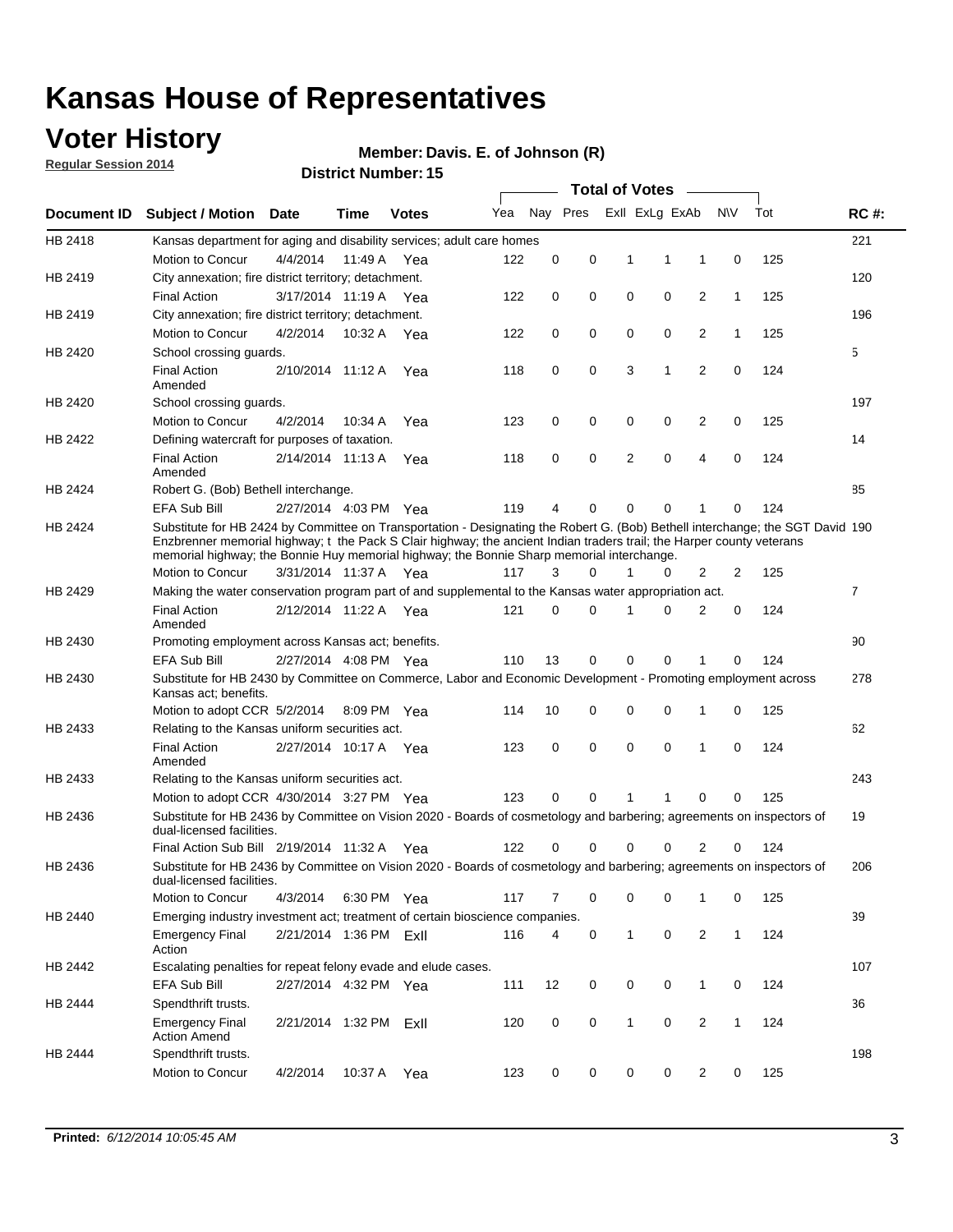| <b>Regular Session 2014</b> |                                                                                                                                                                                                                                                                                                                                 |                        |             | Member: Davis. E. of Johnson (R)<br><b>District Number: 15</b> |     |                |             |                       |              |                |          |     |             |
|-----------------------------|---------------------------------------------------------------------------------------------------------------------------------------------------------------------------------------------------------------------------------------------------------------------------------------------------------------------------------|------------------------|-------------|----------------------------------------------------------------|-----|----------------|-------------|-----------------------|--------------|----------------|----------|-----|-------------|
|                             |                                                                                                                                                                                                                                                                                                                                 |                        |             |                                                                |     |                |             | <b>Total of Votes</b> |              |                |          |     |             |
| <b>Document ID</b>          | <b>Subject / Motion</b>                                                                                                                                                                                                                                                                                                         | <b>Date</b>            | Time        | <b>Votes</b>                                                   | Yea |                | Nay Pres    | Exll ExLg ExAb        |              |                | N\V      | Tot | <b>RC#:</b> |
| HB 2445                     | Allowing for criminal discovery materials to be provided to defendant or defendant's counsel.                                                                                                                                                                                                                                   |                        |             |                                                                |     |                |             |                       |              |                |          |     | 63          |
|                             | <b>Final Action</b><br>Amended                                                                                                                                                                                                                                                                                                  | 2/27/2014 10:19 A      |             | Yea                                                            | 123 | $\Omega$       | $\Omega$    | $\Omega$              | $\Omega$     | 1              | $\Omega$ | 124 |             |
| HB 2446                     | District courts; court trustee operations fund. judicial process; concerning sentencing dispositions, probation and postrelease<br>supervision; concerning expungement of driving under the influence and criminal refusal convictions; concerning trials,<br>conduct of jury after case is submitted.                          |                        |             |                                                                |     |                |             |                       |              |                |          |     | 8           |
|                             | <b>Final Action</b>                                                                                                                                                                                                                                                                                                             | 2/12/2014 11:23 A      |             | Yea                                                            | 121 | 0              | $\mathbf 0$ |                       | 0            | $\overline{2}$ | 0        | 124 |             |
| HB 2446                     | Senate Substitute for HB 2446 by Committee on Judiciary - Courts; allocating moneys from driver's license fees to judicial<br>branch nonjudicial salary adjustment fund; allowing chief justice to authorize expenditures from court trustee operations fund in<br>certain judicial districts; time limits for court decisions. |                        |             |                                                                |     |                |             |                       |              |                |          |     | 239         |
|                             | Motion to adopt CCR 4/30/2014 3:01 PM Yea                                                                                                                                                                                                                                                                                       |                        |             |                                                                | 121 | $\overline{2}$ | $\Omega$    | 1                     | $\mathbf{1}$ | $\Omega$       | $\Omega$ | 125 |             |
| HB 2447                     | Real property; trespass and liability.                                                                                                                                                                                                                                                                                          |                        |             |                                                                |     |                |             |                       |              |                |          |     | 29          |
|                             | <b>Final Action</b><br>Amended                                                                                                                                                                                                                                                                                                  | 2/21/2014 11:14 A      |             | ExII                                                           | 119 | $\overline{2}$ | $\mathbf 0$ | 1                     | 0            | $\overline{2}$ | 0        | 124 |             |
| HB 2447                     | Real property; trespass and liability.                                                                                                                                                                                                                                                                                          |                        |             |                                                                |     |                |             |                       |              |                |          |     | 202         |
|                             | Motion to Adopt CCR 4/3/2014                                                                                                                                                                                                                                                                                                    |                        |             | 6:10 PM Yea                                                    | 122 | $\overline{2}$ | $\mathbf 0$ | $\mathbf 0$           | 0            | $\mathbf{1}$   | 0        | 125 |             |
| HB 2448                     | Interference with judicial process.                                                                                                                                                                                                                                                                                             |                        |             |                                                                |     |                |             |                       |              |                |          |     | 30          |
|                             | <b>Final Action</b>                                                                                                                                                                                                                                                                                                             | 2/21/2014 11:16 A      |             | ExII                                                           | 121 | $\Omega$       | $\Omega$    | 1                     | $\Omega$     | $\overline{2}$ | 0        | 124 |             |
| HB 2448                     | Senate Substitute for HB 2448 by Committee on Judiciary - Updating provisions relating to the Kansas bureau of<br>investigation's DNA database; amending the crime of interference with                                                                                                                                         |                        |             |                                                                |     |                |             |                       |              |                |          |     | 240         |
|                             | Motion to adopt CCR 4/30/2014 3:10 PM Yea                                                                                                                                                                                                                                                                                       |                        |             |                                                                | 116 | 7              | $\mathbf 0$ | 1                     | 1            | 0              | 0        | 125 |             |
| HB 2451                     | Electric utilities; creating the electric highway fee.                                                                                                                                                                                                                                                                          |                        |             |                                                                |     |                |             |                       |              |                |          |     | 96          |
|                             | <b>EFA Sub Bill</b>                                                                                                                                                                                                                                                                                                             | 2/27/2014 4:18 PM Yea  |             |                                                                | 64  | 59             | $\Omega$    | $\Omega$              | 0            | 1              | $\Omega$ | 124 |             |
| HB 2451                     | Substitute for HB 2451 by Committee on Transportation - Increasing registration fees for electric vehicles.                                                                                                                                                                                                                     |                        |             |                                                                |     |                |             |                       |              |                |          |     | 207         |
|                             | <b>Motion to Concur</b>                                                                                                                                                                                                                                                                                                         | 4/3/2014               | 6:34 PM Yea |                                                                | 94  | 30             | $\Omega$    | 0                     | 0            | 1              | 0        | 125 |             |
| HB 2452                     | Substitute for HB 2452 by Committee on Transportation - Distinctive license plates; donate life, disabled veterans, rotary<br>international, Kansas horse council.                                                                                                                                                              |                        |             |                                                                |     |                |             |                       |              |                |          |     | 41          |
|                             | <b>EFA Sub Bill</b>                                                                                                                                                                                                                                                                                                             | 2/21/2014 1:39 PM ExII |             |                                                                | 120 | $\Omega$       | $\Omega$    | 1                     | 0            | $\overline{2}$ | 1        | 124 |             |
| HB 2452                     | Substitute for HB 2452 by Committee on Transportation - Distinctive license plates; donate life, disabled veterans, rotary<br>international, Kansas horse council, motorcycles.                                                                                                                                                 |                        |             |                                                                |     |                |             |                       |              |                |          |     | 208         |
|                             | Motion to Concur                                                                                                                                                                                                                                                                                                                | 4/3/2014               |             | 6:37 PM Yea                                                    | 123 | 1              | $\mathbf 0$ | $\mathbf 0$           | 0            | $\mathbf{1}$   | 0        | 125 |             |
| HB 2453                     | Protecting religious freedom regarding marriage.                                                                                                                                                                                                                                                                                |                        |             |                                                                |     |                |             |                       |              |                |          |     | 9           |
|                             | <b>Final Action</b><br>Amended                                                                                                                                                                                                                                                                                                  | 2/12/2014 11:28 A      |             | Yea                                                            | 72  | 49             | $\Omega$    | 1                     | $\mathbf{0}$ | $\overline{2}$ | $\Omega$ | 124 |             |
| HB 2455                     | Property tax exemption for certain utility systems located on military installation.                                                                                                                                                                                                                                            |                        |             |                                                                |     |                |             |                       |              |                |          |     | 108         |
|                             | <b>Emergency Final</b><br><b>Action Amend</b>                                                                                                                                                                                                                                                                                   | 3/6/2014               | 11:23 A     | Yea                                                            | 119 | 1              | 0           | 2                     | 1            | $\overline{2}$ | 0        | 125 |             |
| HB 2456                     | Property taxation; defining commercial and industrial machinery and equipment; motor vehicles, members of military service<br>and active guard and reservists.                                                                                                                                                                  |                        |             |                                                                |     |                |             |                       |              |                |          |     | 49          |

|         | <b>Final Action</b><br>Amended                                                                                                                      | 2/26/2014 | 11:32 A | Yea | 100 | 23       | 0 | 0 | 0        |   |   | 124 |
|---------|-----------------------------------------------------------------------------------------------------------------------------------------------------|-----------|---------|-----|-----|----------|---|---|----------|---|---|-----|
| HB 2463 | Creating civil liability for acts of terrorism; forfeiture of property related to violations of certain criminal acts.                              |           |         |     |     |          |   |   |          |   |   |     |
|         | Final Action<br>Amended                                                                                                                             | 2/26/2014 | 11:33 A | Yea | 123 | $\Omega$ | 0 | 0 | 0        |   | 0 | 124 |
| HB 2463 | Creating civil liability for acts of terrorism; forfeiture of property related to violations of certain criminal acts.                              |           |         |     |     |          |   |   |          |   |   |     |
|         | Motion to Concur                                                                                                                                    | 4/1/2014  | 10:46 A | Yea | 123 | $\Omega$ | 0 |   | 0        |   |   | 125 |
| HB 2464 | Allowing banks, trust companies and savings and loans to claim the expensing deduction for privilege tax filers under the<br>Kansas income tax act. |           |         |     |     |          |   |   |          |   |   |     |
|         | <b>Final Action</b><br>Amended                                                                                                                      | 2/14/2014 | 11:14 A | Yea | 118 | $\Omega$ | 0 |   | $\Omega$ | 4 |   | 124 |

50

194

15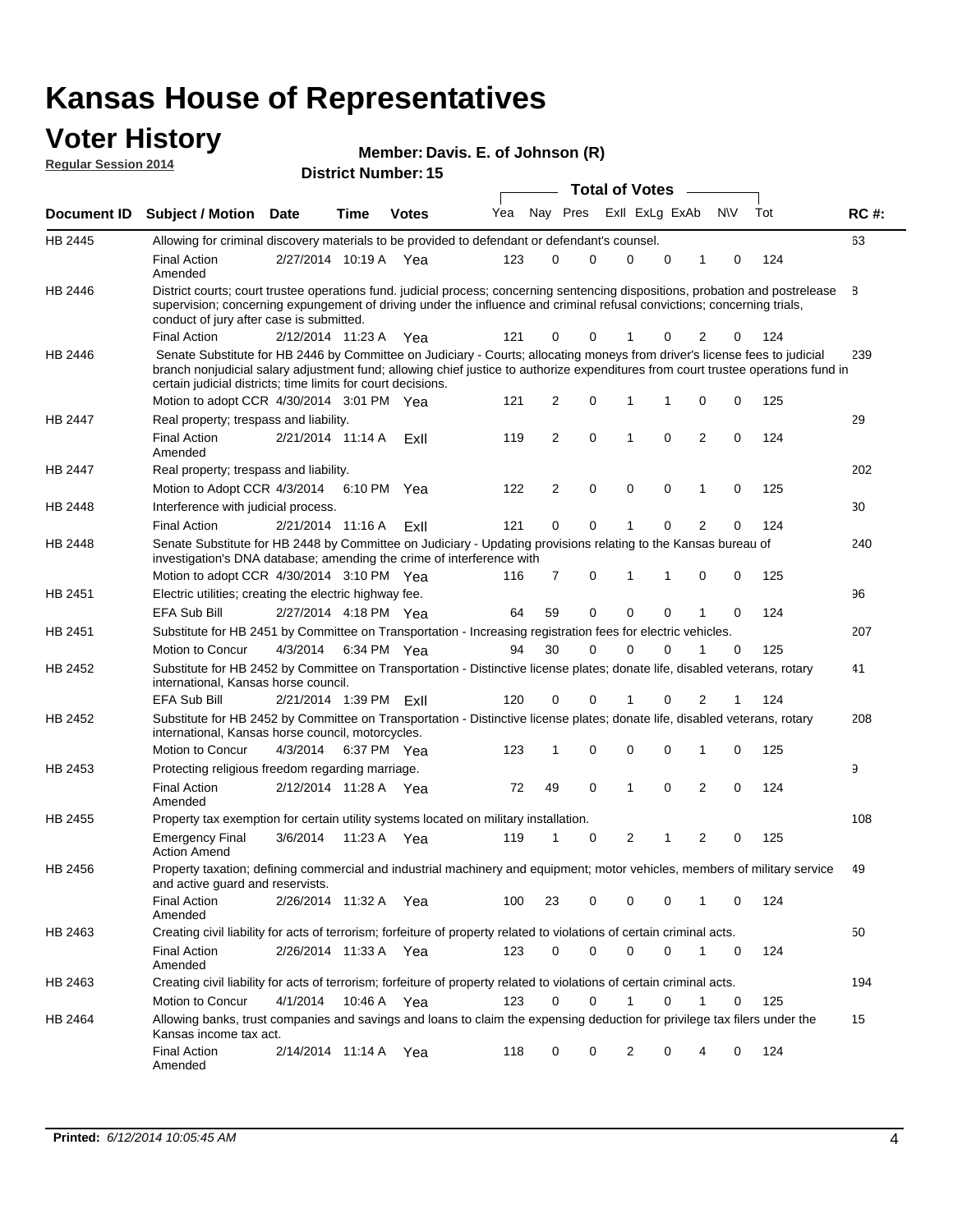### **Voter History**

**Regular Session 2014**

#### **Member: Davis. E. of Johnson (R)**

|         |                                                                                                                                                                             |                        |             |              |     |                |             | <b>Total of Votes</b> |                |                |             |     |             |
|---------|-----------------------------------------------------------------------------------------------------------------------------------------------------------------------------|------------------------|-------------|--------------|-----|----------------|-------------|-----------------------|----------------|----------------|-------------|-----|-------------|
|         | Document ID Subject / Motion Date                                                                                                                                           |                        | Time        | <b>Votes</b> | Yea | Nay Pres       |             |                       | Exll ExLg ExAb |                | <b>NV</b>   | Tot | <b>RC#:</b> |
| HB 2466 | Relating to administrative procedure; judicial review.                                                                                                                      |                        |             |              |     |                |             |                       |                |                |             |     | 37          |
|         | <b>Emergency Final</b><br><b>Action Amend</b>                                                                                                                               | 2/21/2014 1:33 PM Exil |             |              | 118 | $\overline{2}$ | 0           | 1                     | 0              | $\overline{2}$ | 1           | 124 |             |
| HB 2470 | Purchasing authority for certain insurance by the state board of regents for state educational institutions.                                                                |                        |             |              |     |                |             |                       |                |                |             |     | 16          |
|         | <b>Final Action</b>                                                                                                                                                         | 2/17/2014 11:20 A Yea  |             |              | 120 | 0              | 0           | 3                     | 0              | 1              | 0           | 124 |             |
| HB 2475 | Personal financial literacy program as a requirement for high school graduation.                                                                                            |                        |             |              |     |                |             |                       |                |                |             |     | 126         |
|         | <b>Final Action</b><br>Amended                                                                                                                                              | 3/19/2014 11:22 A Yea  |             |              | 110 | 12             | 0           | 0                     | 1              | 2              | 0           | 125 |             |
| HB 2478 | Venue for crimes committed with an electronic device.                                                                                                                       |                        |             |              |     |                |             |                       |                |                |             |     | 51          |
|         | <b>Final Action</b>                                                                                                                                                         | 2/26/2014 11:34 A      |             | Yea          | 123 | 0              | 0           | 0                     | $\mathbf 0$    | 1              | 0           | 124 |             |
| HB 2479 | Removing 2015 sunset provision from law requiring ignition interlock device after first test failure or alcohol or drug-related<br>conviction.                              |                        |             |              |     |                |             |                       |                |                |             |     | 115         |
|         | <b>Final Action</b><br>Amended                                                                                                                                              | 3/14/2014 11:14 A      |             | Yea          | 117 | 0              | 0           | 2                     | 1              | 4              | 1           | 125 |             |
| HB 2479 | Removing 2015 sunset provision from law requiring ignition interlock device after first test failure or alcohol or drug-related<br>conviction.                              |                        |             |              |     |                |             |                       |                |                |             |     | 210         |
|         | Motion to Concur                                                                                                                                                            | 4/3/2014               | 6:47 PM Yea |              | 122 | 2              | 0           | 0                     | $\mathbf 0$    | 1              | 0           | 125 |             |
| HB 2480 | Repealing the review of TeleKansas I.                                                                                                                                       |                        |             |              |     |                |             |                       |                |                |             |     | 64          |
|         | <b>Final Action</b><br>Amended                                                                                                                                              | 2/27/2014 10:20 A Yea  |             |              | 123 | 0              | 0           | 0                     | $\mathbf 0$    | 1              | 0           | 124 |             |
| HB 2480 | Repealing the review of TeleKansas I.                                                                                                                                       |                        |             |              |     |                |             |                       |                |                |             |     | 250         |
|         | Motion to Concur                                                                                                                                                            | 5/1/2014               | 1:54 PM Yea |              | 123 | $\mathbf{1}$   | $\mathbf 0$ | $\mathbf 0$           | $\mathbf 0$    | 0              | 1           | 125 |             |
| HB 2482 | Authority of state corporation commission to intervene in court proceedings.                                                                                                |                        |             |              |     |                |             |                       |                |                |             |     | 65          |
|         | <b>Final Action</b><br>Amended                                                                                                                                              | 2/27/2014 10:21 A      |             | Yea          | 121 | 2              | 0           | $\mathbf 0$           | $\mathbf 0$    | 1              | $\mathbf 0$ | 124 |             |
| HB 2482 | Senate Substitute for HB 2482 by Committee on Utilities - Creating the energy efficiency investment act.                                                                    |                        |             |              |     |                |             |                       |                |                |             |     | 211         |
|         | Motion to Concur                                                                                                                                                            | 4/3/2014 7:02 PM Yea   |             |              | 99  | 25             | 0           | $\mathbf 0$           | 0              | 1              | 0           | 125 |             |
| HB 2487 | Construction of electric transmission lines and certificates of public convenience and necessity.                                                                           |                        |             |              |     |                |             |                       |                |                |             |     | 66          |
|         | <b>Final Action</b><br>Amended                                                                                                                                              | 2/27/2014 10:22 A Yea  |             |              | 113 | 10             | 0           | 0                     | 0              | 1              | 0           | 124 |             |
| HB 2487 | Relating to the powers and duties of the state corporation commission; construction of electric transmission lines and<br>certificates of public convenience and necessity. |                        |             |              |     |                |             |                       |                |                |             |     | 254         |
|         | Sub motion to concur 5/1/2014 4:36 PM Yea                                                                                                                                   |                        |             |              | 117 | 8              | 0           | 0                     | 0              | 0              | 0           | 125 |             |
| HB 2488 | Kansas electric transmission authority and the purpose and composition of the authority.                                                                                    |                        |             |              |     |                |             |                       |                |                |             |     | 10          |
|         | <b>Final Action</b><br>Amended                                                                                                                                              | 2/12/2014 11:30 A Yea  |             |              | 108 | 13             | 0           | 1                     | $\mathbf 0$    | 2              | 0           | 124 |             |
| HB 2488 | Kansas electric transmission authority and the purpose and composition of the authority.                                                                                    |                        |             |              |     |                |             |                       |                |                |             |     | 158         |
|         | Motion to Concur                                                                                                                                                            | 3/25/2014 10:43 A      |             | Yea          | 107 | 15             | 0           | 1                     | 0              | 2              | 0           | 125 |             |
| HB 2489 | Legislative review of exceptions to disclosure of public records.                                                                                                           |                        |             |              |     |                |             |                       |                |                |             |     | 67          |
|         | <b>Final Action</b><br>Amended                                                                                                                                              | 2/27/2014 10:23 A Yea  |             |              | 122 | $\mathbf{1}$   | 0           | 0                     | $\mathbf 0$    | 1              | 0           | 124 |             |
| HB 2490 | Criminal procedure; conduct of jury after case is submitted.                                                                                                                |                        |             |              |     |                |             |                       |                |                |             |     | 31          |
|         | <b>Final Action</b><br>Amended                                                                                                                                              | 2/21/2014 11:17 A ExII |             |              | 121 | 0              | 0           | $\mathbf{1}$          | $\mathbf 0$    | $\overline{2}$ | 0           | 124 |             |
| HB 2490 | Capital murder; attempt; murder in the first degree; sentencing.                                                                                                            |                        |             |              |     |                |             |                       |                |                |             |     | 241         |
|         | Motion to adopt CCR 4/30/2014 3:16 PM Yea                                                                                                                                   |                        |             |              | 123 | 0              | 0           | $\mathbf{1}$          | $\mathbf{1}$   | 0              | 0           | 125 |             |
| HB 2491 | Kansas tort claims act; attorney may appear in small claims action.                                                                                                         |                        |             |              |     |                |             |                       |                |                |             |     | 20          |
|         | <b>Final Action</b><br>Amended                                                                                                                                              | 2/19/2014 11:34 A Yea  |             |              | 120 | 2              | 0           | 0                     | $\pmb{0}$      | $\overline{2}$ | 0           | 124 |             |
| HB 2491 | Kansas tort claims act; attorney may appear in small claims action.                                                                                                         |                        |             |              |     |                |             |                       |                |                |             |     | 199         |
|         | Motion to Concur                                                                                                                                                            | 4/2/2014               |             | 10:40 A Yea  | 121 | $\overline{2}$ | 0           | 0                     | 0              | $\overline{2}$ | 0           | 125 |             |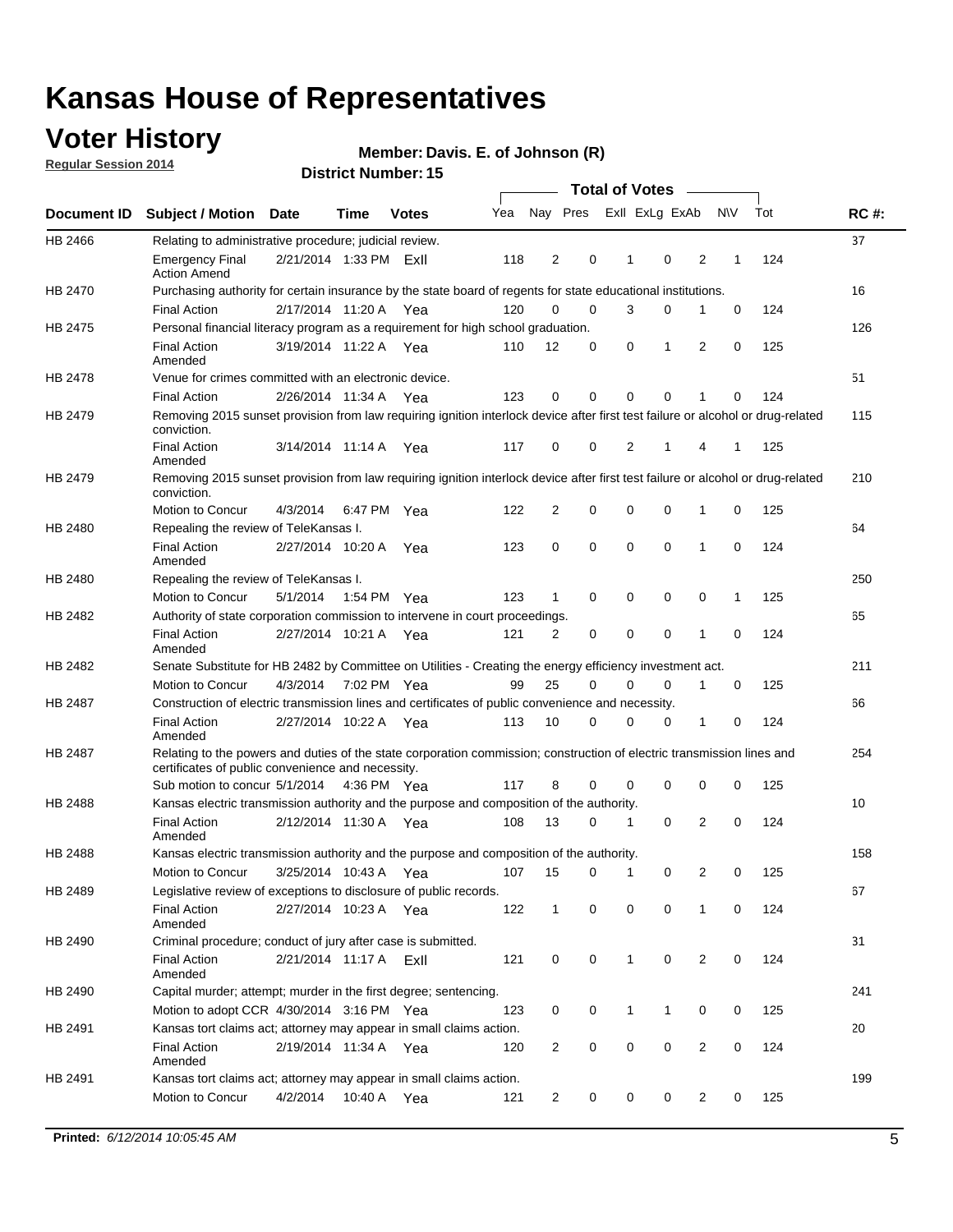### **Voter History**

**Regular Session 2014**

#### **Member: Davis. E. of Johnson (R)**

|                | DISTRICT MAILINGL. 19<br>Total of Votes –                                                                                                                                                                                                              |                        |             |              |     |          |             |  |                         |                |             |     |              |
|----------------|--------------------------------------------------------------------------------------------------------------------------------------------------------------------------------------------------------------------------------------------------------|------------------------|-------------|--------------|-----|----------|-------------|--|-------------------------|----------------|-------------|-----|--------------|
| Document ID    | <b>Subject / Motion Date</b>                                                                                                                                                                                                                           |                        | Time        | <b>Votes</b> | Yea | Nay Pres |             |  | Exll ExLg ExAb          |                | N\V         | Tot | <b>RC#:</b>  |
| HB 2493        | Relating to surety regulation, appearance bonds and unlawful sexual relations.                                                                                                                                                                         |                        |             |              |     |          |             |  |                         |                |             |     | 23           |
|                | <b>Final Action</b><br>Amended                                                                                                                                                                                                                         | 2/20/2014 11:14 A Yea  |             |              | 113 | 10       | $\mathbf 0$ |  | 0<br>$\mathbf 0$        | $\mathbf 0$    | 1           | 124 |              |
| HB 2495        | Concerning sentencing dispositions, probation and postrelease supervision.                                                                                                                                                                             |                        |             |              |     |          |             |  |                         |                |             |     | 24           |
|                | <b>Final Action</b><br>Amended                                                                                                                                                                                                                         | 2/20/2014 11:17 A      |             | Yea          | 122 | 1        | $\mathbf 0$ |  | 0<br>0                  | 0              | 1           | 124 |              |
| HB 2501        | Human trafficking and related crimes; penalties for buying sexual relations; records and reporting by courts; staff secure facility 25<br>requirements.                                                                                                |                        |             |              |     |          |             |  |                         |                |             |     |              |
|                | <b>Final Action</b><br>Amended                                                                                                                                                                                                                         | 2/20/2014 11:18 A Yea  |             |              | 123 | 0        | 0           |  | 0<br>$\Omega$           | 0              | 1           | 124 |              |
| HB 2502        | Allowing victim notification on status change of person confined.                                                                                                                                                                                      |                        |             |              |     |          |             |  |                         |                |             |     | 26           |
|                | <b>Final Action</b>                                                                                                                                                                                                                                    | 2/20/2014 11:20 A Yea  |             |              | 123 | 0        | 0           |  | 0<br>$\mathbf 0$        | 0              |             | 124 |              |
| HB 2503        | Substitute for HB 2503 by Committee on Federal and State Affairs -- Carrying of concealed handguns by law enforcement<br>officers.                                                                                                                     |                        |             |              |     |          |             |  |                         |                |             |     | 230          |
|                | Final Action Sub Bill 4/5/2014                                                                                                                                                                                                                         |                        | 10:22 A     | Yea          | 119 | 1        | 0           |  | 0<br>0                  |                |             | 125 |              |
| <b>HB 2504</b> | Repealing outdated provisions relating to the purchase of certain real estate by the department of corrections.                                                                                                                                        |                        |             |              |     |          |             |  |                         |                |             |     | 18           |
|                | <b>Final Action</b>                                                                                                                                                                                                                                    | 2/19/2014 11:31 A Yea  |             |              | 122 | 0        | 0           |  | 0<br>0                  | 2              | 0           | 124 |              |
| HB 2506        | Repealing K.S.A. 72-60b03, the effective date of the midwestern higher education compact act.                                                                                                                                                          |                        |             |              |     |          |             |  |                         |                |             |     | 52           |
|                | <b>Final Action</b>                                                                                                                                                                                                                                    | 2/26/2014 11:35 A Yea  |             |              | 122 | 1        | $\mathbf 0$ |  | 0<br>0                  | 1              | 0           | 124 |              |
| HB 2506        | Senate Substitute for HB 2506 by Committee on Ways and Means - Education; appropriations for FY 2014 and FY 2015 for<br>various state agencies; amendments concerning postsecondary education; amendments to provisions relating to school<br>finance. |                        |             |              |     |          |             |  |                         |                |             |     | 238          |
|                | Motion to Adopt CCR 4/6/2014                                                                                                                                                                                                                           |                        | 9:45 PM Yea |              | 63  | 57       | 0           |  | 0<br>$\mathbf 0$        | 4              | 1           | 125 |              |
| HB 2509        | Emergency medical services amendments.                                                                                                                                                                                                                 |                        |             |              |     |          |             |  |                         |                |             |     | 101          |
|                | <b>Emergency Final</b><br><b>Action Amend</b>                                                                                                                                                                                                          | 2/27/2014 4:24 PM Yea  |             |              | 123 | 0        | $\mathbf 0$ |  | $\mathbf 0$<br>$\Omega$ | $\overline{1}$ | $\Omega$    | 124 |              |
| HB 2510        | Pharmacists and pharmacies; pharmacy technicians; registration and grounds for denial of registration.                                                                                                                                                 |                        |             |              |     |          |             |  |                         |                |             |     | 84           |
|                | <b>Emergency Final</b><br>Action                                                                                                                                                                                                                       | 2/27/2014 4:01 PM Yea  |             |              | 71  | 52       | 0           |  | 0<br>$\Omega$           | 1              | 0           | 124 |              |
| HB 2511        | Liability for property tax on personal property; sale or abandonment of personal property.                                                                                                                                                             |                        |             |              |     |          |             |  |                         |                |             |     | 27           |
|                | <b>Final Action</b>                                                                                                                                                                                                                                    | 2/20/2014 11:21 A      |             | Yea          | 123 | 0        | 0           |  | 0<br>0                  | 1              | 0           | 124 |              |
| HB 2514        | Exemption for Federal Home Loan Bank in certain insolvency proceedings involving insurance companies.                                                                                                                                                  |                        |             |              |     |          |             |  |                         |                |             |     | $\mathbf{2}$ |
|                | <b>Final Action</b>                                                                                                                                                                                                                                    | 2/10/2014 11:08 A      |             | Yea          | 118 | 0        | $\Omega$    |  | 3<br>1                  | $\overline{2}$ | $\mathbf 0$ | 124 |              |
| HB 2515        | Insurance; confidentiality of work papers from analysis of analysis of financial regulation or market regulation of insurance<br>company or affiliates.                                                                                                |                        |             |              |     |          |             |  |                         |                |             |     | 82           |
|                | <b>Emergency Final</b><br>Action                                                                                                                                                                                                                       | 2/27/2014 3:58 PM Yea  |             |              | 123 | 0        | 0           |  | 0<br>0                  | -1             | 0           | 124 |              |
| HB 2515        | Updating statutory references and making corresponding changes due to Executive Reorganization Order No. 41.                                                                                                                                           |                        |             |              |     |          |             |  |                         |                |             |     | 269          |
|                | Motion to Adopt CCR 5/2/2014 3:31 PM Yea                                                                                                                                                                                                               |                        |             |              | 118 | 4        | 0           |  | 0<br>1                  | 1              | 1           | 125 |              |
| HB 2516        | Amendments relating to health care provider liability insurance and to companies organized to provide such insurance.                                                                                                                                  |                        |             |              |     |          |             |  |                         |                |             |     | 3            |
|                | <b>Final Action</b><br>Amended                                                                                                                                                                                                                         | 2/10/2014 11:10 A Yea  |             |              | 118 | 0        | 0           |  | 3<br>1                  | 2              | 0           | 124 |              |
| HB 2516        | Amendments relating to health care provider liability insurance and to companies organized to provide such insurance.                                                                                                                                  |                        |             |              |     |          |             |  |                         |                |             |     | 191          |
|                | Motion to Concur                                                                                                                                                                                                                                       | 3/31/2014 11:40 A Yea  |             |              | 121 | 0        | 0           |  | 1<br>0                  | 2              | 1           | 125 |              |
| HB 2518        | Relating to ballot language statements.                                                                                                                                                                                                                |                        |             |              |     |          |             |  |                         |                |             |     | 40           |
|                | <b>Emergency Final</b><br><b>Action Amend</b>                                                                                                                                                                                                          | 2/21/2014 1:37 PM Exll |             |              | 116 | 4        | 0           |  | 0<br>1                  | $\overline{2}$ | 1           | 124 |              |
| HB 2525        | Kansas money transmitter act concerning change of controlling interest and notification.                                                                                                                                                               |                        |             |              |     |          |             |  |                         |                |             |     | 32           |
|                | <b>Final Action</b>                                                                                                                                                                                                                                    | 2/21/2014 11:18 A      |             | ExII         | 105 | 16       | 0           |  | 0<br>1                  | $\overline{2}$ | 0           | 124 |              |
| HB 2525        | Kansas money transmitter act concerning change of controlling interest and notification.                                                                                                                                                               |                        |             |              |     |          |             |  |                         |                |             |     | 252          |
|                | Motion to Concur                                                                                                                                                                                                                                       | 5/1/2014               | 1:59 PM Yea |              | 112 | 13       | 0           |  | 0<br>0                  | 0              | 0           | 125 |              |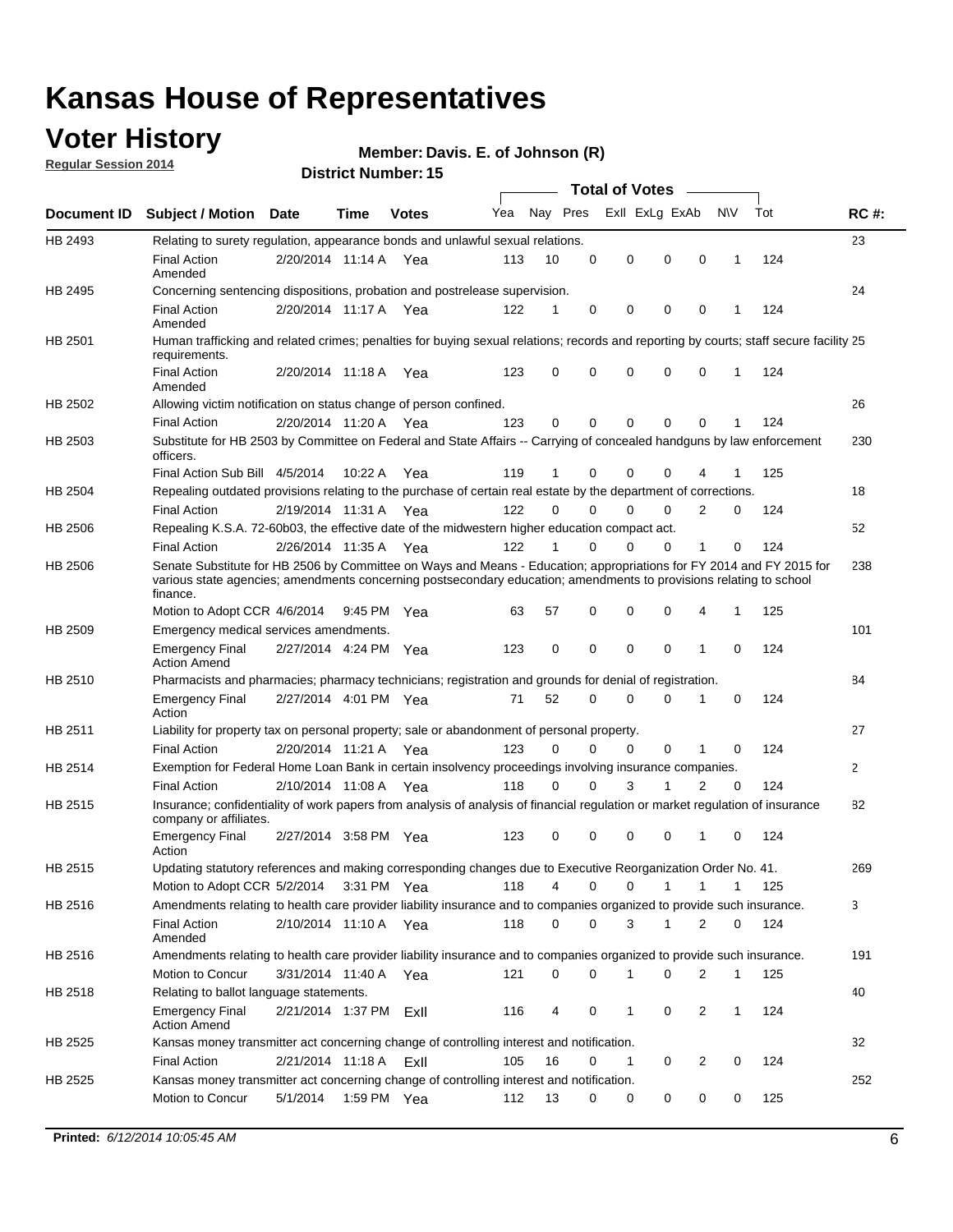#### **Voter History Regular Session 2014**

|  |  |  | Member: Davis. E. of Johnson (R) |  |
|--|--|--|----------------------------------|--|
|--|--|--|----------------------------------|--|

|                |                                                                                                                                                                                                                                                                                                                                           |                        |             | <b>DISUILLINUIIIIDEI. IJ</b> |     |    |          | <b>Total of Votes</b> |                |              |   |     |             |
|----------------|-------------------------------------------------------------------------------------------------------------------------------------------------------------------------------------------------------------------------------------------------------------------------------------------------------------------------------------------|------------------------|-------------|------------------------------|-----|----|----------|-----------------------|----------------|--------------|---|-----|-------------|
| Document ID    | <b>Subject / Motion Date</b>                                                                                                                                                                                                                                                                                                              |                        | Time        | <b>Votes</b>                 | Yea |    | Nay Pres |                       | Exll ExLg ExAb | N\V          |   | Tot | <b>RC#:</b> |
| HB 2533        | Changing interest credit amounts, member distributions upon termination or death and retirement annuities under the KPERS 42<br>Act of 2015.                                                                                                                                                                                              |                        |             |                              |     |    |          |                       |                |              |   |     |             |
|                | <b>Emergency Final</b><br><b>Action Amend</b>                                                                                                                                                                                                                                                                                             | 2/21/2014 1:40 PM FxII |             |                              | 94  | 26 | 0        | 1                     | 0              | 2            | 1 | 124 |             |
| HB 2537        | Eliminating font size and type requirement for disclosure statements contained in insurance contracts and explanatory<br>materials printed in any language other than English.                                                                                                                                                            |                        |             |                              |     |    |          |                       |                |              |   |     | 81          |
|                | <b>Emergency Final</b><br>Action                                                                                                                                                                                                                                                                                                          | 2/27/2014 3:56 PM Yea  |             |                              | 119 | 4  | 0        | $\mathbf 0$           | 0              | 1            | 0 | 124 |             |
| <b>HB 2537</b> | Insurance; eliminating font and type requirements for certain non-English insurance documents; confidentiality of certain<br>documents; continuation of health insurance for spouse and children of certain emergency personnel and employees of the<br>department of corrections; purchase of certain insurance by the state fair board. |                        |             |                              |     |    |          |                       |                |              |   |     | 249         |
|                | Motion to adopt CCR 4/30/2014 3:58 PM Yea                                                                                                                                                                                                                                                                                                 |                        |             |                              | 122 | 0  | 0        | 1                     | 1              | 0            | 1 | 125 |             |
| HB 2538        | Giving landowner right of first refusal for antlers of deer illegally shot on landowner's property.                                                                                                                                                                                                                                       |                        |             |                              |     |    |          |                       |                |              |   |     | 102         |
|                | <b>Emergency Final</b><br>Action Amend                                                                                                                                                                                                                                                                                                    | 2/27/2014 4:26 PM Yea  |             |                              | 106 | 17 | 0        | 0                     | 0              | 1            | 0 | 124 |             |
| HB 2541        | Substitute for HB2541 by Committee on Local Government—plastic bottles and containers; labeling; solid waste landfill<br>restrictions.                                                                                                                                                                                                    |                        |             |                              |     |    |          |                       |                |              |   |     | 121         |
|                | Final Action Sub Bill 3/17/2014 11:21 A Yea                                                                                                                                                                                                                                                                                               |                        |             |                              | 102 | 21 | 0        | $\mathbf 0$           | 0              | 2            | 0 | 125 |             |
| HB 2542        | Property tax exemption for amateur-built aircraft.<br><b>Final Action</b>                                                                                                                                                                                                                                                                 | 3/13/2014 11:22 A Yea  |             |                              | 116 | 4  | 0        | 1                     | 1              | 2            | 1 | 125 | 112         |
| <b>HB 2544</b> | Amended<br>Authorizing postsecondary educational institutions to enter into the state authorization reciprocity agreement to provide<br>distance education.                                                                                                                                                                               |                        |             |                              |     |    |          |                       |                |              |   |     | 17          |
|                | Final Action                                                                                                                                                                                                                                                                                                                              | 2/17/2014 11:21 A Yea  |             |                              | 120 | 0  | 0        | 3                     | 0              | 1            | 0 | 124 |             |
| HB 2545        | Extending sunset date on certain agriculture fees from July 1, 2015, to July 1, 2019.                                                                                                                                                                                                                                                     |                        |             |                              |     |    |          |                       |                |              |   |     | 68          |
|                | <b>Final Action</b><br>Amended                                                                                                                                                                                                                                                                                                            | 2/27/2014 10:25 A Yea  |             |                              | 99  | 24 | 0        | $\mathbf 0$           | $\Omega$       | 1            | 0 | 124 |             |
| HB 2547        | Changing the map copy requirement in mining permit application.                                                                                                                                                                                                                                                                           |                        |             |                              |     |    |          |                       |                |              |   |     | 53          |
|                | <b>Final Action</b>                                                                                                                                                                                                                                                                                                                       | 2/26/2014 11:36 A      |             | Yea                          | 123 | 0  | 0        | $\mathbf 0$           | 0              | 1            | 0 | 124 |             |
| <b>HB 2548</b> | Creating the water program management fund and transferring the air quality fee fund.                                                                                                                                                                                                                                                     |                        |             |                              |     |    |          |                       |                |              |   |     | 46          |
|                | Emergency Final<br>Action                                                                                                                                                                                                                                                                                                                 | 2/21/2014 1:46 PM ExII |             |                              | 119 | 1  | 0        | 1                     | 0              | 2            | 1 | 124 |             |
| HB 2549        | Allowing burial of hazardous waste on-site.                                                                                                                                                                                                                                                                                               |                        |             |                              |     |    |          |                       |                |              |   |     | 54          |
|                | <b>Final Action</b>                                                                                                                                                                                                                                                                                                                       | 2/26/2014 11:38 A      |             | Yea                          | 123 | 0  | 0        | $\mathbf 0$           | 0              | 1            | 0 | 124 |             |
| HB 2550        | Repeal of the atmospheric mercury deposition monitoring network.                                                                                                                                                                                                                                                                          |                        |             |                              |     |    |          |                       |                |              |   |     | 33          |
|                | <b>Final Action</b>                                                                                                                                                                                                                                                                                                                       | 2/21/2014 11:20 A      |             | Exll                         | 92  | 29 | 0        | 1                     | 0              | 2            | 0 | 124 |             |
| HB 2551        | Repealing regulation of PCB disposal facilities.                                                                                                                                                                                                                                                                                          |                        |             |                              |     |    |          |                       |                |              |   |     | 47          |
|                | <b>Emergency Final</b><br>Action Amend                                                                                                                                                                                                                                                                                                    | 2/21/2014 1:47 PM Exll |             |                              | 100 | 20 | 0        | 1                     | 0              | 2            | 1 | 124 |             |
| HB 2551        | Repealing the regulation of PCB disposal facilities; making changes to the atmospheric mercury deposition monitoring network 271<br>and the disposal of plastic bottles, containers and solid waste.                                                                                                                                      |                        |             |                              |     |    |          |                       |                |              |   |     |             |
|                | Motion to Adopt CCR 5/2/2014 3:45 PM Yea                                                                                                                                                                                                                                                                                                  |                        |             |                              | 105 | 17 | 0        | $\mathbf 0$           |                | 1            | 1 | 125 |             |
| HB 2552        | Managed care organizations, prompt payment.                                                                                                                                                                                                                                                                                               |                        |             |                              |     |    |          |                       |                |              |   |     | 69          |
|                | Final Action<br>Amended                                                                                                                                                                                                                                                                                                                   | 2/27/2014 10:26 A Yea  |             |                              | 123 | 0  | 0        | 0                     | 0              | 1            | 0 | 124 |             |
| HB 2552        | Kansas medical assistance program; managed care organizations; consent for expansion of certain medicaid services.                                                                                                                                                                                                                        |                        |             |                              |     |    |          |                       |                |              |   |     | 225         |
|                | Motion to Concur                                                                                                                                                                                                                                                                                                                          | 4/4/2014               | 6:13 PM Yea |                              | 68  | 54 | 0        | $\mathbf 0$           | 1              | 2            | 0 | 125 |             |
| HB 2553        | Health care compact.                                                                                                                                                                                                                                                                                                                      |                        |             |                              |     |    |          |                       |                |              |   |     | 141         |
|                | <b>Final Action</b>                                                                                                                                                                                                                                                                                                                       | 3/24/2014 10:15 A      |             | Yea                          | 74  | 48 | 0        | 0                     | 0              | 3            | 0 | 125 |             |
| HB 2555        | Release of information in support of arrest warrants and search warrants.                                                                                                                                                                                                                                                                 |                        |             |                              |     |    |          |                       |                |              |   |     | 86          |
|                | Emergency Final<br><b>Action Amend</b>                                                                                                                                                                                                                                                                                                    | 2/27/2014 4:04 PM Nay  |             |                              | 113 | 10 | 0        | 0                     | 0              | $\mathbf{1}$ | 0 | 124 |             |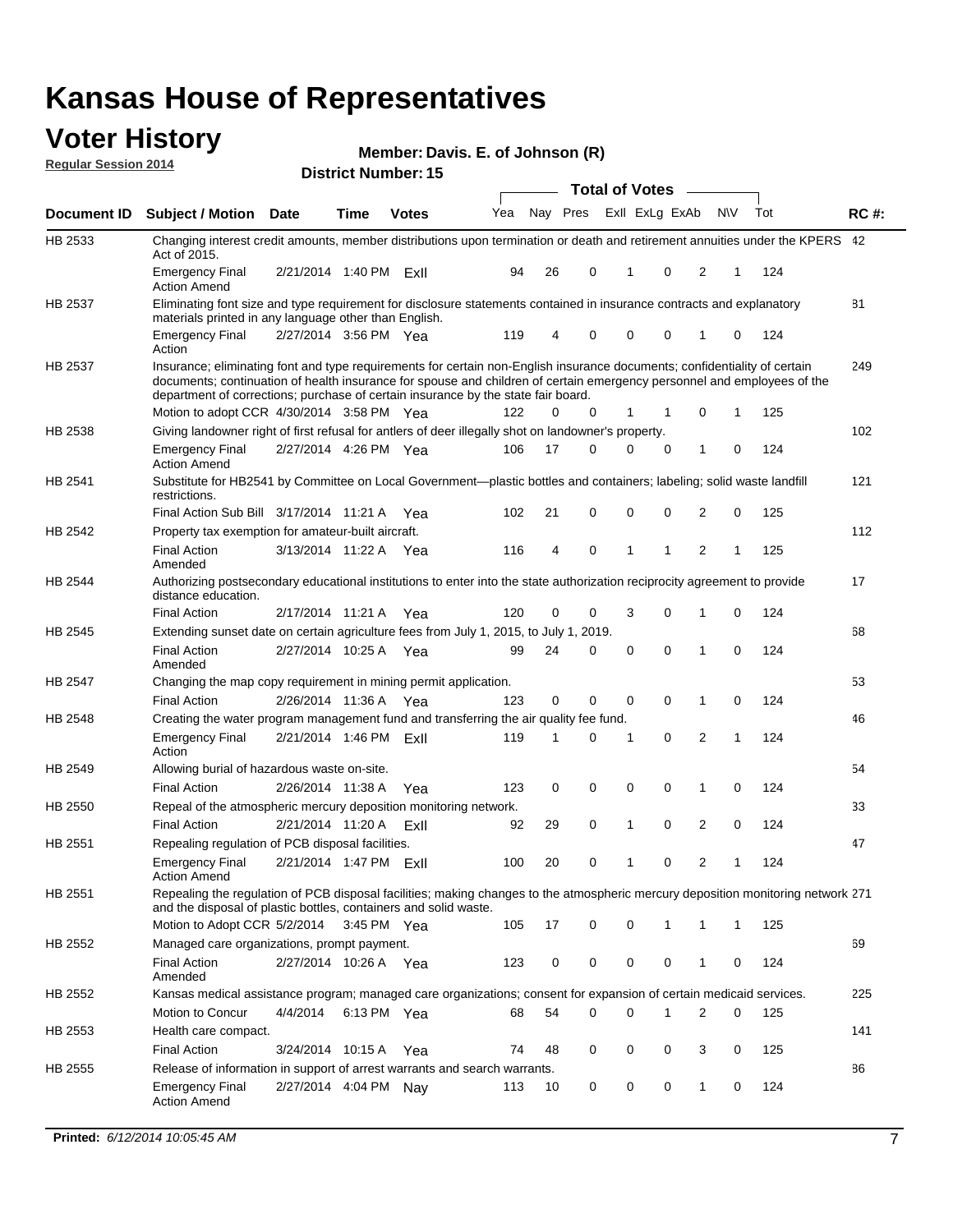### **Voter History**

**Regular Session 2014**

#### **Member: Davis. E. of Johnson (R)**

|                |                                                                                                                                                                                                                                                                                                                                                           |                        |             |              |     |          |   | <b>Total of Votes</b> |             |             |             |     |             |
|----------------|-----------------------------------------------------------------------------------------------------------------------------------------------------------------------------------------------------------------------------------------------------------------------------------------------------------------------------------------------------------|------------------------|-------------|--------------|-----|----------|---|-----------------------|-------------|-------------|-------------|-----|-------------|
|                | Document ID Subject / Motion Date                                                                                                                                                                                                                                                                                                                         |                        | Time        | <b>Votes</b> | Yea | Nay Pres |   | Exll ExLg ExAb        |             |             | <b>NV</b>   | Tot | <b>RC#:</b> |
| <b>HB 2557</b> | Changing penalties for certain taxpayers who file incorrect returns under Kansas income tax act.                                                                                                                                                                                                                                                          |                        |             |              |     |          |   |                       |             |             |             |     | 21          |
|                | <b>Final Action</b><br>Amended                                                                                                                                                                                                                                                                                                                            | 2/19/2014 11:35 A      |             | Yea          | 122 | 0        | 0 | 0                     | 0           | 2           | $\mathbf 0$ | 124 |             |
| HB 2561        | Licensure of pharmacists and registration of pharmacy interns by board of pharmacy.                                                                                                                                                                                                                                                                       |                        |             |              |     |          |   |                       |             |             |             |     | 55          |
|                | <b>Final Action</b>                                                                                                                                                                                                                                                                                                                                       | 2/26/2014 11:39 A Yea  |             |              | 105 | 18       | 0 | 0                     | 0           | 1           | 0           | 124 |             |
| HB 2564        | Requiring 60-day wait before re-employment for retirement benefit eligibility.                                                                                                                                                                                                                                                                            |                        |             |              |     |          |   |                       |             |             |             |     | 43          |
|                | <b>Emergency Final</b><br>Action                                                                                                                                                                                                                                                                                                                          | 2/21/2014 1:41 PM ExII |             |              | 120 | 0        | 0 | 1                     | 0           | 2           | 1           | 124 |             |
| HB 2566        | Requiring court fee for forensic audio and video examination services.                                                                                                                                                                                                                                                                                    |                        |             |              |     |          |   |                       |             |             |             |     | 93          |
|                | <b>Emergency Final</b><br>Action                                                                                                                                                                                                                                                                                                                          | 2/27/2014 4:12 PM Yea  |             |              | 123 | 0        | 0 | 0                     | $\mathbf 0$ | $\mathbf 1$ | 0           | 124 |             |
| HB 2568        | Domestic relations; Kansas family law code; child support guidelines.                                                                                                                                                                                                                                                                                     |                        |             |              |     |          |   |                       |             |             |             |     | 70          |
|                | <b>Final Action</b><br>Amended                                                                                                                                                                                                                                                                                                                            | 2/27/2014 10:27 A      |             | Yea          | 123 | 0        | 0 | 0                     | $\mathbf 0$ | 1           | 0           | 124 |             |
| HB 2568        | Domestic relations; Kansas family law code; child support guidelines.                                                                                                                                                                                                                                                                                     |                        |             |              |     |          |   |                       |             |             |             |     | 268         |
|                | Motion to adopt CCR 5/2/2014                                                                                                                                                                                                                                                                                                                              |                        | 3:28 PM Yea |              | 123 | 0        | 0 | 0                     | 1           | 1           | $\mathbf 0$ | 125 |             |
| HB 2576        | Employment security law; creation of "new employer rate."                                                                                                                                                                                                                                                                                                 |                        |             |              |     |          |   |                       |             |             |             |     | 71          |
|                | <b>Final Action</b><br>Amended                                                                                                                                                                                                                                                                                                                            | 2/27/2014 10:28 A Yea  |             |              | 123 | 0        | 0 | 0                     | 0           | 1           | 0           | 124 |             |
| HB 2576        | Employment security law; creation of "new employer rate."                                                                                                                                                                                                                                                                                                 |                        |             |              |     |          |   |                       |             |             |             |     | 159         |
|                | Motion to Concur                                                                                                                                                                                                                                                                                                                                          | 3/25/2014 10:47 A      |             | Yea          | 122 | 0        | 0 | 1                     | 0           | 2           | 0           | 125 |             |
| HB 2577        | Allowing parents to remain anonymous when surrendering an infant under the newborn protection act.                                                                                                                                                                                                                                                        |                        |             |              |     |          |   |                       |             |             |             |     | 56          |
|                | <b>Final Action</b><br>Amended                                                                                                                                                                                                                                                                                                                            | 2/26/2014 11:41 A Yea  |             |              | 123 | $\Omega$ | 0 | 0                     | $\Omega$    | 1           | 0           | 124 |             |
| HB 2577        | Allowing parents to remain anonymous when surrendering an infant under the newborn protection act.                                                                                                                                                                                                                                                        |                        |             |              |     |          |   |                       |             |             |             |     | 220         |
|                | Motion to Concur                                                                                                                                                                                                                                                                                                                                          | 4/4/2014               | 11:45 A     | Yea          | 121 | $\Omega$ | 0 | 1                     | 1           | 1           | 1           | 125 |             |
| HB 2578        | Certification by chief law enforcement officer for transfer of a firearm when required by federal law.                                                                                                                                                                                                                                                    |                        |             |              |     |          |   |                       |             |             |             |     | 122         |
|                | <b>Final Action</b><br>Amended                                                                                                                                                                                                                                                                                                                            | 3/17/2014 11:22 A      |             | Yea          | 123 | 0        | 0 | 0                     | 0           | 2           | 0           | 125 |             |
| HB 2578        | Regulating the possession of weapons.                                                                                                                                                                                                                                                                                                                     |                        |             |              |     |          |   |                       |             |             |             |     | 235         |
|                | Motion to Adopt CCR 4/5/2014 4:40 PM Yea                                                                                                                                                                                                                                                                                                                  |                        |             |              | 102 | 19       | 0 | 0                     | 0           | 4           | 0           | 125 |             |
| HB 2580        | Specifying the duties of the state fire marshal relating to regional emergency response teams for hazardous materials and<br>search and rescue incidents.                                                                                                                                                                                                 |                        |             |              |     |          |   |                       |             |             |             |     | 72          |
|                | <b>Final Action</b><br>Amended                                                                                                                                                                                                                                                                                                                            | 2/27/2014 10:29 A      |             | Yea          | 113 | 10       | 0 | 0                     | $\mathbf 0$ | 1           | 0           | 124 |             |
| HB 2580        | Kansas Real Estate Appraisal Board; licensee fingerprinting and criminal background checks.                                                                                                                                                                                                                                                               |                        |             |              |     |          |   |                       |             |             |             |     | 272         |
|                | Motion to adopt CCR 5/2/2014                                                                                                                                                                                                                                                                                                                              |                        |             | 3:49 PM Yea  | 115 | 7        | 0 | 0                     | 1           | 1           | 1           | 125 |             |
| HB 2582        | Creating an exemption from food establishment licensing for churches.                                                                                                                                                                                                                                                                                     |                        |             |              |     |          |   |                       |             |             |             |     | 57          |
|                | <b>Final Action</b>                                                                                                                                                                                                                                                                                                                                       | 2/26/2014 11:42 A Yea  |             |              | 123 | 0        | 0 | 0                     | 0           |             | 0           | 124 |             |
| HB 2588        | Child in need of care; juvenile offenders; permanent custodians.                                                                                                                                                                                                                                                                                          |                        |             |              |     |          |   |                       |             |             |             |     | 94          |
|                | <b>Emergency Final</b><br><b>Action Amend</b>                                                                                                                                                                                                                                                                                                             | 2/27/2014 4:14 PM Yea  |             |              | 123 | 0        | 0 | 0                     | 0           | 1           | 0           | 124 |             |
| HB 2588        | Senate Substitute for HB 2588 by Committee on Judiciary - Concerning children and minors; relating to children in need of<br>care; placement in juvenile detention facilities; permanent custodians; relating to juvenile offenders; alternative adjudication;<br>youth residential centers and services; risk assessment; sentencing; good time credits. |                        |             |              |     |          |   |                       |             |             |             |     | 244         |
|                | Motion to adopt CCR 4/30/2014 3:36 PM Yea                                                                                                                                                                                                                                                                                                                 |                        |             |              | 123 | 0        | 0 | 1                     | 1           | 0           | 0           | 125 |             |
| HB 2591        | Requiring certain audit reports to be filed electronically and to be filed only with the department of administration.                                                                                                                                                                                                                                    |                        |             |              |     |          |   |                       |             |             |             |     | 58          |
|                | <b>Final Action</b>                                                                                                                                                                                                                                                                                                                                       | 2/26/2014 11:43 A Yea  |             |              | 123 | 0        | 0 | 0                     | 0           | 1           | 0           | 124 |             |
| HB 2595        | State fossils; the tylosaurus and the pteranodon.                                                                                                                                                                                                                                                                                                         |                        |             |              |     |          |   |                       |             |             |             |     | 73          |
|                | <b>Final Action</b><br>Amended                                                                                                                                                                                                                                                                                                                            | 2/27/2014 10:31 A Yea  |             |              | 96  | 27       | 0 | 0                     | 0           | 1           | 0           | 124 |             |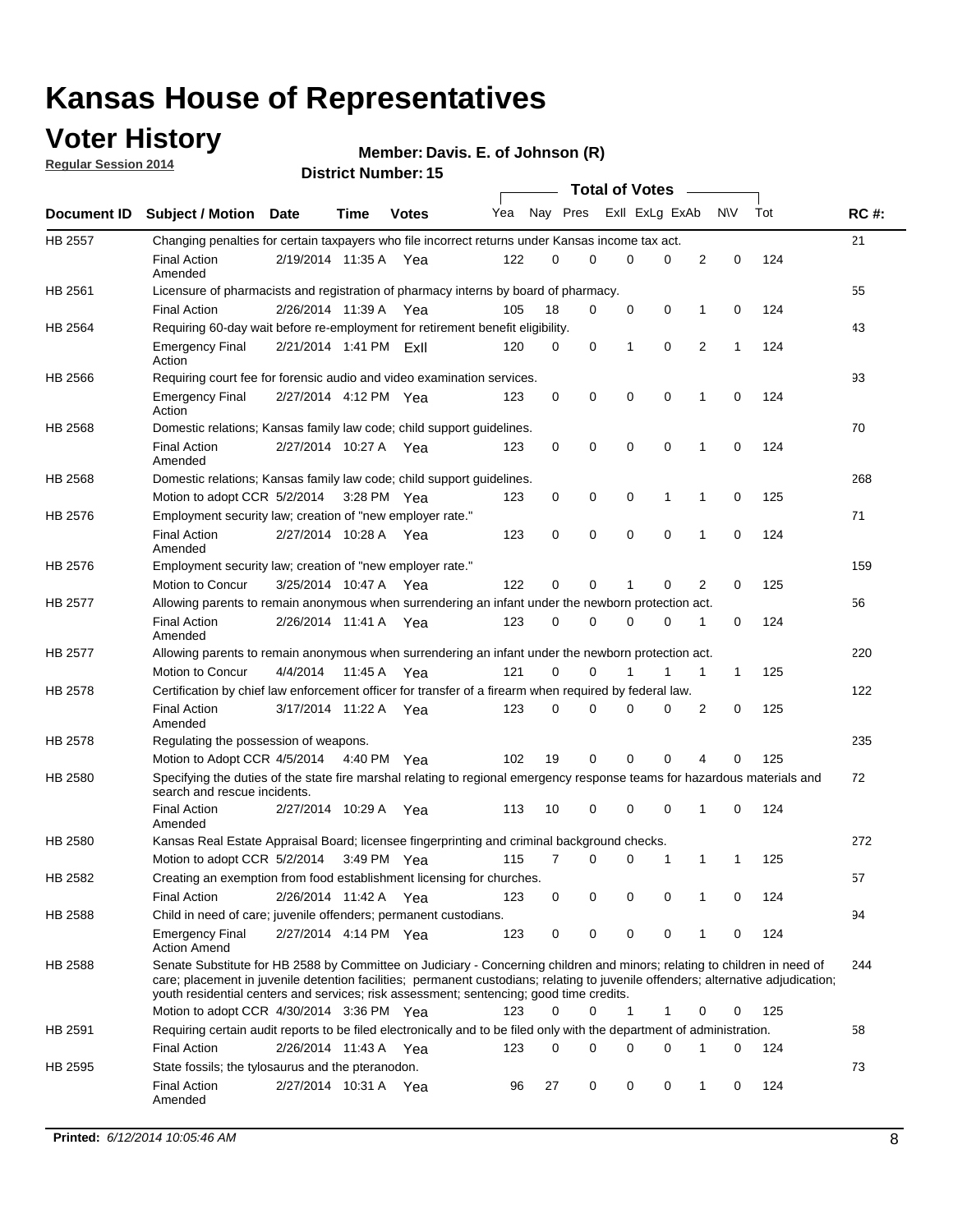### **Voter History**

**Regular Session 2014**

**Member: Davis. E. of Johnson (R)** 

|                    |                                                                                                                                                                                                                                       |                        |             | DISTILICI MUITIDEL. 19 |     |                |             | <b>Total of Votes</b> |             |                |              |           |     |             |
|--------------------|---------------------------------------------------------------------------------------------------------------------------------------------------------------------------------------------------------------------------------------|------------------------|-------------|------------------------|-----|----------------|-------------|-----------------------|-------------|----------------|--------------|-----------|-----|-------------|
| <b>Document ID</b> | <b>Subject / Motion</b>                                                                                                                                                                                                               | <b>Date</b>            | Time        | <b>Votes</b>           | Yea |                | Nay Pres    |                       |             | Exll ExLg ExAb |              | <b>NV</b> | Tot | <b>RC#:</b> |
| HB 2596            | Computation of retirement benefits when a state officer or employee is placed on furlough or has reduction in compensation.                                                                                                           |                        |             |                        |     |                |             |                       |             |                |              |           |     | 74          |
|                    | <b>Final Action</b>                                                                                                                                                                                                                   | 2/27/2014 10:33 A      |             | Yea                    | 123 | 0              | 0           |                       | 0           | $\Omega$       |              | 0         | 124 |             |
| HB 2596            | Computation of retirement benefits when a state officer or employee is placed on furlough or has reduction in<br>compensation.                                                                                                        |                        |             |                        |     |                |             |                       |             |                |              |           |     | 246         |
|                    | Motion to adopt CCR 4/30/2014 3:45 PM Yea                                                                                                                                                                                             |                        |             |                        | 123 | 0              | 0           |                       | 1           | 1              | 0            | 0         | 125 |             |
| HB 2597            | Municipal recycling services                                                                                                                                                                                                          |                        |             |                        |     |                |             |                       |             |                |              |           |     | 97          |
|                    | <b>Emergency Final</b><br><b>Action Amend</b>                                                                                                                                                                                         | 2/27/2014 4:20 PM Yea  |             |                        | 105 | 18             | $\mathbf 0$ |                       | $\mathbf 0$ | 0              | 1            | 0         | 124 |             |
| HB 2599            | Authorizing the secretary of state to grant an easement to the unified government of Wyandotte county.                                                                                                                                |                        |             |                        |     |                |             |                       |             |                |              |           |     | 22          |
|                    | <b>Final Action</b>                                                                                                                                                                                                                   | 2/19/2014 11:37 A      |             | Yea                    | 120 | $\overline{2}$ | 0           |                       | $\mathbf 0$ | $\Omega$       | 2            | 0         | 124 |             |
| HB 2599            | Authorizing the secretary of state to grant an easement to the unified government of Wyandotte county.                                                                                                                                |                        |             |                        |     |                |             |                       |             |                |              |           |     | 118         |
|                    | Motion to Concur                                                                                                                                                                                                                      | 3/14/2014 11:25 A      |             | Yea                    | 118 | $\Omega$       | 0           |                       | 2           | 1              | 4            | 0         | 125 |             |
| HB 2602            | Increasing the percentage of unclassified employees allowed to be employed by KPERS from 25% to 50%.                                                                                                                                  |                        |             |                        |     |                |             |                       |             |                |              |           |     | 44          |
|                    | <b>Emergency Final</b><br>Action                                                                                                                                                                                                      | 2/21/2014 1:43 PM Exil |             |                        | 107 | 13             | 0           |                       | 1           | $\Omega$       | 2            | 1         | 124 |             |
| HB 2602            | Increasing the percentage of unclassified employees allowed to be employed by KPERS from 25% to 50%.                                                                                                                                  |                        |             |                        |     |                |             |                       |             |                |              |           |     | 195         |
|                    | Motion to Concur                                                                                                                                                                                                                      | 4/1/2014               | 10:57 A Yea |                        | 108 | 15             | 0           |                       | 1           | 0              | 1            | 0         | 125 |             |
| HB 2609            | Practice of pharmacy; filling and refilling of prescriptions.                                                                                                                                                                         |                        |             |                        |     |                |             |                       |             |                |              |           |     | 105         |
|                    | <b>Emergency Final</b><br><b>Action Amend</b>                                                                                                                                                                                         | 2/27/2014 4:29 PM Yea  |             |                        | 123 | 0              | $\mathbf 0$ |                       | $\mathbf 0$ | 0              | 1            | 0         | 124 |             |
| HB 2611            | Conduct of dental offices.                                                                                                                                                                                                            |                        |             |                        |     |                |             |                       |             |                |              |           |     | 83          |
|                    | <b>Emergency Final</b><br>Action                                                                                                                                                                                                      | 2/27/2014 3:59 PM Yea  |             |                        | 123 | $\mathbf 0$    | $\mathbf 0$ |                       | $\mathbf 0$ | 0              | $\mathbf{1}$ | 0         | 124 |             |
| HB 2612            | Relating to district judge and district magistrate judge vacancies.                                                                                                                                                                   |                        |             |                        |     |                |             |                       |             |                |              |           |     | 75          |
|                    | <b>Final Action</b><br>Amended                                                                                                                                                                                                        | 2/27/2014 10:34 A      |             | Yea                    | 106 | 17             | 0           |                       | $\mathbf 0$ | 0              | 1            | 0         | 124 |             |
| HB 2613            | Relating to the issuance of stillbirth and unborn child's death certificates.                                                                                                                                                         |                        |             |                        |     |                |             |                       |             |                |              |           |     | 103         |
|                    | <b>Emergency Final</b><br><b>Action Amend</b>                                                                                                                                                                                         | 2/27/2014 4:27 PM Yea  |             |                        | 122 | 1              | 0           |                       | $\mathbf 0$ | 0              | $\mathbf{1}$ | 0         | 124 |             |
| HB 2615            | Substitute for HB 2615 by Committee on Commerce, Labor and Economic Development - Workers compensation assigned<br>risk pool.                                                                                                         |                        |             |                        |     |                |             |                       |             |                |              |           |     | 185         |
|                    | <b>EFA Sub Bill</b><br>Amended                                                                                                                                                                                                        | 3/26/2014 3:42 PM Yea  |             |                        | 98  | 25             | 0           |                       | 1           | 0              | 1            | 0         | 125 |             |
| HB 2616            | Secretary of labor; explore agreement to allow state of Kansas to enforce OSHA standards.                                                                                                                                             |                        |             |                        |     |                |             |                       |             |                |              |           |     | 92          |
|                    | <b>Emergency Final</b><br>Action                                                                                                                                                                                                      | 2/27/2014 4:11 PM Yea  |             |                        | 93  | 30             | 0           |                       | 0           | 0              | 1            | 0         | 124 |             |
| HB 2616            | Senate Substitute for HB 2616 by Committee on Commerce - Secretary of labor directed to study state enforcement of OSHA 261<br>standards.                                                                                             |                        |             |                        |     |                |             |                       |             |                |              |           |     |             |
|                    | <b>Motion to Concur</b>                                                                                                                                                                                                               | 5/2/2014               | 11:47 A Yea |                        | 94  | 30             | 0           |                       | 0           |                | 0            | 0         | 125 |             |
| HB 2633            | Substitute for HB 2633 by Committee on Corrections and Juvenile Justice - Juvenile offenders; youth residential centers and<br>services; risk assessment; raising the age for prosecution as an adult; sentencing; good time credits. |                        |             |                        |     |                |             |                       |             |                |              |           |     | 106         |
|                    | <b>EFA Sub Bill</b><br>Amended                                                                                                                                                                                                        | 2/27/2014 4:31 PM Yea  |             |                        | 122 | 1              | 0           |                       | $\Omega$    | 0              | $\mathbf{1}$ | 0         | 124 |             |
| HB 2636            | Secretary of health and environment and air quality standards.                                                                                                                                                                        |                        |             |                        |     |                |             |                       |             |                |              |           |     | 45          |
|                    | <b>Emergency Final</b><br><b>Action Amend</b>                                                                                                                                                                                         | 2/21/2014 1:44 PM ExII |             |                        | 89  | 31             | 0           |                       | 1           | 0              | 2            | 1         | 124 |             |
| HB 2636            | Secretary of health and environment and air quality standards.                                                                                                                                                                        |                        |             |                        |     |                |             |                       |             |                |              |           |     | 212         |
|                    | Sub motion to concur 4/3/2014 7:20 PM Yea                                                                                                                                                                                             |                        |             |                        | 121 | 3              | 0           |                       | 0           | 0              |              | 0         | 125 |             |
| HB 2642            | Income tax deduction for net gain on the sale of certain horses, cattle or livestock; income tax credit for expenditures to make 131<br>dwelling or facility accessible for persons with a disability.                                |                        |             |                        |     |                |             |                       |             |                |              |           |     |             |
|                    | <b>Final Action</b><br>Amended                                                                                                                                                                                                        | 3/20/2014 11:17 A Yea  |             |                        | 123 | 0              | 0           |                       | 0           | 1              | 1            | 0         | 125 |             |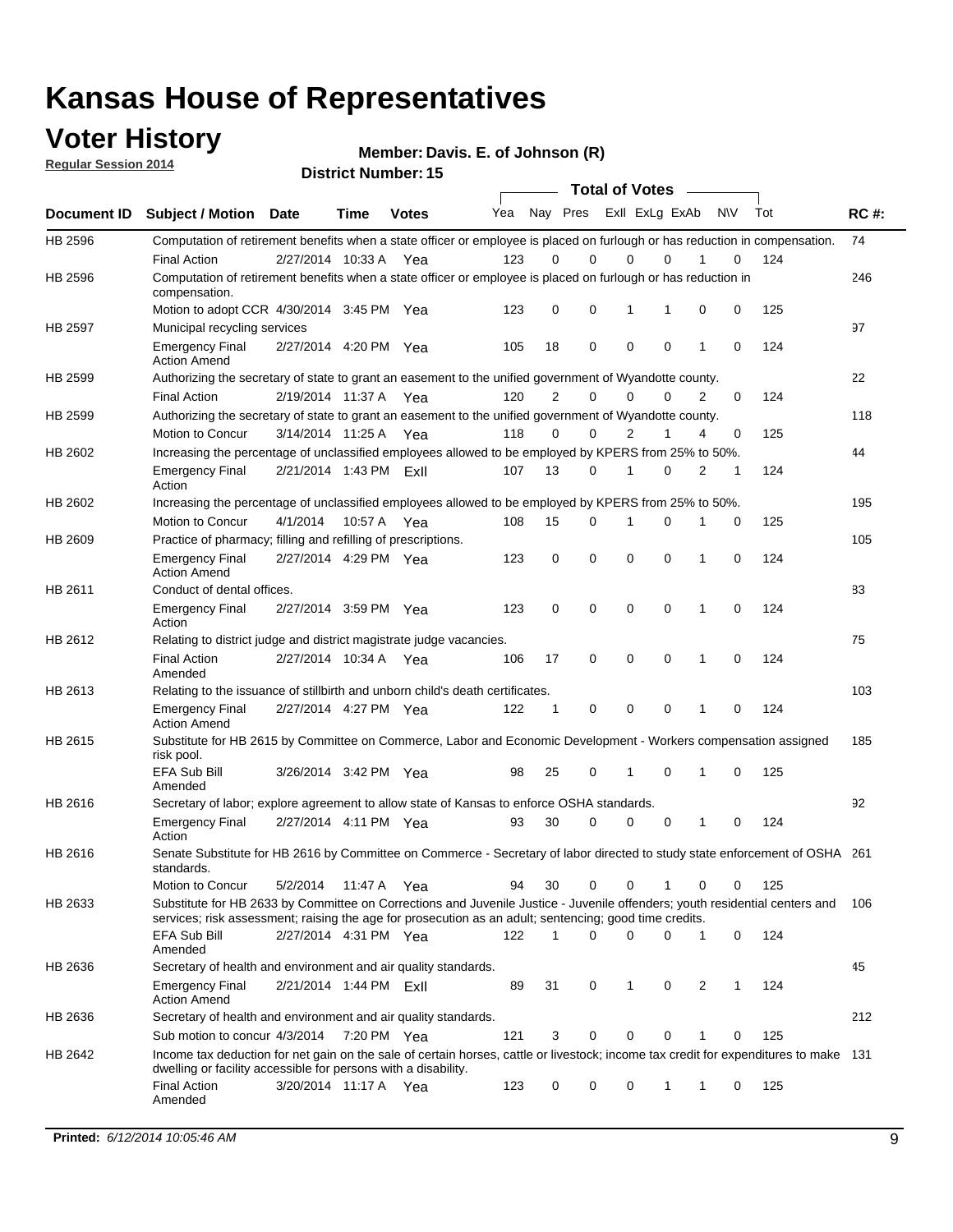## **Voter History**

|                             |                                                                                                                                                                                                                                                                                                                                                                                                                               |                       |               | Member: Davis. E. of Johnson (R) |                       |          |          |  |   |                |           |   |     |             |
|-----------------------------|-------------------------------------------------------------------------------------------------------------------------------------------------------------------------------------------------------------------------------------------------------------------------------------------------------------------------------------------------------------------------------------------------------------------------------|-----------------------|---------------|----------------------------------|-----------------------|----------|----------|--|---|----------------|-----------|---|-----|-------------|
| <b>Regular Session 2014</b> |                                                                                                                                                                                                                                                                                                                                                                                                                               |                       |               | <b>District Number: 15</b>       |                       |          |          |  |   |                |           |   |     |             |
|                             |                                                                                                                                                                                                                                                                                                                                                                                                                               |                       |               |                                  | <b>Total of Votes</b> |          |          |  |   |                |           |   |     |             |
| <b>Document ID</b>          | Subject / Motion Date                                                                                                                                                                                                                                                                                                                                                                                                         |                       | Time          | <b>Votes</b>                     | Yea                   | Nay Pres |          |  |   | Exil ExLg ExAb | <b>NV</b> |   | Tot | <b>RC#:</b> |
| HB 2643                     | Property tax; classification of commercial and industrial machinery and equipment as personal property; reclassification of<br>property upon termination of IRB tax exemption; use of independent appraisers to appraiser certain                                                                                                                                                                                             |                       |               |                                  |                       |          |          |  |   |                |           |   |     | 164         |
|                             | <b>Final Action</b><br>Amended                                                                                                                                                                                                                                                                                                                                                                                                | 3/26/2014 10:56 A Yea |               |                                  | 123                   | $\Omega$ | 0        |  | 1 | 0              | 1         | 0 | 125 |             |
| HB 2643                     | Property tax; classification of commercial and industrial machinery and equipment as personal property; reclassification of<br>property upon termination of IRB tax exemption; use of independent appraisers to appraiser certain complex property; motor<br>vehicles, members of military; mortgage registration tax phase out and replacement with fees; county clerk technology fund;<br>county treasurer technology fund. |                       |               |                                  |                       |          |          |  |   |                |           |   |     | 274         |
|                             | Motion to Concur                                                                                                                                                                                                                                                                                                                                                                                                              | 5/2/2014              | 5:12 PM Nay   |                                  | 16                    | 108      | 0        |  | 0 | 0              |           | 0 | 125 |             |
| HB 2643                     | Property tax; classification of commercial and industrial machinery and equipment as personal property; reclassification of<br>property upon termination of IRB tax exemption; use of independent appraisers to appraiser certain complex property; motor<br>vehicles, members of military; mortgage registration tax phase out and replacement with fees; county clerk technology fund;<br>county treasurer technology fund. |                       |               |                                  |                       |          |          |  |   |                |           |   |     | 286         |
|                             | Motion to adopt CCR 5/3/2014                                                                                                                                                                                                                                                                                                                                                                                                  |                       | 1:53 AM $Yea$ |                                  | 70                    | 53       | 0        |  | 0 | 0              |           | 1 | 125 |             |
| HB 2648                     | Property tax exemption for levees.                                                                                                                                                                                                                                                                                                                                                                                            |                       |               |                                  |                       |          |          |  |   |                |           |   |     | 100         |
|                             | <b>Emergency Final</b><br><b>Action Amend</b>                                                                                                                                                                                                                                                                                                                                                                                 | 2/27/2014 4:23 PM Yea |               |                                  | 100                   | 23       | 0        |  | 0 | 0              | 1         | 0 | 124 |             |
| HB 2651                     | County law library.                                                                                                                                                                                                                                                                                                                                                                                                           |                       |               |                                  |                       |          |          |  |   |                |           |   |     | 76          |
|                             | <b>Final Action</b><br>Amended                                                                                                                                                                                                                                                                                                                                                                                                | 2/27/2014 10:38 A     |               | Nav                              | 82                    | 41       | 0        |  | 0 | 0              | 1         | 0 | 124 |             |
| HB 2655                     | Allowing veterans with PTSD to seek mental health treatment upon certain convictions.                                                                                                                                                                                                                                                                                                                                         |                       |               |                                  |                       |          |          |  |   |                |           |   |     | 77          |
|                             | <b>Final Action</b><br>Amended                                                                                                                                                                                                                                                                                                                                                                                                | 2/27/2014 10:40 A     |               | Yea                              | 123                   | 0        | 0        |  | 0 | 0              | 1         | 0 | 124 |             |
| HB 2655                     | Senate Substitute for HB 2655 by Committee on Judiciary - Allowing veterans with PTSD to seek mental health treatment<br>upon certain convictions; also amending the crimes of interference with law enforcement and giving a false alarm.                                                                                                                                                                                    |                       |               |                                  |                       |          |          |  |   |                |           |   |     | 224         |
|                             | Motion to Concur                                                                                                                                                                                                                                                                                                                                                                                                              | 4/4/2014              | 5:42 PM Yea   |                                  | 122                   | 0        | $\Omega$ |  | 0 |                | 2         | 0 | 125 |             |
| HB 2656                     | Authorizing the state of Kansas to pay the death gratuity benefit to the designated survivor of a Kansas service member during 48<br>a federal government shutdown and providing for reimbursement to the state                                                                                                                                                                                                               |                       |               |                                  |                       |          |          |  |   |                |           |   |     |             |
|                             | <b>Final Action</b>                                                                                                                                                                                                                                                                                                                                                                                                           | 2/26/2014 11:27 A Yea |               |                                  | 123                   | 0        | 0        |  | 0 | 0              |           | 0 | 124 |             |
| HB 2661                     | Substitute for HB 2661 by Committee on Energy and Environment - Siting of electric transmission lines; notice and hearing<br>requirements.                                                                                                                                                                                                                                                                                    |                       |               |                                  |                       |          |          |  |   |                |           |   |     | 181         |
|                             | <b>EFA Sub Bill</b>                                                                                                                                                                                                                                                                                                                                                                                                           | 3/26/2014 3:37 PM     |               | Yea                              | 119                   | 4        | 0        |  | 1 | 0              | 1         | 0 | 125 |             |
| HB 2662                     | Expungment of driving under the influence convictions.                                                                                                                                                                                                                                                                                                                                                                        |                       |               |                                  |                       |          |          |  |   |                |           |   |     | 116         |
|                             | <b>Final Action</b><br>Amended                                                                                                                                                                                                                                                                                                                                                                                                | 3/14/2014 11:22 A     |               | Nav                              | 87                    | 31       | 0        |  | 2 | 1              | 4         | 0 | 125 |             |
| HB 2668                     | Health insurance for qualified professional associations.                                                                                                                                                                                                                                                                                                                                                                     |                       |               |                                  |                       |          |          |  |   |                |           |   |     | 34          |
|                             | <b>Final Action</b><br>Amended                                                                                                                                                                                                                                                                                                                                                                                                | 2/21/2014 11:21 A     |               | ExII                             | 114                   | 7        | 0        |  | 1 | 0              | 2         | 0 | 124 |             |
| HB 2668                     | Predetermination of health insurance benefits                                                                                                                                                                                                                                                                                                                                                                                 |                       |               |                                  |                       |          |          |  |   |                |           |   |     | 262         |
|                             | Motion to Concur                                                                                                                                                                                                                                                                                                                                                                                                              | 5/2/2014              | 12:05 P Yea   |                                  | 97                    | 27       | 0        |  | 0 | 1              | 0         | 0 | 125 |             |
| HB 2669                     | State civil service board; transferred from the department of administration to the office of administrative hearings.                                                                                                                                                                                                                                                                                                        |                       |               |                                  |                       |          |          |  |   |                |           |   |     | 87          |
|                             | Emergency Final<br>Action                                                                                                                                                                                                                                                                                                                                                                                                     | 2/27/2014 4:05 PM Yea |               |                                  | 110                   | 13       | 0        |  | 0 | $\mathbf 0$    | 1         | 0 | 124 |             |
| HB 2673                     | Kansas healing arts act; physician assistant licensure act.                                                                                                                                                                                                                                                                                                                                                                   |                       |               |                                  |                       |          |          |  |   |                |           |   |     | 91          |
|                             | Emergency Final<br><b>Action Amend</b>                                                                                                                                                                                                                                                                                                                                                                                        | 2/27/2014 4:10 PM Yea |               |                                  | 105                   | 18       | 0        |  | 0 | 0              | 1         | 0 | 124 |             |
| HB 2673                     | Board of healing arts functions and duties, physician assistants licensure act and podiatry act.                                                                                                                                                                                                                                                                                                                              |                       |               |                                  |                       |          |          |  |   |                |           |   |     | 270         |
|                             | Motion to adopt CCR 5/2/2014                                                                                                                                                                                                                                                                                                                                                                                                  |                       | 3:39 PM Yea   |                                  | 111                   | 11       | 0        |  | 0 | 1              | 1         | 1 | 125 |             |
| HB 2675                     | Relating to procurement negotiating committees; certified businesses.                                                                                                                                                                                                                                                                                                                                                         |                       |               |                                  |                       |          |          |  |   |                |           |   |     | 165         |
|                             | Final Action<br>Amended                                                                                                                                                                                                                                                                                                                                                                                                       | 3/26/2014 10:57 A Yea |               |                                  | 123                   | 0        | 0        |  | 1 | 0              | 1         | 0 | 125 |             |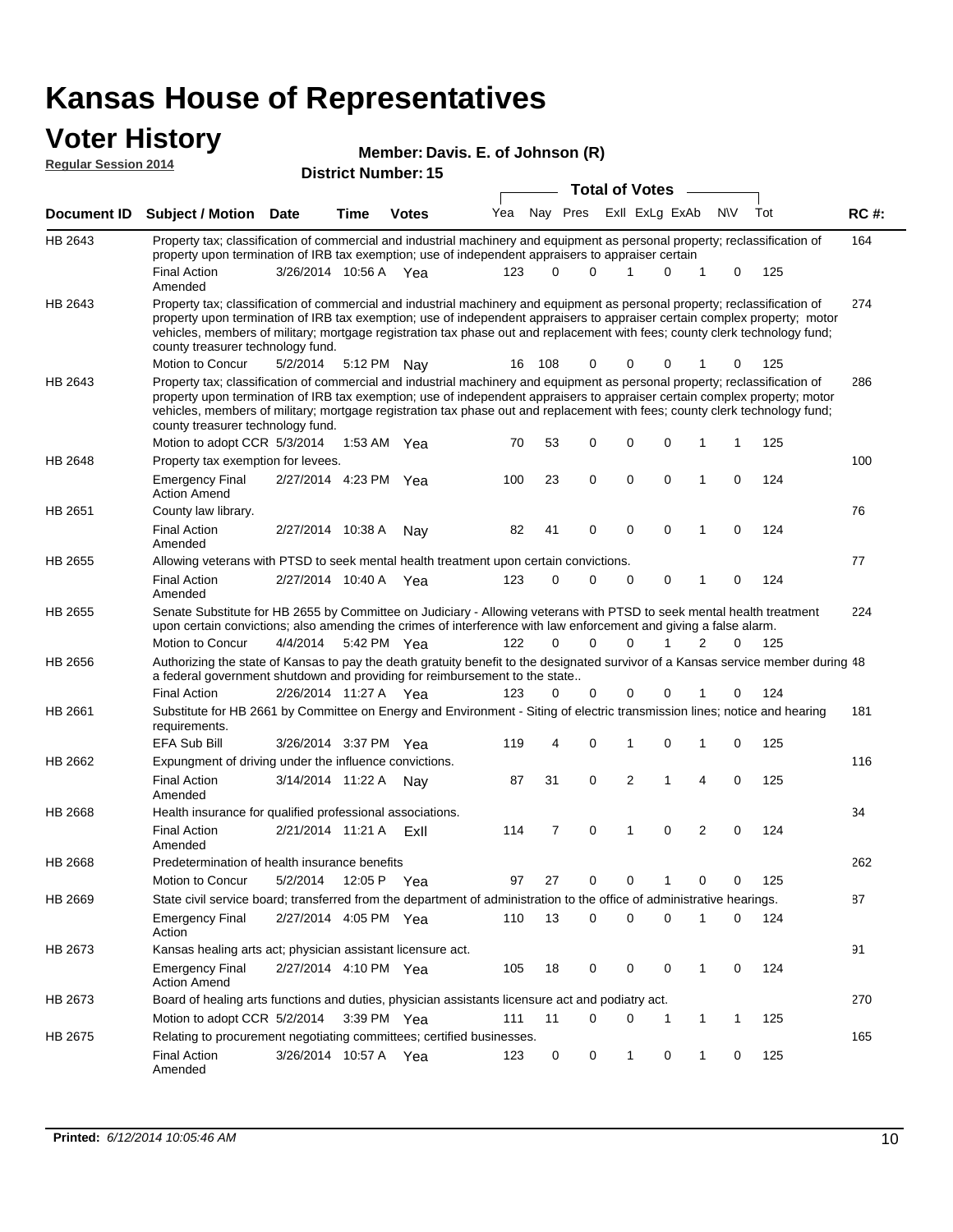#### **Voter History Regular Session 2014**

**Member: Davis. E. of Johnson (R)** 

| <b>Total of Votes</b><br>Nay Pres Exll ExLg ExAb<br>Yea<br>N\V<br>Tot<br><b>RC#:</b><br><b>Document ID</b><br><b>Subject / Motion Date</b><br><b>Time</b><br><b>Votes</b><br>132<br>HB 2681<br>Substitute for HB2681 by Committee on Veterans, Military, and Homeland Security--Abolishing the Kansas commission on<br>veterans affairs; creating the Kansas commission on veterans affairs office within the executive branch of government.<br>Final Action Sub Bill 3/20/2014 11:18 A Yea<br>123<br>0<br>$\Omega$<br>$\Omega$<br>125<br>1<br>1<br>$\Omega$<br>Substitute for HB2681 by Committee on Veterans, Military, and Homeland Security - Abolishing the Kansas commission on<br>HB 2681<br>219<br>veterans affairs; creating the Kansas commission on veterans affairs office within the executive branch of government.<br>Motion to Concur<br>4/4/2014 11:41 A Yea<br>122<br>0<br>$\Omega$<br>1<br>$\Omega$<br>125<br>1<br>1<br>78<br>Allocating moneys from driver's license fees to the judicial branch nonjudicial salary adjustment fund.<br>HB 2684<br>$\mathbf 0$<br>124<br><b>Final Action</b><br>2/27/2014 10:41 A Yea<br>30<br>$\Omega$<br>$\Omega$<br>0<br>1<br>93<br>59<br>HB 2687<br>Unclaimed property act and hearings.<br>$\mathbf 0$<br>$\mathbf 0$<br><b>Final Action</b><br>2/26/2014 11:44 A<br>119<br>4<br>0<br>0<br>124<br>Yea<br>1<br>Unclaimed property act and hearings.<br>251<br>HB 2687<br>0<br>0<br>Motion to Concur<br>5/1/2014<br>1:56 PM Yea<br>125<br>0<br>0<br>0<br>0<br>125<br>HB 2689<br>Amending which convictions are counted for driving while license canceled, suspended or revoked.<br>231<br>125<br><b>Final Action</b><br>4/5/2014<br>10:23 A<br>121<br>0<br>$\Omega$<br>$\Omega$<br>0<br>$\overline{4}$<br>0<br>Yea<br>Amended<br>Providing for testing by community colleges for commercial driver's licenses and allowing temporary commercial driver's<br>HB 2693<br>104<br>license holders the ability to drive class A commercial vehicles.<br>2/27/2014 4:28 PM Yea<br>123<br>0<br>0<br>$\Omega$<br>0<br>0<br>124<br><b>Emergency Final</b><br>1<br><b>Action Amend</b><br>Senate Substitute for HB 2693 by Committee on Transportation - Providing for testing by community colleges for commercial 255<br>HB 2693<br>driver's licenses; entities serving as driver's licenses examiners.<br>Motion to adopt CCR 5/1/2014 4:42 PM Yea<br>0<br>0<br>0<br>0<br>125<br>125<br>0<br>0<br>HB 2715<br>98<br>Farm machinery and equipment annual highway permits, commercial drivers' license.<br>2/27/2014 4:21 PM Yea<br>123<br>0<br>0<br>0<br>0<br>124<br><b>Emergency Final</b><br>0<br>1<br><b>Action Amend</b><br>HB 2717<br>Registration of operators of assisted living, residential health care, home plus or adult day care facilities.<br>175<br>3/26/2014 3:29 PM Yea<br>114<br>9<br>$\Omega$<br>0<br>125<br><b>Emergency Final</b><br>1<br>0<br>1<br><b>Action Amend</b><br>HB 2721<br>Substitute for Substitute for HB 2721 by Committee on Commerce, Labor and Economic Development †Enacting the<br>117<br>business entity standard treatment act.<br>118<br>Final Action Sub Bill 3/14/2014 11:23 A Yea<br>0<br>$\Omega$<br>2<br>0<br>125<br>HB 2721<br>Substitute for Substitute for HB 2721 by Committee on Commerce, Labor and Economic Development - Enacting the business 273<br>entity standard treatment act.<br>Motion to Concur<br>5/2/2014<br>122<br>0<br>0<br>0<br>125<br>3:59 PM Yea<br>1<br>1<br>1<br><b>HB 2724</b><br>99<br>Uniform commercial driver's license act; definition of tank vehicle.<br>2/27/2014 4:22 PM Yea<br>0<br>0<br>0<br>0<br>124<br><b>Emergency Final</b><br>122<br>1<br>1<br>Action<br>HB 2727<br>Expiration of license plates and placards for individuals with disability.<br>88<br><b>Emergency Final</b><br>2/27/2014 4:06 PM Yea<br>123<br>0<br>124<br>0<br>0<br>0<br>1<br>0<br>Action<br>HB 2728<br>Permits for the operation of salvage vehicles no longer required to be prepared in triplicate.<br>89<br>2/27/2014 4:07 PM Yea<br>122<br>0<br>0<br>124<br><b>Emergency Final</b><br>0<br>0<br>1<br>Action<br>192<br>HB 2728<br>Permits for the operation of salvage vehicles no longer required to be prepared in triplicate.<br>Motion to Concur<br>122<br>0<br>0<br>2<br>0<br>125<br>3/31/2014 11:43 A Yea<br>0<br>1<br>Sales tax authority for Rooks county for constructing or remodeling a jail facility.<br>232<br>HB 2732<br><b>Final Action</b><br>4/5/2014<br>10:24 A Yea<br>0<br>0<br>0<br>125<br>121<br>0<br>0<br>4<br>Insurance; coverage for autism spectrum disorder.<br>137<br>HB 2744<br>$\mathbf{1}$<br>6<br>125<br><b>Final Action</b><br>3/21/2014 10:14 A Yea<br>114<br>3<br>0<br>0<br>$\mathbf{1}$<br>Amended<br>166<br>HB 2745<br>Tax lien on property voluntarily transferred.<br><b>Final Action</b><br>125<br>3/26/2014 10:58 A<br>123<br>0<br>0<br>1<br>0<br>0<br>Yea<br>1<br>Printed: 6/12/2014 10:05:46 AM<br>11 | noguidi ocoololi 4017 |  | <b>District Number: 15</b> |  |  |  |  |  |
|---------------------------------------------------------------------------------------------------------------------------------------------------------------------------------------------------------------------------------------------------------------------------------------------------------------------------------------------------------------------------------------------------------------------------------------------------------------------------------------------------------------------------------------------------------------------------------------------------------------------------------------------------------------------------------------------------------------------------------------------------------------------------------------------------------------------------------------------------------------------------------------------------------------------------------------------------------------------------------------------------------------------------------------------------------------------------------------------------------------------------------------------------------------------------------------------------------------------------------------------------------------------------------------------------------------------------------------------------------------------------------------------------------------------------------------------------------------------------------------------------------------------------------------------------------------------------------------------------------------------------------------------------------------------------------------------------------------------------------------------------------------------------------------------------------------------------------------------------------------------------------------------------------------------------------------------------------------------------------------------------------------------------------------------------------------------------------------------------------------------------------------------------------------------------------------------------------------------------------------------------------------------------------------------------------------------------------------------------------------------------------------------------------------------------------------------------------------------------------------------------------------------------------------------------------------------------------------------------------------------------------------------------------------------------------------------------------------------------------------------------------------------------------------------------------------------------------------------------------------------------------------------------------------------------------------------------------------------------------------------------------------------------------------------------------------------------------------------------------------------------------------------------------------------------------------------------------------------------------------------------------------------------------------------------------------------------------------------------------------------------------------------------------------------------------------------------------------------------------------------------------------------------------------------------------------------------------------------------------------------------------------------------------------------------------------------------------------------------------------------------------------------------------------------------------------------------------------------------------------------------------------------------------------------------------------------------------------------------------------------------------------------------------------------------------------------------------------------------------------------------------------------------------------------------------------------------------------------------------------------------------------------------------------------------------------------------------------------------------------------------------------------------------------------------------------------------------------------------------------------------------------------------------------------------------------------------------------------------------------------------------------------------------------------------------------------------------------------------------------------------------------------------------------------------------------------------------------------------------------------------------------------------------------------------------------------------------------------|-----------------------|--|----------------------------|--|--|--|--|--|
|                                                                                                                                                                                                                                                                                                                                                                                                                                                                                                                                                                                                                                                                                                                                                                                                                                                                                                                                                                                                                                                                                                                                                                                                                                                                                                                                                                                                                                                                                                                                                                                                                                                                                                                                                                                                                                                                                                                                                                                                                                                                                                                                                                                                                                                                                                                                                                                                                                                                                                                                                                                                                                                                                                                                                                                                                                                                                                                                                                                                                                                                                                                                                                                                                                                                                                                                                                                                                                                                                                                                                                                                                                                                                                                                                                                                                                                                                                                                                                                                                                                                                                                                                                                                                                                                                                                                                                                                                                                                                                                                                                                                                                                                                                                                                                                                                                                                                                                                                                     |                       |  |                            |  |  |  |  |  |
|                                                                                                                                                                                                                                                                                                                                                                                                                                                                                                                                                                                                                                                                                                                                                                                                                                                                                                                                                                                                                                                                                                                                                                                                                                                                                                                                                                                                                                                                                                                                                                                                                                                                                                                                                                                                                                                                                                                                                                                                                                                                                                                                                                                                                                                                                                                                                                                                                                                                                                                                                                                                                                                                                                                                                                                                                                                                                                                                                                                                                                                                                                                                                                                                                                                                                                                                                                                                                                                                                                                                                                                                                                                                                                                                                                                                                                                                                                                                                                                                                                                                                                                                                                                                                                                                                                                                                                                                                                                                                                                                                                                                                                                                                                                                                                                                                                                                                                                                                                     |                       |  |                            |  |  |  |  |  |
|                                                                                                                                                                                                                                                                                                                                                                                                                                                                                                                                                                                                                                                                                                                                                                                                                                                                                                                                                                                                                                                                                                                                                                                                                                                                                                                                                                                                                                                                                                                                                                                                                                                                                                                                                                                                                                                                                                                                                                                                                                                                                                                                                                                                                                                                                                                                                                                                                                                                                                                                                                                                                                                                                                                                                                                                                                                                                                                                                                                                                                                                                                                                                                                                                                                                                                                                                                                                                                                                                                                                                                                                                                                                                                                                                                                                                                                                                                                                                                                                                                                                                                                                                                                                                                                                                                                                                                                                                                                                                                                                                                                                                                                                                                                                                                                                                                                                                                                                                                     |                       |  |                            |  |  |  |  |  |
|                                                                                                                                                                                                                                                                                                                                                                                                                                                                                                                                                                                                                                                                                                                                                                                                                                                                                                                                                                                                                                                                                                                                                                                                                                                                                                                                                                                                                                                                                                                                                                                                                                                                                                                                                                                                                                                                                                                                                                                                                                                                                                                                                                                                                                                                                                                                                                                                                                                                                                                                                                                                                                                                                                                                                                                                                                                                                                                                                                                                                                                                                                                                                                                                                                                                                                                                                                                                                                                                                                                                                                                                                                                                                                                                                                                                                                                                                                                                                                                                                                                                                                                                                                                                                                                                                                                                                                                                                                                                                                                                                                                                                                                                                                                                                                                                                                                                                                                                                                     |                       |  |                            |  |  |  |  |  |
|                                                                                                                                                                                                                                                                                                                                                                                                                                                                                                                                                                                                                                                                                                                                                                                                                                                                                                                                                                                                                                                                                                                                                                                                                                                                                                                                                                                                                                                                                                                                                                                                                                                                                                                                                                                                                                                                                                                                                                                                                                                                                                                                                                                                                                                                                                                                                                                                                                                                                                                                                                                                                                                                                                                                                                                                                                                                                                                                                                                                                                                                                                                                                                                                                                                                                                                                                                                                                                                                                                                                                                                                                                                                                                                                                                                                                                                                                                                                                                                                                                                                                                                                                                                                                                                                                                                                                                                                                                                                                                                                                                                                                                                                                                                                                                                                                                                                                                                                                                     |                       |  |                            |  |  |  |  |  |
|                                                                                                                                                                                                                                                                                                                                                                                                                                                                                                                                                                                                                                                                                                                                                                                                                                                                                                                                                                                                                                                                                                                                                                                                                                                                                                                                                                                                                                                                                                                                                                                                                                                                                                                                                                                                                                                                                                                                                                                                                                                                                                                                                                                                                                                                                                                                                                                                                                                                                                                                                                                                                                                                                                                                                                                                                                                                                                                                                                                                                                                                                                                                                                                                                                                                                                                                                                                                                                                                                                                                                                                                                                                                                                                                                                                                                                                                                                                                                                                                                                                                                                                                                                                                                                                                                                                                                                                                                                                                                                                                                                                                                                                                                                                                                                                                                                                                                                                                                                     |                       |  |                            |  |  |  |  |  |
|                                                                                                                                                                                                                                                                                                                                                                                                                                                                                                                                                                                                                                                                                                                                                                                                                                                                                                                                                                                                                                                                                                                                                                                                                                                                                                                                                                                                                                                                                                                                                                                                                                                                                                                                                                                                                                                                                                                                                                                                                                                                                                                                                                                                                                                                                                                                                                                                                                                                                                                                                                                                                                                                                                                                                                                                                                                                                                                                                                                                                                                                                                                                                                                                                                                                                                                                                                                                                                                                                                                                                                                                                                                                                                                                                                                                                                                                                                                                                                                                                                                                                                                                                                                                                                                                                                                                                                                                                                                                                                                                                                                                                                                                                                                                                                                                                                                                                                                                                                     |                       |  |                            |  |  |  |  |  |
|                                                                                                                                                                                                                                                                                                                                                                                                                                                                                                                                                                                                                                                                                                                                                                                                                                                                                                                                                                                                                                                                                                                                                                                                                                                                                                                                                                                                                                                                                                                                                                                                                                                                                                                                                                                                                                                                                                                                                                                                                                                                                                                                                                                                                                                                                                                                                                                                                                                                                                                                                                                                                                                                                                                                                                                                                                                                                                                                                                                                                                                                                                                                                                                                                                                                                                                                                                                                                                                                                                                                                                                                                                                                                                                                                                                                                                                                                                                                                                                                                                                                                                                                                                                                                                                                                                                                                                                                                                                                                                                                                                                                                                                                                                                                                                                                                                                                                                                                                                     |                       |  |                            |  |  |  |  |  |
|                                                                                                                                                                                                                                                                                                                                                                                                                                                                                                                                                                                                                                                                                                                                                                                                                                                                                                                                                                                                                                                                                                                                                                                                                                                                                                                                                                                                                                                                                                                                                                                                                                                                                                                                                                                                                                                                                                                                                                                                                                                                                                                                                                                                                                                                                                                                                                                                                                                                                                                                                                                                                                                                                                                                                                                                                                                                                                                                                                                                                                                                                                                                                                                                                                                                                                                                                                                                                                                                                                                                                                                                                                                                                                                                                                                                                                                                                                                                                                                                                                                                                                                                                                                                                                                                                                                                                                                                                                                                                                                                                                                                                                                                                                                                                                                                                                                                                                                                                                     |                       |  |                            |  |  |  |  |  |
|                                                                                                                                                                                                                                                                                                                                                                                                                                                                                                                                                                                                                                                                                                                                                                                                                                                                                                                                                                                                                                                                                                                                                                                                                                                                                                                                                                                                                                                                                                                                                                                                                                                                                                                                                                                                                                                                                                                                                                                                                                                                                                                                                                                                                                                                                                                                                                                                                                                                                                                                                                                                                                                                                                                                                                                                                                                                                                                                                                                                                                                                                                                                                                                                                                                                                                                                                                                                                                                                                                                                                                                                                                                                                                                                                                                                                                                                                                                                                                                                                                                                                                                                                                                                                                                                                                                                                                                                                                                                                                                                                                                                                                                                                                                                                                                                                                                                                                                                                                     |                       |  |                            |  |  |  |  |  |
|                                                                                                                                                                                                                                                                                                                                                                                                                                                                                                                                                                                                                                                                                                                                                                                                                                                                                                                                                                                                                                                                                                                                                                                                                                                                                                                                                                                                                                                                                                                                                                                                                                                                                                                                                                                                                                                                                                                                                                                                                                                                                                                                                                                                                                                                                                                                                                                                                                                                                                                                                                                                                                                                                                                                                                                                                                                                                                                                                                                                                                                                                                                                                                                                                                                                                                                                                                                                                                                                                                                                                                                                                                                                                                                                                                                                                                                                                                                                                                                                                                                                                                                                                                                                                                                                                                                                                                                                                                                                                                                                                                                                                                                                                                                                                                                                                                                                                                                                                                     |                       |  |                            |  |  |  |  |  |
|                                                                                                                                                                                                                                                                                                                                                                                                                                                                                                                                                                                                                                                                                                                                                                                                                                                                                                                                                                                                                                                                                                                                                                                                                                                                                                                                                                                                                                                                                                                                                                                                                                                                                                                                                                                                                                                                                                                                                                                                                                                                                                                                                                                                                                                                                                                                                                                                                                                                                                                                                                                                                                                                                                                                                                                                                                                                                                                                                                                                                                                                                                                                                                                                                                                                                                                                                                                                                                                                                                                                                                                                                                                                                                                                                                                                                                                                                                                                                                                                                                                                                                                                                                                                                                                                                                                                                                                                                                                                                                                                                                                                                                                                                                                                                                                                                                                                                                                                                                     |                       |  |                            |  |  |  |  |  |
|                                                                                                                                                                                                                                                                                                                                                                                                                                                                                                                                                                                                                                                                                                                                                                                                                                                                                                                                                                                                                                                                                                                                                                                                                                                                                                                                                                                                                                                                                                                                                                                                                                                                                                                                                                                                                                                                                                                                                                                                                                                                                                                                                                                                                                                                                                                                                                                                                                                                                                                                                                                                                                                                                                                                                                                                                                                                                                                                                                                                                                                                                                                                                                                                                                                                                                                                                                                                                                                                                                                                                                                                                                                                                                                                                                                                                                                                                                                                                                                                                                                                                                                                                                                                                                                                                                                                                                                                                                                                                                                                                                                                                                                                                                                                                                                                                                                                                                                                                                     |                       |  |                            |  |  |  |  |  |
|                                                                                                                                                                                                                                                                                                                                                                                                                                                                                                                                                                                                                                                                                                                                                                                                                                                                                                                                                                                                                                                                                                                                                                                                                                                                                                                                                                                                                                                                                                                                                                                                                                                                                                                                                                                                                                                                                                                                                                                                                                                                                                                                                                                                                                                                                                                                                                                                                                                                                                                                                                                                                                                                                                                                                                                                                                                                                                                                                                                                                                                                                                                                                                                                                                                                                                                                                                                                                                                                                                                                                                                                                                                                                                                                                                                                                                                                                                                                                                                                                                                                                                                                                                                                                                                                                                                                                                                                                                                                                                                                                                                                                                                                                                                                                                                                                                                                                                                                                                     |                       |  |                            |  |  |  |  |  |
|                                                                                                                                                                                                                                                                                                                                                                                                                                                                                                                                                                                                                                                                                                                                                                                                                                                                                                                                                                                                                                                                                                                                                                                                                                                                                                                                                                                                                                                                                                                                                                                                                                                                                                                                                                                                                                                                                                                                                                                                                                                                                                                                                                                                                                                                                                                                                                                                                                                                                                                                                                                                                                                                                                                                                                                                                                                                                                                                                                                                                                                                                                                                                                                                                                                                                                                                                                                                                                                                                                                                                                                                                                                                                                                                                                                                                                                                                                                                                                                                                                                                                                                                                                                                                                                                                                                                                                                                                                                                                                                                                                                                                                                                                                                                                                                                                                                                                                                                                                     |                       |  |                            |  |  |  |  |  |
|                                                                                                                                                                                                                                                                                                                                                                                                                                                                                                                                                                                                                                                                                                                                                                                                                                                                                                                                                                                                                                                                                                                                                                                                                                                                                                                                                                                                                                                                                                                                                                                                                                                                                                                                                                                                                                                                                                                                                                                                                                                                                                                                                                                                                                                                                                                                                                                                                                                                                                                                                                                                                                                                                                                                                                                                                                                                                                                                                                                                                                                                                                                                                                                                                                                                                                                                                                                                                                                                                                                                                                                                                                                                                                                                                                                                                                                                                                                                                                                                                                                                                                                                                                                                                                                                                                                                                                                                                                                                                                                                                                                                                                                                                                                                                                                                                                                                                                                                                                     |                       |  |                            |  |  |  |  |  |
|                                                                                                                                                                                                                                                                                                                                                                                                                                                                                                                                                                                                                                                                                                                                                                                                                                                                                                                                                                                                                                                                                                                                                                                                                                                                                                                                                                                                                                                                                                                                                                                                                                                                                                                                                                                                                                                                                                                                                                                                                                                                                                                                                                                                                                                                                                                                                                                                                                                                                                                                                                                                                                                                                                                                                                                                                                                                                                                                                                                                                                                                                                                                                                                                                                                                                                                                                                                                                                                                                                                                                                                                                                                                                                                                                                                                                                                                                                                                                                                                                                                                                                                                                                                                                                                                                                                                                                                                                                                                                                                                                                                                                                                                                                                                                                                                                                                                                                                                                                     |                       |  |                            |  |  |  |  |  |
|                                                                                                                                                                                                                                                                                                                                                                                                                                                                                                                                                                                                                                                                                                                                                                                                                                                                                                                                                                                                                                                                                                                                                                                                                                                                                                                                                                                                                                                                                                                                                                                                                                                                                                                                                                                                                                                                                                                                                                                                                                                                                                                                                                                                                                                                                                                                                                                                                                                                                                                                                                                                                                                                                                                                                                                                                                                                                                                                                                                                                                                                                                                                                                                                                                                                                                                                                                                                                                                                                                                                                                                                                                                                                                                                                                                                                                                                                                                                                                                                                                                                                                                                                                                                                                                                                                                                                                                                                                                                                                                                                                                                                                                                                                                                                                                                                                                                                                                                                                     |                       |  |                            |  |  |  |  |  |
|                                                                                                                                                                                                                                                                                                                                                                                                                                                                                                                                                                                                                                                                                                                                                                                                                                                                                                                                                                                                                                                                                                                                                                                                                                                                                                                                                                                                                                                                                                                                                                                                                                                                                                                                                                                                                                                                                                                                                                                                                                                                                                                                                                                                                                                                                                                                                                                                                                                                                                                                                                                                                                                                                                                                                                                                                                                                                                                                                                                                                                                                                                                                                                                                                                                                                                                                                                                                                                                                                                                                                                                                                                                                                                                                                                                                                                                                                                                                                                                                                                                                                                                                                                                                                                                                                                                                                                                                                                                                                                                                                                                                                                                                                                                                                                                                                                                                                                                                                                     |                       |  |                            |  |  |  |  |  |
|                                                                                                                                                                                                                                                                                                                                                                                                                                                                                                                                                                                                                                                                                                                                                                                                                                                                                                                                                                                                                                                                                                                                                                                                                                                                                                                                                                                                                                                                                                                                                                                                                                                                                                                                                                                                                                                                                                                                                                                                                                                                                                                                                                                                                                                                                                                                                                                                                                                                                                                                                                                                                                                                                                                                                                                                                                                                                                                                                                                                                                                                                                                                                                                                                                                                                                                                                                                                                                                                                                                                                                                                                                                                                                                                                                                                                                                                                                                                                                                                                                                                                                                                                                                                                                                                                                                                                                                                                                                                                                                                                                                                                                                                                                                                                                                                                                                                                                                                                                     |                       |  |                            |  |  |  |  |  |
|                                                                                                                                                                                                                                                                                                                                                                                                                                                                                                                                                                                                                                                                                                                                                                                                                                                                                                                                                                                                                                                                                                                                                                                                                                                                                                                                                                                                                                                                                                                                                                                                                                                                                                                                                                                                                                                                                                                                                                                                                                                                                                                                                                                                                                                                                                                                                                                                                                                                                                                                                                                                                                                                                                                                                                                                                                                                                                                                                                                                                                                                                                                                                                                                                                                                                                                                                                                                                                                                                                                                                                                                                                                                                                                                                                                                                                                                                                                                                                                                                                                                                                                                                                                                                                                                                                                                                                                                                                                                                                                                                                                                                                                                                                                                                                                                                                                                                                                                                                     |                       |  |                            |  |  |  |  |  |
|                                                                                                                                                                                                                                                                                                                                                                                                                                                                                                                                                                                                                                                                                                                                                                                                                                                                                                                                                                                                                                                                                                                                                                                                                                                                                                                                                                                                                                                                                                                                                                                                                                                                                                                                                                                                                                                                                                                                                                                                                                                                                                                                                                                                                                                                                                                                                                                                                                                                                                                                                                                                                                                                                                                                                                                                                                                                                                                                                                                                                                                                                                                                                                                                                                                                                                                                                                                                                                                                                                                                                                                                                                                                                                                                                                                                                                                                                                                                                                                                                                                                                                                                                                                                                                                                                                                                                                                                                                                                                                                                                                                                                                                                                                                                                                                                                                                                                                                                                                     |                       |  |                            |  |  |  |  |  |
|                                                                                                                                                                                                                                                                                                                                                                                                                                                                                                                                                                                                                                                                                                                                                                                                                                                                                                                                                                                                                                                                                                                                                                                                                                                                                                                                                                                                                                                                                                                                                                                                                                                                                                                                                                                                                                                                                                                                                                                                                                                                                                                                                                                                                                                                                                                                                                                                                                                                                                                                                                                                                                                                                                                                                                                                                                                                                                                                                                                                                                                                                                                                                                                                                                                                                                                                                                                                                                                                                                                                                                                                                                                                                                                                                                                                                                                                                                                                                                                                                                                                                                                                                                                                                                                                                                                                                                                                                                                                                                                                                                                                                                                                                                                                                                                                                                                                                                                                                                     |                       |  |                            |  |  |  |  |  |
|                                                                                                                                                                                                                                                                                                                                                                                                                                                                                                                                                                                                                                                                                                                                                                                                                                                                                                                                                                                                                                                                                                                                                                                                                                                                                                                                                                                                                                                                                                                                                                                                                                                                                                                                                                                                                                                                                                                                                                                                                                                                                                                                                                                                                                                                                                                                                                                                                                                                                                                                                                                                                                                                                                                                                                                                                                                                                                                                                                                                                                                                                                                                                                                                                                                                                                                                                                                                                                                                                                                                                                                                                                                                                                                                                                                                                                                                                                                                                                                                                                                                                                                                                                                                                                                                                                                                                                                                                                                                                                                                                                                                                                                                                                                                                                                                                                                                                                                                                                     |                       |  |                            |  |  |  |  |  |
|                                                                                                                                                                                                                                                                                                                                                                                                                                                                                                                                                                                                                                                                                                                                                                                                                                                                                                                                                                                                                                                                                                                                                                                                                                                                                                                                                                                                                                                                                                                                                                                                                                                                                                                                                                                                                                                                                                                                                                                                                                                                                                                                                                                                                                                                                                                                                                                                                                                                                                                                                                                                                                                                                                                                                                                                                                                                                                                                                                                                                                                                                                                                                                                                                                                                                                                                                                                                                                                                                                                                                                                                                                                                                                                                                                                                                                                                                                                                                                                                                                                                                                                                                                                                                                                                                                                                                                                                                                                                                                                                                                                                                                                                                                                                                                                                                                                                                                                                                                     |                       |  |                            |  |  |  |  |  |
|                                                                                                                                                                                                                                                                                                                                                                                                                                                                                                                                                                                                                                                                                                                                                                                                                                                                                                                                                                                                                                                                                                                                                                                                                                                                                                                                                                                                                                                                                                                                                                                                                                                                                                                                                                                                                                                                                                                                                                                                                                                                                                                                                                                                                                                                                                                                                                                                                                                                                                                                                                                                                                                                                                                                                                                                                                                                                                                                                                                                                                                                                                                                                                                                                                                                                                                                                                                                                                                                                                                                                                                                                                                                                                                                                                                                                                                                                                                                                                                                                                                                                                                                                                                                                                                                                                                                                                                                                                                                                                                                                                                                                                                                                                                                                                                                                                                                                                                                                                     |                       |  |                            |  |  |  |  |  |
|                                                                                                                                                                                                                                                                                                                                                                                                                                                                                                                                                                                                                                                                                                                                                                                                                                                                                                                                                                                                                                                                                                                                                                                                                                                                                                                                                                                                                                                                                                                                                                                                                                                                                                                                                                                                                                                                                                                                                                                                                                                                                                                                                                                                                                                                                                                                                                                                                                                                                                                                                                                                                                                                                                                                                                                                                                                                                                                                                                                                                                                                                                                                                                                                                                                                                                                                                                                                                                                                                                                                                                                                                                                                                                                                                                                                                                                                                                                                                                                                                                                                                                                                                                                                                                                                                                                                                                                                                                                                                                                                                                                                                                                                                                                                                                                                                                                                                                                                                                     |                       |  |                            |  |  |  |  |  |
|                                                                                                                                                                                                                                                                                                                                                                                                                                                                                                                                                                                                                                                                                                                                                                                                                                                                                                                                                                                                                                                                                                                                                                                                                                                                                                                                                                                                                                                                                                                                                                                                                                                                                                                                                                                                                                                                                                                                                                                                                                                                                                                                                                                                                                                                                                                                                                                                                                                                                                                                                                                                                                                                                                                                                                                                                                                                                                                                                                                                                                                                                                                                                                                                                                                                                                                                                                                                                                                                                                                                                                                                                                                                                                                                                                                                                                                                                                                                                                                                                                                                                                                                                                                                                                                                                                                                                                                                                                                                                                                                                                                                                                                                                                                                                                                                                                                                                                                                                                     |                       |  |                            |  |  |  |  |  |
|                                                                                                                                                                                                                                                                                                                                                                                                                                                                                                                                                                                                                                                                                                                                                                                                                                                                                                                                                                                                                                                                                                                                                                                                                                                                                                                                                                                                                                                                                                                                                                                                                                                                                                                                                                                                                                                                                                                                                                                                                                                                                                                                                                                                                                                                                                                                                                                                                                                                                                                                                                                                                                                                                                                                                                                                                                                                                                                                                                                                                                                                                                                                                                                                                                                                                                                                                                                                                                                                                                                                                                                                                                                                                                                                                                                                                                                                                                                                                                                                                                                                                                                                                                                                                                                                                                                                                                                                                                                                                                                                                                                                                                                                                                                                                                                                                                                                                                                                                                     |                       |  |                            |  |  |  |  |  |
|                                                                                                                                                                                                                                                                                                                                                                                                                                                                                                                                                                                                                                                                                                                                                                                                                                                                                                                                                                                                                                                                                                                                                                                                                                                                                                                                                                                                                                                                                                                                                                                                                                                                                                                                                                                                                                                                                                                                                                                                                                                                                                                                                                                                                                                                                                                                                                                                                                                                                                                                                                                                                                                                                                                                                                                                                                                                                                                                                                                                                                                                                                                                                                                                                                                                                                                                                                                                                                                                                                                                                                                                                                                                                                                                                                                                                                                                                                                                                                                                                                                                                                                                                                                                                                                                                                                                                                                                                                                                                                                                                                                                                                                                                                                                                                                                                                                                                                                                                                     |                       |  |                            |  |  |  |  |  |
|                                                                                                                                                                                                                                                                                                                                                                                                                                                                                                                                                                                                                                                                                                                                                                                                                                                                                                                                                                                                                                                                                                                                                                                                                                                                                                                                                                                                                                                                                                                                                                                                                                                                                                                                                                                                                                                                                                                                                                                                                                                                                                                                                                                                                                                                                                                                                                                                                                                                                                                                                                                                                                                                                                                                                                                                                                                                                                                                                                                                                                                                                                                                                                                                                                                                                                                                                                                                                                                                                                                                                                                                                                                                                                                                                                                                                                                                                                                                                                                                                                                                                                                                                                                                                                                                                                                                                                                                                                                                                                                                                                                                                                                                                                                                                                                                                                                                                                                                                                     |                       |  |                            |  |  |  |  |  |
|                                                                                                                                                                                                                                                                                                                                                                                                                                                                                                                                                                                                                                                                                                                                                                                                                                                                                                                                                                                                                                                                                                                                                                                                                                                                                                                                                                                                                                                                                                                                                                                                                                                                                                                                                                                                                                                                                                                                                                                                                                                                                                                                                                                                                                                                                                                                                                                                                                                                                                                                                                                                                                                                                                                                                                                                                                                                                                                                                                                                                                                                                                                                                                                                                                                                                                                                                                                                                                                                                                                                                                                                                                                                                                                                                                                                                                                                                                                                                                                                                                                                                                                                                                                                                                                                                                                                                                                                                                                                                                                                                                                                                                                                                                                                                                                                                                                                                                                                                                     |                       |  |                            |  |  |  |  |  |
|                                                                                                                                                                                                                                                                                                                                                                                                                                                                                                                                                                                                                                                                                                                                                                                                                                                                                                                                                                                                                                                                                                                                                                                                                                                                                                                                                                                                                                                                                                                                                                                                                                                                                                                                                                                                                                                                                                                                                                                                                                                                                                                                                                                                                                                                                                                                                                                                                                                                                                                                                                                                                                                                                                                                                                                                                                                                                                                                                                                                                                                                                                                                                                                                                                                                                                                                                                                                                                                                                                                                                                                                                                                                                                                                                                                                                                                                                                                                                                                                                                                                                                                                                                                                                                                                                                                                                                                                                                                                                                                                                                                                                                                                                                                                                                                                                                                                                                                                                                     |                       |  |                            |  |  |  |  |  |
|                                                                                                                                                                                                                                                                                                                                                                                                                                                                                                                                                                                                                                                                                                                                                                                                                                                                                                                                                                                                                                                                                                                                                                                                                                                                                                                                                                                                                                                                                                                                                                                                                                                                                                                                                                                                                                                                                                                                                                                                                                                                                                                                                                                                                                                                                                                                                                                                                                                                                                                                                                                                                                                                                                                                                                                                                                                                                                                                                                                                                                                                                                                                                                                                                                                                                                                                                                                                                                                                                                                                                                                                                                                                                                                                                                                                                                                                                                                                                                                                                                                                                                                                                                                                                                                                                                                                                                                                                                                                                                                                                                                                                                                                                                                                                                                                                                                                                                                                                                     |                       |  |                            |  |  |  |  |  |
|                                                                                                                                                                                                                                                                                                                                                                                                                                                                                                                                                                                                                                                                                                                                                                                                                                                                                                                                                                                                                                                                                                                                                                                                                                                                                                                                                                                                                                                                                                                                                                                                                                                                                                                                                                                                                                                                                                                                                                                                                                                                                                                                                                                                                                                                                                                                                                                                                                                                                                                                                                                                                                                                                                                                                                                                                                                                                                                                                                                                                                                                                                                                                                                                                                                                                                                                                                                                                                                                                                                                                                                                                                                                                                                                                                                                                                                                                                                                                                                                                                                                                                                                                                                                                                                                                                                                                                                                                                                                                                                                                                                                                                                                                                                                                                                                                                                                                                                                                                     |                       |  |                            |  |  |  |  |  |
|                                                                                                                                                                                                                                                                                                                                                                                                                                                                                                                                                                                                                                                                                                                                                                                                                                                                                                                                                                                                                                                                                                                                                                                                                                                                                                                                                                                                                                                                                                                                                                                                                                                                                                                                                                                                                                                                                                                                                                                                                                                                                                                                                                                                                                                                                                                                                                                                                                                                                                                                                                                                                                                                                                                                                                                                                                                                                                                                                                                                                                                                                                                                                                                                                                                                                                                                                                                                                                                                                                                                                                                                                                                                                                                                                                                                                                                                                                                                                                                                                                                                                                                                                                                                                                                                                                                                                                                                                                                                                                                                                                                                                                                                                                                                                                                                                                                                                                                                                                     |                       |  |                            |  |  |  |  |  |
|                                                                                                                                                                                                                                                                                                                                                                                                                                                                                                                                                                                                                                                                                                                                                                                                                                                                                                                                                                                                                                                                                                                                                                                                                                                                                                                                                                                                                                                                                                                                                                                                                                                                                                                                                                                                                                                                                                                                                                                                                                                                                                                                                                                                                                                                                                                                                                                                                                                                                                                                                                                                                                                                                                                                                                                                                                                                                                                                                                                                                                                                                                                                                                                                                                                                                                                                                                                                                                                                                                                                                                                                                                                                                                                                                                                                                                                                                                                                                                                                                                                                                                                                                                                                                                                                                                                                                                                                                                                                                                                                                                                                                                                                                                                                                                                                                                                                                                                                                                     |                       |  |                            |  |  |  |  |  |
|                                                                                                                                                                                                                                                                                                                                                                                                                                                                                                                                                                                                                                                                                                                                                                                                                                                                                                                                                                                                                                                                                                                                                                                                                                                                                                                                                                                                                                                                                                                                                                                                                                                                                                                                                                                                                                                                                                                                                                                                                                                                                                                                                                                                                                                                                                                                                                                                                                                                                                                                                                                                                                                                                                                                                                                                                                                                                                                                                                                                                                                                                                                                                                                                                                                                                                                                                                                                                                                                                                                                                                                                                                                                                                                                                                                                                                                                                                                                                                                                                                                                                                                                                                                                                                                                                                                                                                                                                                                                                                                                                                                                                                                                                                                                                                                                                                                                                                                                                                     |                       |  |                            |  |  |  |  |  |
|                                                                                                                                                                                                                                                                                                                                                                                                                                                                                                                                                                                                                                                                                                                                                                                                                                                                                                                                                                                                                                                                                                                                                                                                                                                                                                                                                                                                                                                                                                                                                                                                                                                                                                                                                                                                                                                                                                                                                                                                                                                                                                                                                                                                                                                                                                                                                                                                                                                                                                                                                                                                                                                                                                                                                                                                                                                                                                                                                                                                                                                                                                                                                                                                                                                                                                                                                                                                                                                                                                                                                                                                                                                                                                                                                                                                                                                                                                                                                                                                                                                                                                                                                                                                                                                                                                                                                                                                                                                                                                                                                                                                                                                                                                                                                                                                                                                                                                                                                                     |                       |  |                            |  |  |  |  |  |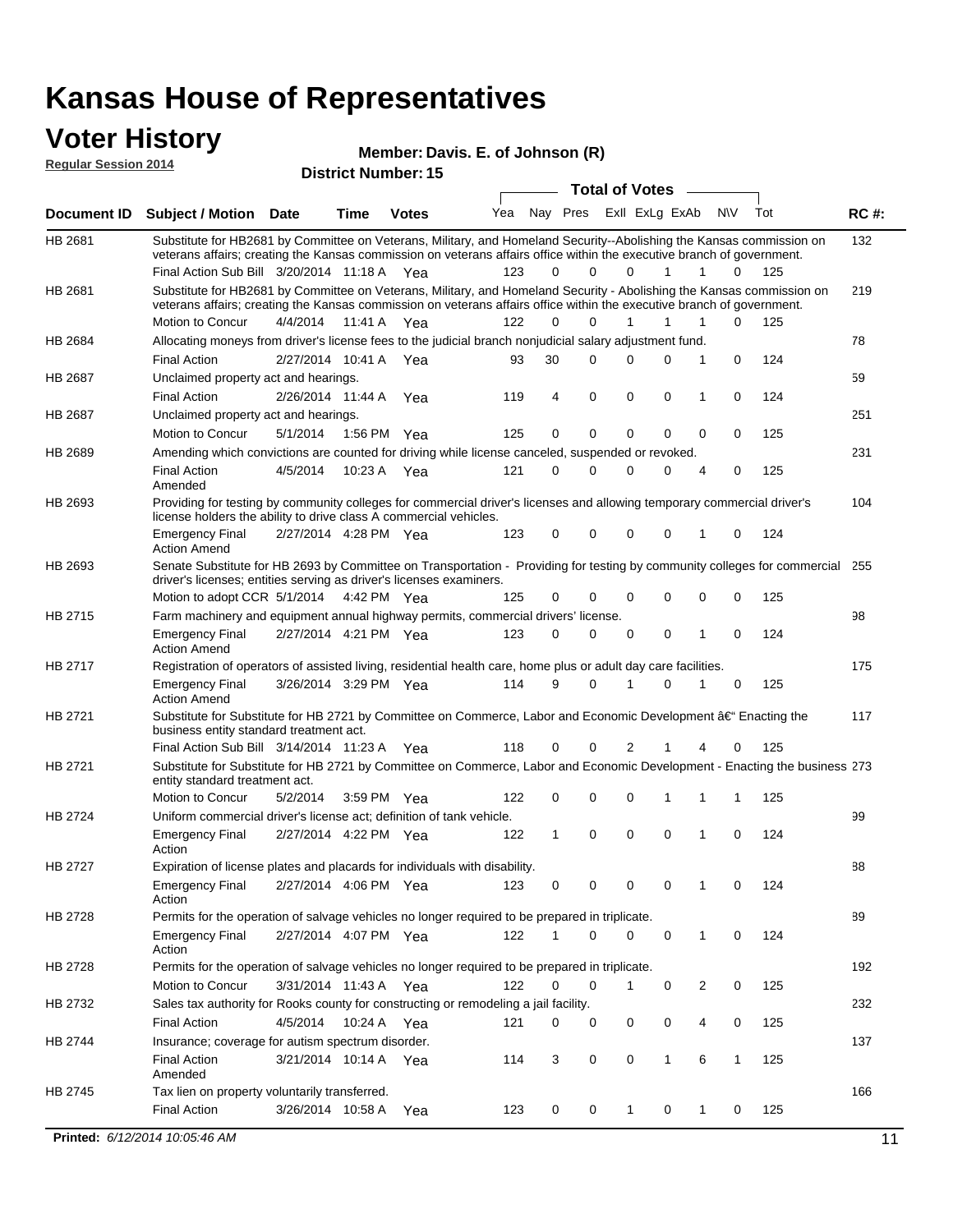### **Voter History**

**Regular Session 2014**

#### **Member: Davis. E. of Johnson (R)**

|                 |                                                                                                                                                                                                                                                      |                                                                                                                                                                                            |             |              |     | <b>Total of Votes</b> |             |   |  |                             |             |       |             |
|-----------------|------------------------------------------------------------------------------------------------------------------------------------------------------------------------------------------------------------------------------------------------------|--------------------------------------------------------------------------------------------------------------------------------------------------------------------------------------------|-------------|--------------|-----|-----------------------|-------------|---|--|-----------------------------|-------------|-------|-------------|
|                 | Document ID Subject / Motion Date                                                                                                                                                                                                                    |                                                                                                                                                                                            | Time        | <b>Votes</b> | Yea | Nay Pres              |             |   |  | Exll ExLg ExAb              | N\V         | Tot   | <b>RC#:</b> |
| HB 2755         | Repealing the sunset on the Kansas taxpayer transparency act.                                                                                                                                                                                        |                                                                                                                                                                                            |             |              |     |                       |             |   |  |                             |             |       | 140         |
|                 | <b>Final Action</b>                                                                                                                                                                                                                                  | 3/24/2014 10:13 A                                                                                                                                                                          |             | Yea          | 122 | 0                     | 0           | 0 |  | 0<br>3                      | 0           | 125   |             |
| HB 2767         | State child death review board.                                                                                                                                                                                                                      |                                                                                                                                                                                            |             |              |     |                       |             |   |  |                             |             |       | 167         |
|                 | <b>Final Action</b><br>Amended                                                                                                                                                                                                                       | 3/26/2014 10:59 A                                                                                                                                                                          |             | Yea          | 123 | 0                     | 0           | 1 |  | $\mathbf 0$<br>1            | 0           | 125   |             |
| <b>HCR 5029</b> | Urging the Kansas bureau of investigation to establish a blue alert system for the state of Kansas.                                                                                                                                                  |                                                                                                                                                                                            |             |              |     |                       |             |   |  |                             |             |       | 95          |
|                 | <b>Emergency Final</b><br><b>Action Amend</b>                                                                                                                                                                                                        | 2/27/2014 4:15 PM Yea                                                                                                                                                                      |             |              | 121 | 2                     | 0           | 0 |  | 0<br>1                      | 0           | 124   |             |
| <b>HCR 5031</b> | Urging Congress to provide for the prompt payment of disability compensation to U.S. Veterans.                                                                                                                                                       |                                                                                                                                                                                            |             |              |     |                       |             |   |  |                             |             |       | 125         |
|                 | <b>Final Action</b>                                                                                                                                                                                                                                  | 3/19/2014 11:21 A Yea                                                                                                                                                                      |             |              | 122 | $\Omega$              | $\Omega$    | 0 |  | $\overline{2}$<br>1         | 0           | 125   |             |
| HR 6049         | Resolution encouraging the creation of a Kansas plan for comprehensive treatment of chronic obstruction pulmonary<br>disease.                                                                                                                        |                                                                                                                                                                                            |             |              |     |                       |             |   |  |                             |             |       | 109         |
|                 | <b>Emergency Final</b><br><b>Action Amend</b>                                                                                                                                                                                                        | 3/6/2014                                                                                                                                                                                   | 11:24 A     | Yea          | 120 | 0                     | 0           | 2 |  | $\overline{2}$<br>1         | $\mathbf 0$ | 125   |             |
| HR 6063         | Urging the President to extend the qualifications for the Women's Army Corps Service Medal.                                                                                                                                                          |                                                                                                                                                                                            |             |              |     |                       |             |   |  |                             |             |       | 143         |
|                 | <b>Final Action</b>                                                                                                                                                                                                                                  | 3/25/2014 10:11 A Yea                                                                                                                                                                      |             |              | 123 | $\Omega$              | $\Omega$    | 1 |  | $\Omega$<br>1               | 0           | 125   |             |
| SB 40           | House Substitute for SB 40 by Committee on Corrections and Juvenile Justice †Secretary of corrections; including juvenile<br>offenders in the prison made goods act; authorizing use of correctional industries funds for payment of                 |                                                                                                                                                                                            |             |              |     |                       |             |   |  |                             |             |       | 123         |
|                 | Final Action Sub Bill 3/17/2014 11:23 A Yea                                                                                                                                                                                                          |                                                                                                                                                                                            |             |              | 123 | 0                     | 0           | 0 |  | <sup>0</sup><br>2           | 0           | 125   |             |
| SB 54           | Medical assistance recovery program; rules and regulations.                                                                                                                                                                                          |                                                                                                                                                                                            |             |              |     |                       |             |   |  |                             |             |       | 174         |
|                 | <b>Emergency Final</b><br><b>Action Amend</b>                                                                                                                                                                                                        | 3/26/2014 3:28 PM Yea                                                                                                                                                                      |             |              | 95  | 28                    | $\mathbf 0$ | 1 |  | $\mathbf 0$<br>1            | 0           | 125   |             |
| SB 54           | Amendments to statutes regulating abortions.                                                                                                                                                                                                         |                                                                                                                                                                                            |             |              |     |                       |             |   |  |                             |             |       | 214         |
|                 |                                                                                                                                                                                                                                                      | 112<br>11<br>0<br>$\mathbf 0$<br>1<br>0<br>125<br>Motion to Adopt CCR 4/4/2014 9:59 AM Yea<br>State use law; purchases by municipalities; committee sunset date and chairperson selection. |             |              |     |                       |             |   |  |                             |             |       |             |
| SB 63           |                                                                                                                                                                                                                                                      |                                                                                                                                                                                            |             |              |     |                       |             |   |  |                             |             |       | 280         |
|                 | Motion to adopt CCR 5/2/2014                                                                                                                                                                                                                         |                                                                                                                                                                                            | 8:52 PM Yea |              | 124 | 0                     | 0           | 0 |  | 1<br>0                      | 0           | 125   |             |
| SB 99           | Lobbyists defined.                                                                                                                                                                                                                                   |                                                                                                                                                                                            |             |              |     |                       |             |   |  |                             |             |       | 184         |
|                 | <b>Emergency Final</b><br>Action                                                                                                                                                                                                                     | 3/26/2014 3:41 PM Yea                                                                                                                                                                      |             |              | 117 | 6                     | 0           | 1 |  | $\mathbf 0$<br>$\mathbf{1}$ | 0           | 125   |             |
| SB 147          | House Substitute for SB 147 by Committee on Agriculture and Natural Resources †Amending the powers and duties of the 133<br>Kansas department of agriculture division of conservation and the state conservation commission.                         |                                                                                                                                                                                            |             |              |     |                       |             |   |  |                             |             |       |             |
|                 | Final Action Sub Bill 3/20/2014 11:19 A Yea<br>Amended                                                                                                                                                                                               |                                                                                                                                                                                            |             |              | 123 | 0                     | $\Omega$    | 0 |  | 1<br>1                      | 0           | 125   |             |
| <b>SB 218</b>   | House Substitute for SB 218 by Committee on Appropriations-Education; relating to the financing and instruction thereof;<br>making and concerning appropriations for the fiscal years ending June 30, 2014, and June 30, 2015, for certain agencies. |                                                                                                                                                                                            |             |              |     |                       |             |   |  |                             |             |       | 226         |
|                 | Final Action Sub Bill 4/4/2014                                                                                                                                                                                                                       |                                                                                                                                                                                            | 6:17 PM Yea |              | 91  | 31                    | $\Omega$    | 0 |  | 1<br>$\overline{2}$         | 0           | 125   |             |
|                 | Amended                                                                                                                                                                                                                                              |                                                                                                                                                                                            |             |              |     |                       |             |   |  |                             |             |       |             |
| SB 218          | House Substitute for SB 218 by Committee on Appropriations-Education; relating to the financing and instruction thereof;                                                                                                                             |                                                                                                                                                                                            |             |              |     |                       |             |   |  |                             |             |       | 237         |
|                 | making and concerning appropriations for the fiscal years ending June 30, 2014, and June 30, 2015, for certain agencies.                                                                                                                             |                                                                                                                                                                                            |             |              |     |                       |             |   |  |                             |             |       |             |
|                 | Sub Motion to Adopt 4/6/2014 12:51 A Yea                                                                                                                                                                                                             |                                                                                                                                                                                            |             |              | 55  | 67                    | 0           | 0 |  | 0<br>3                      | 0           | - 125 |             |
| SB 231          | CCR<br>House Substitute for SB 231 †Concerning valuation and appeals; renaming the state court of tax appeals; timing of<br>decisions.                                                                                                               |                                                                                                                                                                                            |             |              |     |                       |             |   |  |                             |             |       | 134         |
|                 | Final Action Sub Bill 3/20/2014 11:21 A Yea<br>Amended                                                                                                                                                                                               |                                                                                                                                                                                            |             |              | 123 | 0                     | 0           | 0 |  | 1<br>1                      | 0           | 125   |             |
| SB 231          | House Substitute for SB 231 - Concerning valuation and appeals; renaming the state court of tax appeals; timing of<br>decisions                                                                                                                      |                                                                                                                                                                                            |             |              |     |                       |             |   |  |                             |             |       | 281         |
|                 | Motion to Adopt CCR 5/2/2014                                                                                                                                                                                                                         |                                                                                                                                                                                            | 8:56 PM Yea |              | 124 | 0                     | 0           | 0 |  | 0<br>1                      | 0           | 125   |             |
| SB 245          | House Substitute for SB 245 by Committee on Appropriations - Appropriations for FY 2014, FY 2015, and FY 2016 for the<br>department of corrections; capital improvement projects.                                                                    |                                                                                                                                                                                            |             |              |     |                       |             |   |  |                             |             |       | 13          |
|                 | Final Action Sub Bill 2/13/2014 11:34 A Yea<br>Amended                                                                                                                                                                                               |                                                                                                                                                                                            |             |              | 79  | 41                    | 0           | 3 |  | 0<br>1                      | 0           | 124   |             |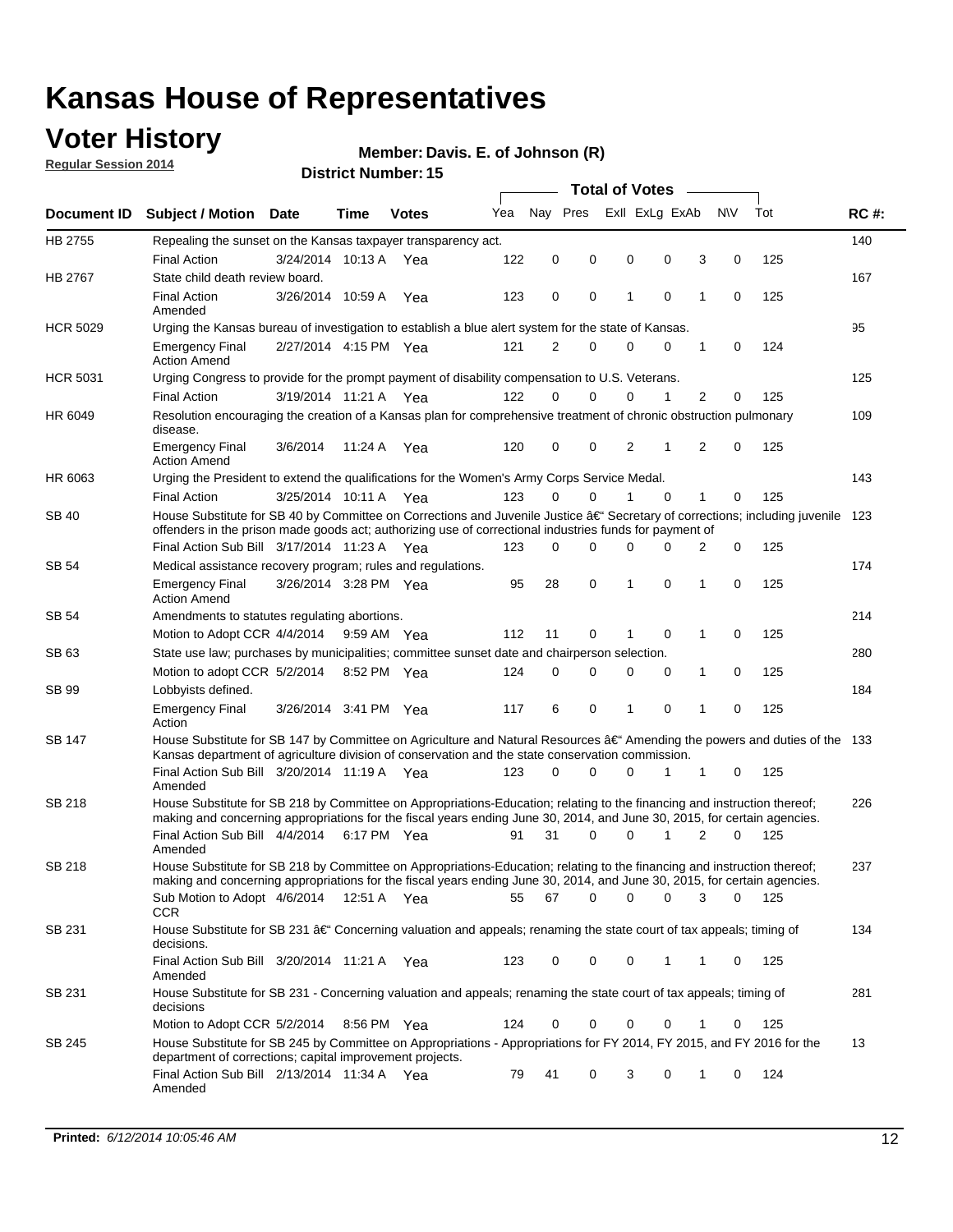### **Voter History**

#### **Member: Davis. E. of Johnson (R)**

**Regular Session 2014**

| <b>District Number: 15</b> |  |  |
|----------------------------|--|--|
|                            |  |  |

|               |                                                                                                                                                                                                                                                                                                                                                                                                                                                                                                                                                                                                                                                                                                                                                                                                               |                       |      | DISTICT MAILIDEL 19 |     |             |          | <b>Total of Votes</b> |                |              |              |     |             |
|---------------|---------------------------------------------------------------------------------------------------------------------------------------------------------------------------------------------------------------------------------------------------------------------------------------------------------------------------------------------------------------------------------------------------------------------------------------------------------------------------------------------------------------------------------------------------------------------------------------------------------------------------------------------------------------------------------------------------------------------------------------------------------------------------------------------------------------|-----------------------|------|---------------------|-----|-------------|----------|-----------------------|----------------|--------------|--------------|-----|-------------|
|               | Document ID Subject / Motion                                                                                                                                                                                                                                                                                                                                                                                                                                                                                                                                                                                                                                                                                                                                                                                  | <b>Date</b>           | Time | <b>Votes</b>        | Yea | Nay Pres    |          |                       | Exll ExLg ExAb |              | <b>NV</b>    | Tot | <b>RC#:</b> |
| <b>SB 245</b> | House Substitute for SB 245 by Committee on Appropriations - Education funding; relating to mineral production; creating the<br>mineral production education fund, crediting 20% of remainder from oil and gas tax into such fund, moneys expended on<br>education; abolishing the oil and gas valuation depletion trust fund; allowing the counties to retain funds already in such<br>county's oil and gas valuation depletion trust fund; concerning school financing sources; proceeds from the tax levied by a<br>school district under authority of K.S.A. 2013 Supp. 72-6431, remitted to the state treasury to the credit of the state school<br>district finance fund not to the district's general fund; making and concerning appropriations for fiscal year 2017.<br>Motion to adopt CCR 5/1/2014 |                       |      | 5:06 PM Yea         | 88  | 37          | $\Omega$ | 0                     | $\Omega$       | 0            | 0            | 125 | 258         |
| SB 248        | Victim notification prior to release of certain inmates.                                                                                                                                                                                                                                                                                                                                                                                                                                                                                                                                                                                                                                                                                                                                                      |                       |      |                     |     |             |          |                       |                |              |              |     | 119         |
|               | <b>Final Action</b>                                                                                                                                                                                                                                                                                                                                                                                                                                                                                                                                                                                                                                                                                                                                                                                           | 3/17/2014 11:18 A Yea |      |                     | 122 | 0           | 0        | 0                     | 0              | 2            | $\mathbf{1}$ | 125 |             |
| SB 254        | Medical assistance recovery program; rules and regulations.                                                                                                                                                                                                                                                                                                                                                                                                                                                                                                                                                                                                                                                                                                                                                   |                       |      |                     |     |             |          |                       |                |              |              |     | 179         |
|               | <b>Emergency Final</b><br>Action                                                                                                                                                                                                                                                                                                                                                                                                                                                                                                                                                                                                                                                                                                                                                                              | 3/26/2014 3:34 PM Yea |      |                     | 123 | $\mathbf 0$ | 0        | 1                     | 0              | $\mathbf{1}$ | $\mathbf 0$  | 125 |             |
| SB 256        | Attorney general; costs in criminal appeals.                                                                                                                                                                                                                                                                                                                                                                                                                                                                                                                                                                                                                                                                                                                                                                  |                       |      |                     |     |             |          |                       |                |              |              |     | 147         |
|               | <b>Final Action</b><br>Amended                                                                                                                                                                                                                                                                                                                                                                                                                                                                                                                                                                                                                                                                                                                                                                                | 3/25/2014 10:16 A     |      | Yea                 | 119 | 4           | 0        | 1                     | 0              | 1            | 0            | 125 |             |
| SB 256        | Amending the crime of mistreatment of a dependent adult; creating the crime of mistreatment of an elder person; amending<br>the crime of unlawful sexual relations; amending provisions relating to appearance bonds and surety regulation; amending<br>violations of the Kansas racketeer influenced and corrupt organization act; also concerning the attorney general, costs in<br>criminal appeals.                                                                                                                                                                                                                                                                                                                                                                                                       |                       |      |                     |     |             |          |                       |                |              |              |     | 236         |
|               | Motion to Adopt CCR 4/5/2014 6:52 PM Yea                                                                                                                                                                                                                                                                                                                                                                                                                                                                                                                                                                                                                                                                                                                                                                      |                       |      |                     | 118 | 4           | 0        | 0                     | 0              | 3            | 0            | 125 |             |
| <b>SB 258</b> | Amending the juvenile statute of limitations to match adult time limitations for sex crimes.<br><b>Final Action</b><br>Amended                                                                                                                                                                                                                                                                                                                                                                                                                                                                                                                                                                                                                                                                                | 3/20/2014 11:21 A Yea |      |                     | 123 | 0           | 0        | 0                     | 1              | 1            | 0            | 125 | 135         |
| SB 258        | Relating to issuance of certificates of birth resulting in stillbirth.                                                                                                                                                                                                                                                                                                                                                                                                                                                                                                                                                                                                                                                                                                                                        |                       |      |                     |     |             |          |                       |                |              |              |     | 259         |
|               | Motion to Adopt CCR 5/1/2014 5:12 PM Yea                                                                                                                                                                                                                                                                                                                                                                                                                                                                                                                                                                                                                                                                                                                                                                      |                       |      |                     | 121 | 4           | 0        | 0                     | $\mathbf 0$    | 0            | 0            | 125 |             |
| SB 263        | Establishing the military funeral honors fund under the adjutant general's office.                                                                                                                                                                                                                                                                                                                                                                                                                                                                                                                                                                                                                                                                                                                            |                       |      |                     |     |             |          |                       |                |              |              |     | 148         |
|               | <b>Final Action</b><br>Amended                                                                                                                                                                                                                                                                                                                                                                                                                                                                                                                                                                                                                                                                                                                                                                                | 3/25/2014 10:17 A Yea |      |                     | 123 | 0           | 0        | 1                     | 0              | $\mathbf{1}$ | 0            | 125 |             |
| SB 263        | Veterans and military matters; military honors fund; death gratuity; disabled veterans preference, state jobs and contracts;<br>schools on military reservations, funding.                                                                                                                                                                                                                                                                                                                                                                                                                                                                                                                                                                                                                                    |                       |      |                     |     |             |          |                       |                |              |              |     | 256         |
|               | Motion to adopt CCR 5/1/2014 4:47 PM Yea                                                                                                                                                                                                                                                                                                                                                                                                                                                                                                                                                                                                                                                                                                                                                                      |                       |      |                     | 124 | 0           | 0        | 0                     | $\mathbf 0$    | 0            | 1            | 125 |             |
| SB 265        | Income definition for Homestead Refund eligibility.                                                                                                                                                                                                                                                                                                                                                                                                                                                                                                                                                                                                                                                                                                                                                           |                       |      |                     |     |             |          |                       |                |              |              |     | 113         |
|               | <b>Final Action</b><br>Amended                                                                                                                                                                                                                                                                                                                                                                                                                                                                                                                                                                                                                                                                                                                                                                                | 3/13/2014 11:23 A Yea |      |                     | 121 | $\mathbf 0$ | 0        | 1                     | 1              | 2            | 0            | 125 |             |
| SB 265        | Definition of income for homestead refund and SAFESR eligibility; income tax credits for adoption expenses and expenses to<br>make dwelling or facility accessible to persons with a disability; income tax deductions, self-employment taxes, expenses<br>related to organ donations, net gain on the sale of certain livestock; withholding, non-resident pass-through entity income;<br>Kansas taxpayer transparency act, sunset; sales tax exemptions.                                                                                                                                                                                                                                                                                                                                                    |                       |      |                     |     |             |          |                       |                |              |              |     | 227         |
|               | Motion to Adopt CCR 4/4/2014                                                                                                                                                                                                                                                                                                                                                                                                                                                                                                                                                                                                                                                                                                                                                                                  |                       |      | 6:29 PM Yea         | 122 | 0           | 0        | 0                     | 1              | 2            | 0            | 125 |             |
| SB 266        | Mineral severance tax return file date.                                                                                                                                                                                                                                                                                                                                                                                                                                                                                                                                                                                                                                                                                                                                                                       |                       |      |                     |     |             |          |                       |                |              |              |     | 114         |
|               | <b>Final Action</b><br>Amended                                                                                                                                                                                                                                                                                                                                                                                                                                                                                                                                                                                                                                                                                                                                                                                | 3/13/2014 11:24 A     |      | Yea                 | 121 | 0           | 0        | 1                     | 1              | 2            | 0            | 125 |             |
| SB 266        | Severance tax return and payment dates; sales tax authority for Rooks county; property tax exemptions for certain donations<br>of land to the state and for amateur-built aircraft; sales tax exemptions for surface mining equipment and certain charitable<br>organizations.                                                                                                                                                                                                                                                                                                                                                                                                                                                                                                                                |                       |      |                     |     |             |          |                       |                |              |              |     | 266         |
|               | Motion to Adopt CCR 5/2/2014                                                                                                                                                                                                                                                                                                                                                                                                                                                                                                                                                                                                                                                                                                                                                                                  |                       |      | 3:19 PM Yea         | 122 | 1           | 0        | 0                     | 1              | 1            | 0            | 125 |             |
| SB 267        | Insurance; excluding real estate from acceptable security deposits with the commissioner and requiring original handwritten<br>signatures on deposit forms.                                                                                                                                                                                                                                                                                                                                                                                                                                                                                                                                                                                                                                                   |                       |      |                     |     |             |          |                       |                |              |              |     | 144         |
|               | <b>Final Action</b>                                                                                                                                                                                                                                                                                                                                                                                                                                                                                                                                                                                                                                                                                                                                                                                           | 3/25/2014 10:12 A     |      | Yea                 | 123 | 0           | 0        | 1                     | 0              | 1            | 0            | 125 |             |
| SB 268        | Insurance; Risk-based capital requirements.                                                                                                                                                                                                                                                                                                                                                                                                                                                                                                                                                                                                                                                                                                                                                                   |                       |      |                     |     |             |          |                       |                |              |              |     | 145         |
|               | <b>Final Action</b>                                                                                                                                                                                                                                                                                                                                                                                                                                                                                                                                                                                                                                                                                                                                                                                           | 3/25/2014 10:13 A     |      | Yea                 | 123 | 0           | 0        | 1                     | 0              | 1            | 0            | 125 |             |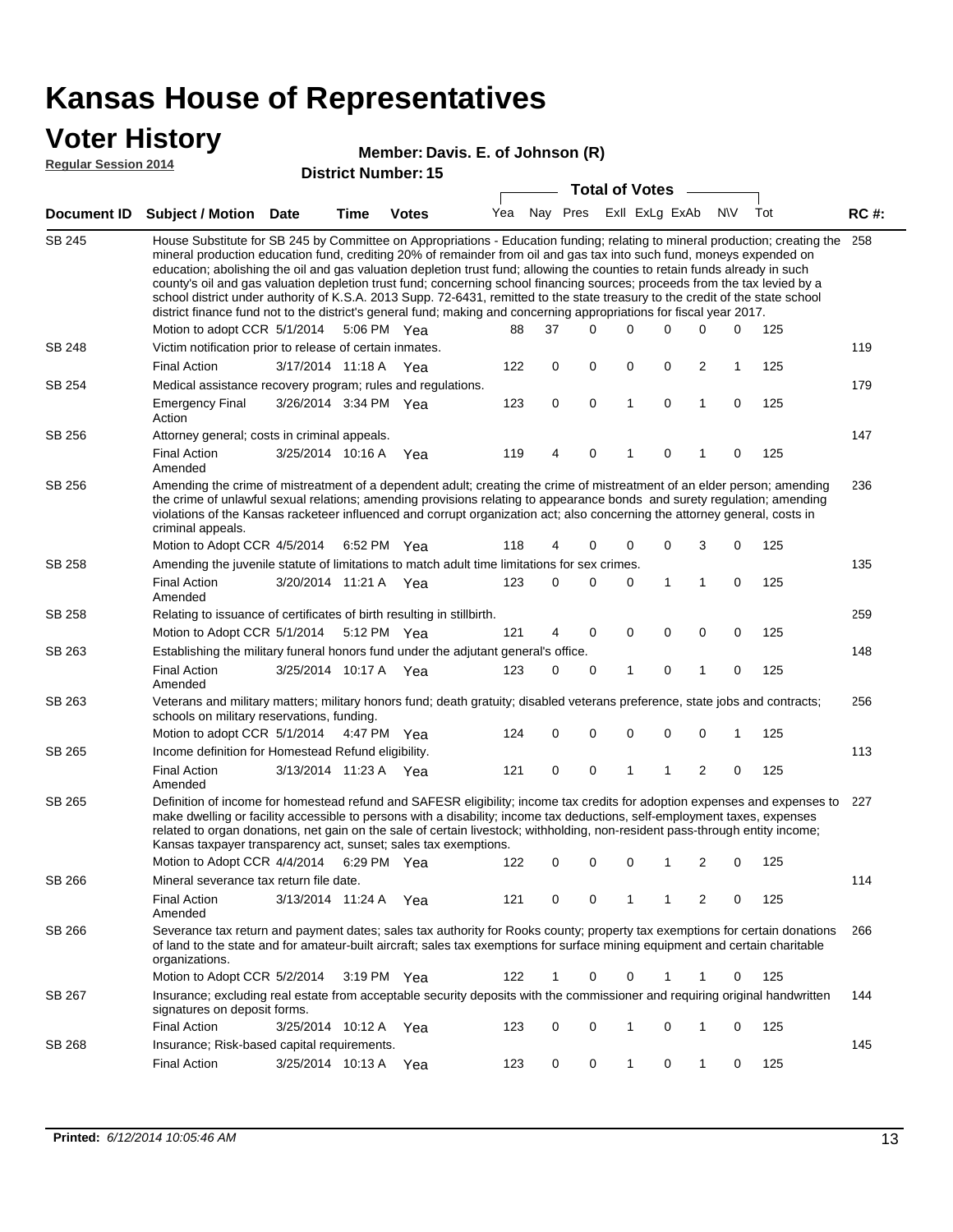### **Voter History**

**Regular Session 2014**

#### **Member: Davis. E. of Johnson (R)**

|               |                                                                                                                                                                                    |                       |      |              |     |                |             | <b>Total of Votes</b> |              |   |             |     |             |
|---------------|------------------------------------------------------------------------------------------------------------------------------------------------------------------------------------|-----------------------|------|--------------|-----|----------------|-------------|-----------------------|--------------|---|-------------|-----|-------------|
| Document ID   | <b>Subject / Motion Date</b>                                                                                                                                                       |                       | Time | <b>Votes</b> | Yea | Nay Pres       |             | Exll ExLg ExAb        |              |   | N\V         | Tot | <b>RC#:</b> |
| SB 271        | Amending the Kansas medicaid fraud control act.                                                                                                                                    |                       |      |              |     |                |             |                       |              |   |             |     | 176         |
|               | <b>Emergency Final</b><br><b>Action Amend</b>                                                                                                                                      | 3/26/2014 3:30 PM Yea |      |              | 123 | 0              | 0           | 1                     | 0            | 1 | $\mathbf 0$ | 125 |             |
| SB 271        | Amending the Kansas medicaid fraud control act.                                                                                                                                    |                       |      |              |     |                |             |                       |              |   |             |     | 228         |
|               | Motion to Adopt CCR 4/4/2014 6:33 PM Yea                                                                                                                                           |                       |      |              | 122 | 0              | 0           | 0                     | 1            | 2 | 0           | 125 |             |
| SB 272        | Eliminating the 3% limit on controlled shooting area acreage in a county.                                                                                                          |                       |      |              |     |                |             |                       |              |   |             |     | 149         |
|               | <b>Final Action</b>                                                                                                                                                                | 3/25/2014 10:19 A Yea |      |              | 123 | 0              | 0           | 1                     | 0            | 1 | $\mathbf 0$ | 125 |             |
| SB 273        | House Substitute for SB 273 by Committee on Transportation †Commercial vehicles; regulation and registration thereof.                                                              |                       |      |              |     |                |             |                       |              |   |             |     | 168         |
|               | Final Action Sub Bill 3/26/2014 11:00 A Yea<br>Amended                                                                                                                             |                       |      |              | 122 | 1              | 0           | 1                     | 0            | 1 | 0           | 125 |             |
| SB 273        | Regulation of commercial motor vehicles; exemption from rules and regulations of the Kansas corporation commission.                                                                |                       |      |              |     |                |             |                       |              |   |             |     | 265         |
|               | Motion to Adopt CCR 5/2/2014 3:10 PM Yea                                                                                                                                           |                       |      |              | 101 | 22             | 0           | 0                     | 1            | 1 | 0           | 125 |             |
| SB 274        | Political action committees, legislative leadership.                                                                                                                               |                       |      |              |     |                |             |                       |              |   |             |     | 169         |
|               | <b>Final Action</b><br>Amended                                                                                                                                                     | 3/26/2014 11:01 A Yea |      |              | 108 | 15             | 0           | -1                    | 0            | 1 | 0           | 125 |             |
| <b>SB 278</b> | Establishing the state board of veterinary examiners within the animal health division of the Kansas department of agriculture<br>for a two-year period.                           |                       |      |              |     |                |             |                       |              |   |             |     | 127         |
|               | <b>Final Action</b>                                                                                                                                                                | 3/19/2014 11:24 A     |      | Yea          | 122 | 0              | 0           | 0                     | 1            | 2 | 0           | 125 |             |
| SB 284        | Amending the Kansas 911 act.                                                                                                                                                       |                       |      |              |     |                |             |                       |              |   |             |     | 124         |
|               | <b>Final Action</b>                                                                                                                                                                | 3/17/2014 11:24 A     |      | Yea          | 121 | $\overline{2}$ | $\mathbf 0$ | $\mathbf 0$           | $\mathbf 0$  | 2 | 0           | 125 |             |
| SB 285        | Optometrists; prohibition against limiting payment for covered services to insurance plan amounts.                                                                                 |                       |      |              |     |                |             |                       |              |   |             |     | 150         |
|               | <b>Final Action</b><br>Amended                                                                                                                                                     | 3/25/2014 10:20 A     |      | Yea          | 123 | 0              | 0           | $\mathbf{1}$          | 0            | 1 | 0           | 125 |             |
| SB 286        | Extending sunset date on certain agriculture fees from July 1, 2015, to July 1, 2019.                                                                                              |                       |      |              |     |                |             |                       |              |   |             |     | 151         |
|               | <b>Final Action</b><br>Amended                                                                                                                                                     | 3/25/2014 10:23 A Yea |      |              | 76  | 47             | 0           | $\mathbf{1}$          | 0            | 1 | 0           | 125 |             |
| SB 286        | Agriculture; extending sunset date on certain agriculture fees from July 1, 2015, to July 1, 2018; national day of the cowboy;<br>establishing the local food and farm task force. |                       |      |              |     |                |             |                       |              |   |             |     | 264         |
|               | Motion to adopt CCR 5/2/2014 3:04 PM Yea                                                                                                                                           |                       |      |              | 102 | 21             | 0           | 0                     | 1            | 1 | 0           | 125 |             |
| SB 306        | Modernizing certain insurance laws to allow use of additional investments.                                                                                                         |                       |      |              |     |                |             |                       |              |   |             |     | 173         |
|               | <b>Emergency Final</b><br>Action                                                                                                                                                   | 3/26/2014 3:26 PM Yea |      |              | 123 | 0              | 0           | 1                     | $\mathbf 0$  | 1 | 0           | 125 |             |
| <b>SB 308</b> | Updating the Kansas no-call act.                                                                                                                                                   |                       |      |              |     |                |             |                       |              |   |             |     | 138         |
|               | <b>Final Action</b>                                                                                                                                                                | 3/21/2014 10:15 A     |      | Yea          | 117 | 0              | 0           | 0                     | $\mathbf{1}$ | 6 | 1           | 125 |             |
| SB 309        | Health insurance coverage for qualified professional associations.                                                                                                                 |                       |      |              |     |                |             |                       |              |   |             |     | 182         |
|               | <b>Emergency Final</b><br>Action                                                                                                                                                   | 3/26/2014 3:38 PM Yea |      |              | 122 | 1              | 0           | 1                     | 0            | 1 | 0           | 125 |             |
| SB 310        | Grand juries; crimes to consider; amendment of indictment.                                                                                                                         |                       |      |              |     |                |             |                       |              |   |             |     | 180         |
|               | <b>Emergency Final</b><br>Action                                                                                                                                                   | 3/26/2014 3:35 PM Yea |      |              | 122 | 1              | 0           | 1                     | 0            | 1 | 0           | 125 |             |
| SB 311        | Increasing the noneconomic damages cap and changing rules related to expert evidence.                                                                                              |                       |      |              |     |                |             |                       |              |   |             |     | 142         |
|               | <b>Final Action</b><br>Amended                                                                                                                                                     | 3/24/2014 10:17 A Yea |      |              | 119 | 3              | $\Omega$    | 0                     | 0            | 3 | 0           | 125 |             |
| SB 311        | Increasing the noneconomic damages cap, changing rules related to expert evidence and repealing statutes pertaining to<br>collateral source benefits.                              |                       |      |              |     |                |             |                       |              |   |             |     | 203         |
|               | Motion to adopt CCR 4/3/2014 6:15 PM Yea                                                                                                                                           |                       |      |              | 120 | 4              | 0           | 0                     | 0            | 1 | 0           | 125 |             |
| SB 321        | Return of premiums separate from notice of denial of coverage.                                                                                                                     |                       |      |              |     |                |             |                       |              |   |             |     | 146         |
|               | <b>Final Action</b>                                                                                                                                                                | 3/25/2014 10:15 A Yea |      |              | 123 | 0              | 0           | 1                     | 0            | 1 | 0           | 125 |             |
| SB 329        | Clarifying court orders relating to parents in juvenile offender cases.<br><b>Final Action</b><br>Amended                                                                          | 3/20/2014 11:23 A Yea |      |              | 123 | 0              | 0           | 0                     | 1            | 1 | 0           | 125 | 136         |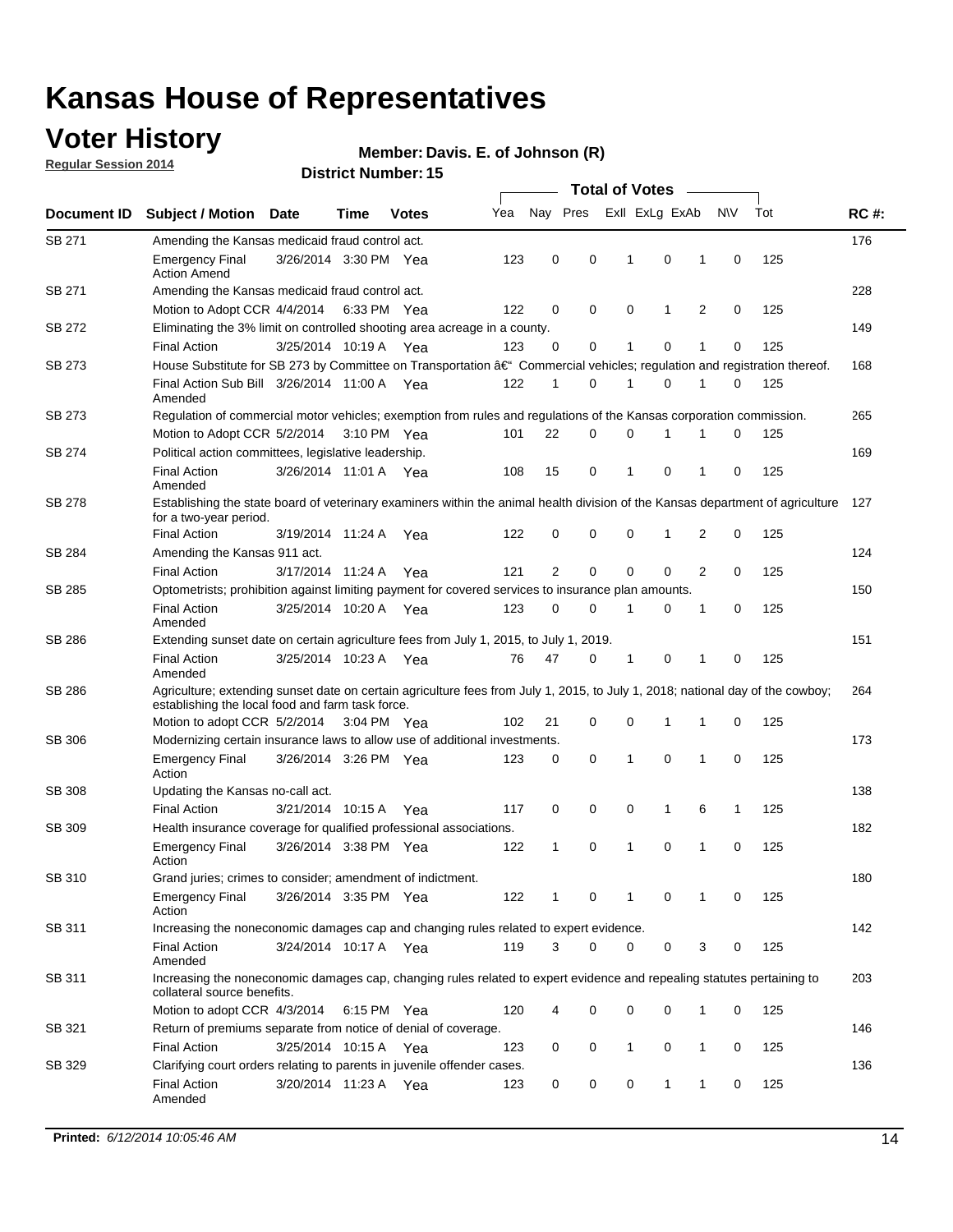### **Voter History**

**Regular Session 2014**

#### **Member: Davis. E. of Johnson (R)**

|                 | <b>Total of Votes</b>                                                                                                                                              |                       |             |              |     |              |             |                |             |   |           |     |             |
|-----------------|--------------------------------------------------------------------------------------------------------------------------------------------------------------------|-----------------------|-------------|--------------|-----|--------------|-------------|----------------|-------------|---|-----------|-----|-------------|
| Document ID     | <b>Subject / Motion</b>                                                                                                                                            | Date                  | <b>Time</b> | <b>Votes</b> | Yea | Nay Pres     |             | Exll ExLg ExAb |             |   | <b>NV</b> | Tot | <b>RC#:</b> |
| SB 329          | Clarifying court orders relating to parents in juvenile offender cases and changing the statute of limitations on certain juvenile<br>offenses.                    |                       |             |              |     |              |             |                |             |   |           |     | 242         |
|                 | Motion to adopt CCR 4/30/2014 3:23 PM Yea                                                                                                                          |                       |             |              | 122 | 1            | 0           | 1              | 1           | 0 | 0         | 125 |             |
| SB 344          | Special permits, oversized loads, transportation of hay or feed stuffs.                                                                                            |                       |             |              |     |              |             |                |             |   |           |     | 152         |
|                 | <b>Final Action</b><br>Amended                                                                                                                                     | 3/25/2014 10:24 A     |             | Yea          | 122 | $\mathbf{1}$ | 0           | 1              | 0           | 1 | 0         | 125 |             |
| SB 349          | Boiler safety act; deputy inspectors.                                                                                                                              |                       |             |              |     |              |             |                |             |   |           |     | 128         |
|                 | <b>Final Action</b><br>Amended                                                                                                                                     | 3/19/2014 11:25 A     |             | Yea          | 119 | 3            | 0           | $\mathbf 0$    | 1           | 2 | 0         | 125 |             |
| SB 349          | Board of technical professions; recodification of professions and scope of practice, other; boiler safety act, deputy<br>inspectors.                               |                       |             |              |     |              |             |                |             |   |           |     | 215         |
|                 | Motion to Adopt CCR 4/4/2014                                                                                                                                       |                       | 10:02 A     | Yea          | 112 | 11           | 0           | 1              | 0           | 1 | 0         | 125 |             |
| SB 351          | Vehicle identification numbers; penalties; damages.                                                                                                                |                       |             |              |     |              |             |                |             |   |           |     | 153         |
|                 | <b>Final Action</b>                                                                                                                                                | 3/25/2014 10:25 A     |             | Yea          | 123 | 0            | 0           | 1              | $\mathbf 0$ | 1 | 0         | 125 |             |
| SB 357          | Increasing the number of allowable hunter education deferrals.                                                                                                     |                       |             |              |     |              |             |                |             |   |           |     | 154         |
|                 | <b>Final Action</b><br>Amended                                                                                                                                     | 3/25/2014 10:26 A     |             | Yea          | 97  | 26           | 0           | 1              | $\mathbf 0$ | 1 | 0         | 125 |             |
| SB 357          | Authorizing land purchases by the state; amending process state uses to address seized wildlife; increasing the number of<br>allowable hunter education deferrals. |                       |             |              |     |              |             |                |             |   |           |     | 275         |
|                 | Motion to Adopt CCR 5/2/2014                                                                                                                                       |                       | 7:53 PM Yea |              | 113 | 11           | 0           | 0              | 0           | 1 | 0         | 125 |             |
| SB 359          | Relating to asbestos-related liability.                                                                                                                            |                       |             |              |     |              |             |                |             |   |           |     | 177         |
|                 | <b>Emergency Final</b><br>Action                                                                                                                                   | 3/26/2014 3:32 PM Yea |             |              | 94  | 29           | 0           | 1              | $\mathbf 0$ | 1 | 0         | 125 |             |
| SB 367          | Creating the student data privacy act.                                                                                                                             |                       |             |              |     |              |             |                |             |   |           |     | 186         |
|                 | <b>Emergency Final</b><br><b>Action Amend</b>                                                                                                                      | 3/26/2014 3:43 PM Yea |             |              | 119 | 4            | $\mathbf 0$ | 1              | $\mathbf 0$ | 1 | 0         | 125 |             |
| SB 367          | Creating the student data privacy act.                                                                                                                             |                       |             |              |     |              |             |                |             |   |           |     | 245         |
|                 | Motion to adopt CCR 4/30/2014 3:41 PM Yea                                                                                                                          |                       |             |              | 123 | 0            | 0           | 1              | 1           | 0 | 0         | 125 |             |
| SB 371          | Amending employment security law regarding disposition of penalty funds and disclosure of confidential information.                                                |                       |             |              |     |              |             |                |             |   |           |     | 129         |
|                 | <b>Final Action</b>                                                                                                                                                | 3/19/2014 11:27 A Yea |             |              | 90  | 32           | 0           | $\mathbf 0$    | 1           | 2 | 0         | 125 |             |
| SB 372          | Amending the shared work unemployment compensation program; layoff aversion.                                                                                       |                       |             |              |     |              |             |                |             |   |           |     | 155         |
|                 | <b>Final Action</b>                                                                                                                                                | 3/25/2014 10:28 A     |             | Yea          | 123 | 0            | 0           | $\mathbf{1}$   | $\mathbf 0$ | 1 | 0         | 125 |             |
| SB 402          | Amending statutes related to the Kansas criminal justice information system committee.                                                                             |                       |             |              |     |              |             |                |             |   |           |     | 178         |
|                 | <b>Emergency Final</b><br>Action                                                                                                                                   | 3/26/2014 3:33 PM Yea |             |              | 123 | 0            | 0           | 1              | 0           | 1 | 0         | 125 |             |
| <b>SB 423</b>   | Authorizing Department of Administration to sell Landon and Eisenhower state office buildings.                                                                     |                       |             |              |     |              |             |                |             |   |           |     | 233         |
|                 | <b>Final Action</b><br>Amended                                                                                                                                     | 4/5/2014              | 10:28 A     | Yea          | 66  | 55           | 0           | 0              | 0           | 4 | 0         | 125 |             |
| SB 424          | Amending the statutory requirements for a valid hospital lien.                                                                                                     |                       |             |              |     |              |             |                |             |   |           |     | 183         |
|                 | <b>Emergency Final</b><br>Action                                                                                                                                   | 3/26/2014 3:39 PM Yea |             |              | 115 | 8            | 0           | 1              | 0           | 1 | 0         | 125 |             |
| SCR 1618        | Substitute for SCR 1618 by Committee on Federal and State Affairs -- State constitutional amendment authorizing raffles.                                           |                       |             |              |     |              |             |                |             |   |           |     | 170         |
|                 | Final Action Sub Bill 3/26/2014 11:06 A Yea                                                                                                                        |                       |             |              | 102 | 19           | 2           | 1              | $\mathbf 0$ | 1 | 0         | 125 |             |
| <b>SCR 1620</b> | Port authority; creation in Stafford, Kansas.                                                                                                                      |                       |             |              |     |              |             |                |             |   |           |     | 234         |
|                 | <b>Final Action</b>                                                                                                                                                | 4/5/2014              | 10:29 A     | Yea          | 121 | 0            | 0           | 0              | 0           | 4 | 0         | 125 |             |